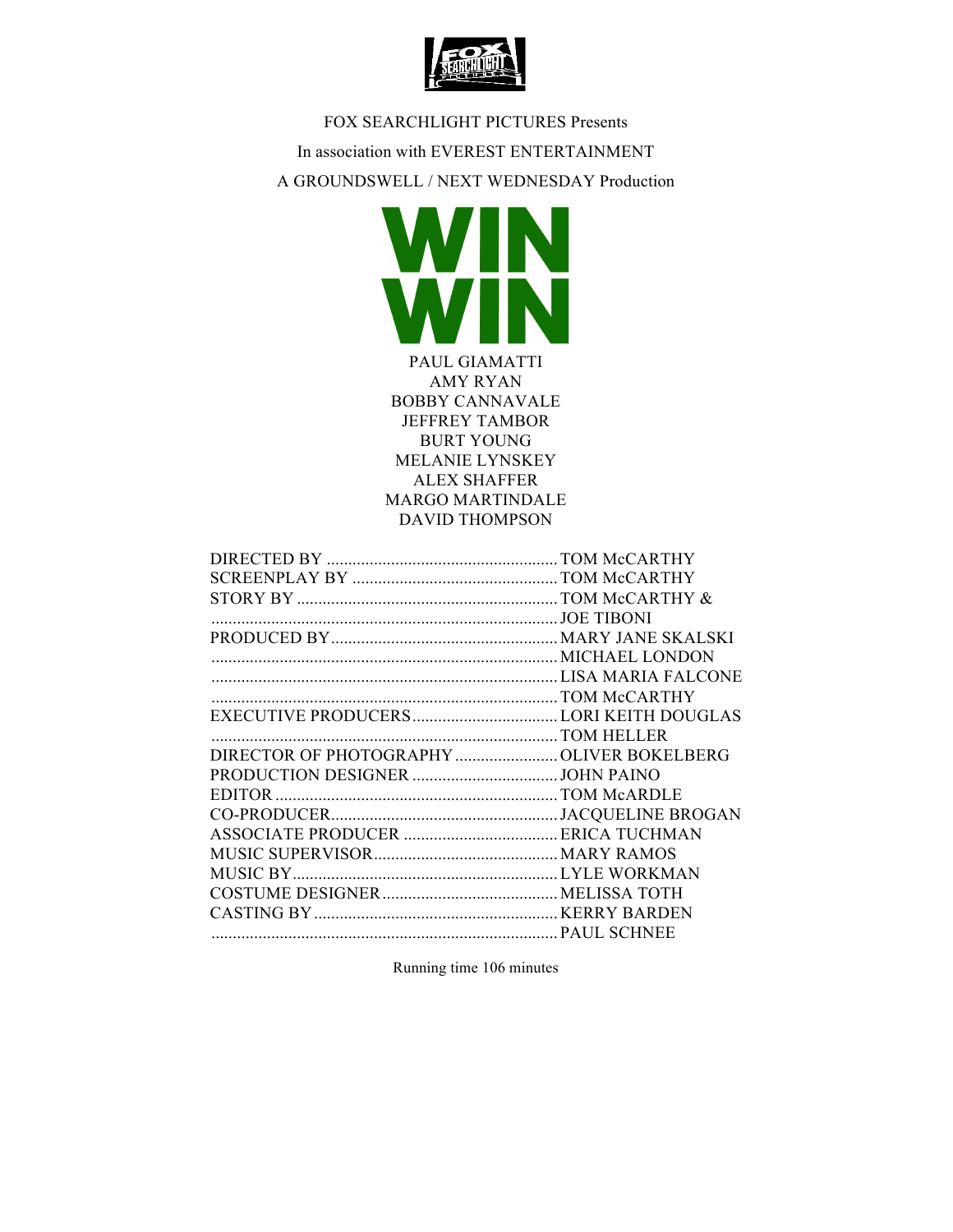

Tom McCarthy, acclaimed writer/director of THE VISITOR and THE STATION AGENT, once again explores the depths and nuances of human relationships in his new film about the allegiances and bonds between unlikely characters. Disheartened attorney Mike Flaherty (Paul Giamatti), who volunteers as a high school wrestling coach, stumbles across a star athlete through some questionable business dealings while trying to support his family. Just as it looks like he will get a double payday, the boy's mother shows up fresh from rehab and flat broke, threatening to derail everything. McCarthy's deft touch with balancing drama and comedy, broken hearts and poignant humanity is at play in WIN WIN.

Fox Searchlight Pictures presents, in association with Everest Entertainment, a Groundswell / Next Wednesday Production, WIN WIN. Directed and screenplay by Tom McCarthy with story by Tom McCarthy & Joe Tiboni, the film is produced by Mary Jane Skalski, Michael London, Lisa Maria Falcone and Tom McCarthy and executive produced by Lori Keith Douglas and Tom Heller. Bringing the story to life is an ensemble cast headed by Academy Award® nominee Paul Giamatti, Academy Award nominee Amy Ryan, Bobby Cannavale, Jeffrey Tambor, Melanie Lynskey, Academy Award nominee Burt Young and teen newcomer Alex Shaffer.

The creative team includes director of photography Oliver Bokelberg (THE BOUNTY HUNTER), production designer John Paino (THE VISITOR), editor Tom McArdle (THE VISITOR), music supervisor Mary Ramos (INGLOURIOUS BASTERDS), music by Lyle Workman (FORGETTING SARAH MARSHALL) and costume designer Melissa Toth (ADVENTURELAND).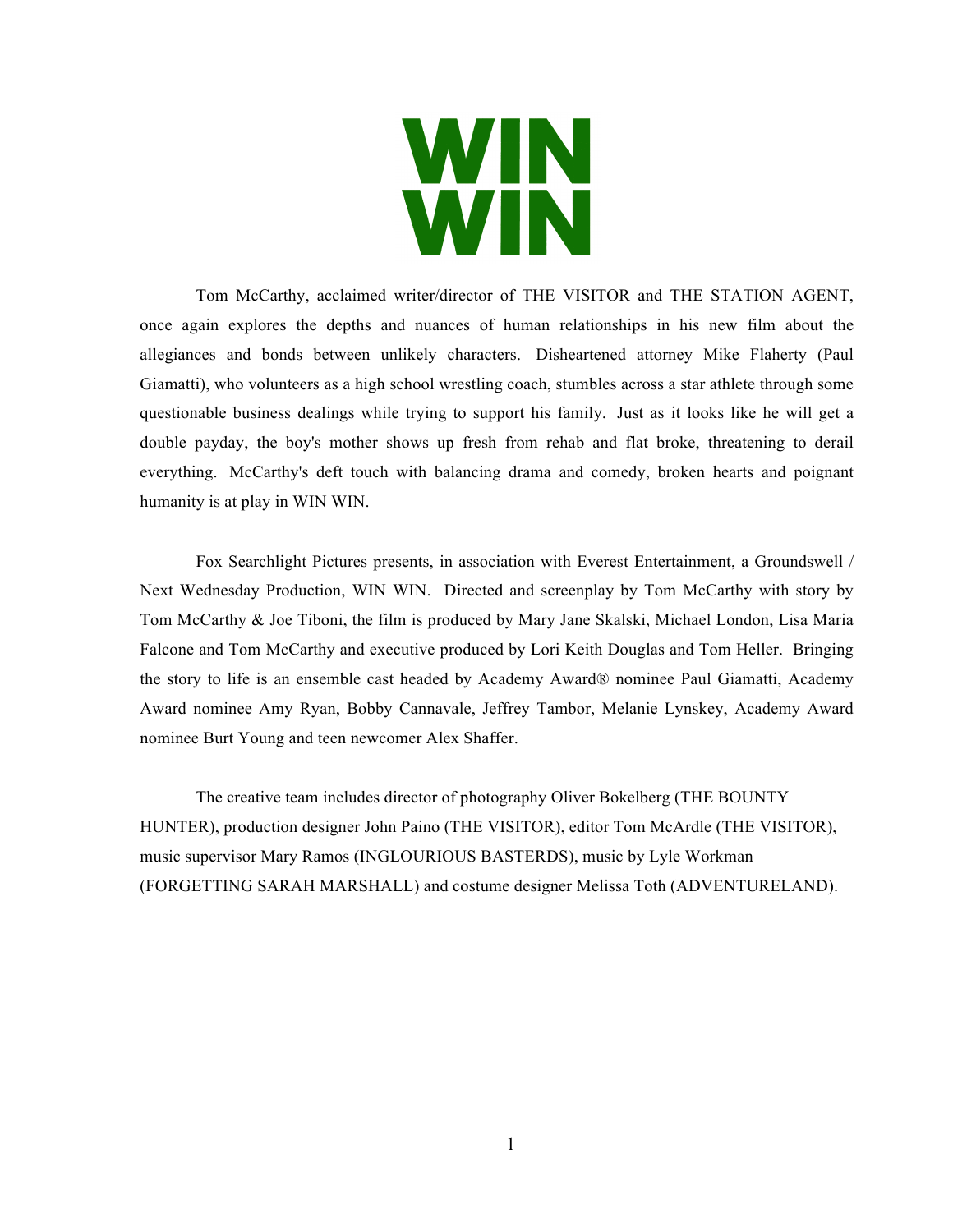# WIN

## **ABOUT THE PRODUCTION**

Tom McCarthy's WIN WIN starts with an ordinary man who is struggling to survive and provide in these tough economic times. As portrayed by Oscar® nominee Paul Giamatti, Mike Flaherty is a suburban father who wants more than anything to be a victorious wrestling coach, a winning husband and father and a better friend. He gets his chance to be all those things with one questionable choice that changes his life in ways he never expected, leading him not only on an incredible sports run with a young wrestling phenom, but also to heartbreak, hard truths and a surprising road to redemption.

The result is McCarthy's own witty, warm take as several of the characters -- especially Mike Flaherty and his unexpected house-guest turned wrestling star, Kyle Timmons -- confront one of the underlying dilemmas of our era: when times get tough, should you do whatever it takes to get ahead or what you know is right in your heart?

"Mike Flaherty had a simple plan for his life, but in these times, it just doesn't seem to be happening. He's a decent, humorous, hard-working guy who just makes one bad decision – and the fact of the matter is that if he had really thought things through, he probably wouldn't have done what he did," McCarthy comments. "What interested me was how good people sometimes make very faulty decisions and have to find a way to live with them in the end. That became the compelling throughline of the story. What started as a broad sports comedy became more of a human comedy."

McCarthy's first two films were critical and popular indie hits that introduced a compelling voice to the film world – a comedic voice that is deeply humane at its core. THE STATION AGENT was a poignantly funny character study of a loner drawn, in spite of himself, into a quirky, yet sustaining circle of friends; THE VISITOR was the powerful story of a college professor who becomes unwittingly embroiled in the lives of an immigrant couple trying to stay in America.

But with WIN WIN, McCarthy enters broader, lighter territory with a tale of sudden sports success that is not just about winning but also about whether winning is really the point. At the center of the film's action, McCarthy chose a sport rarely seen at the movies, yet one close to his heart: high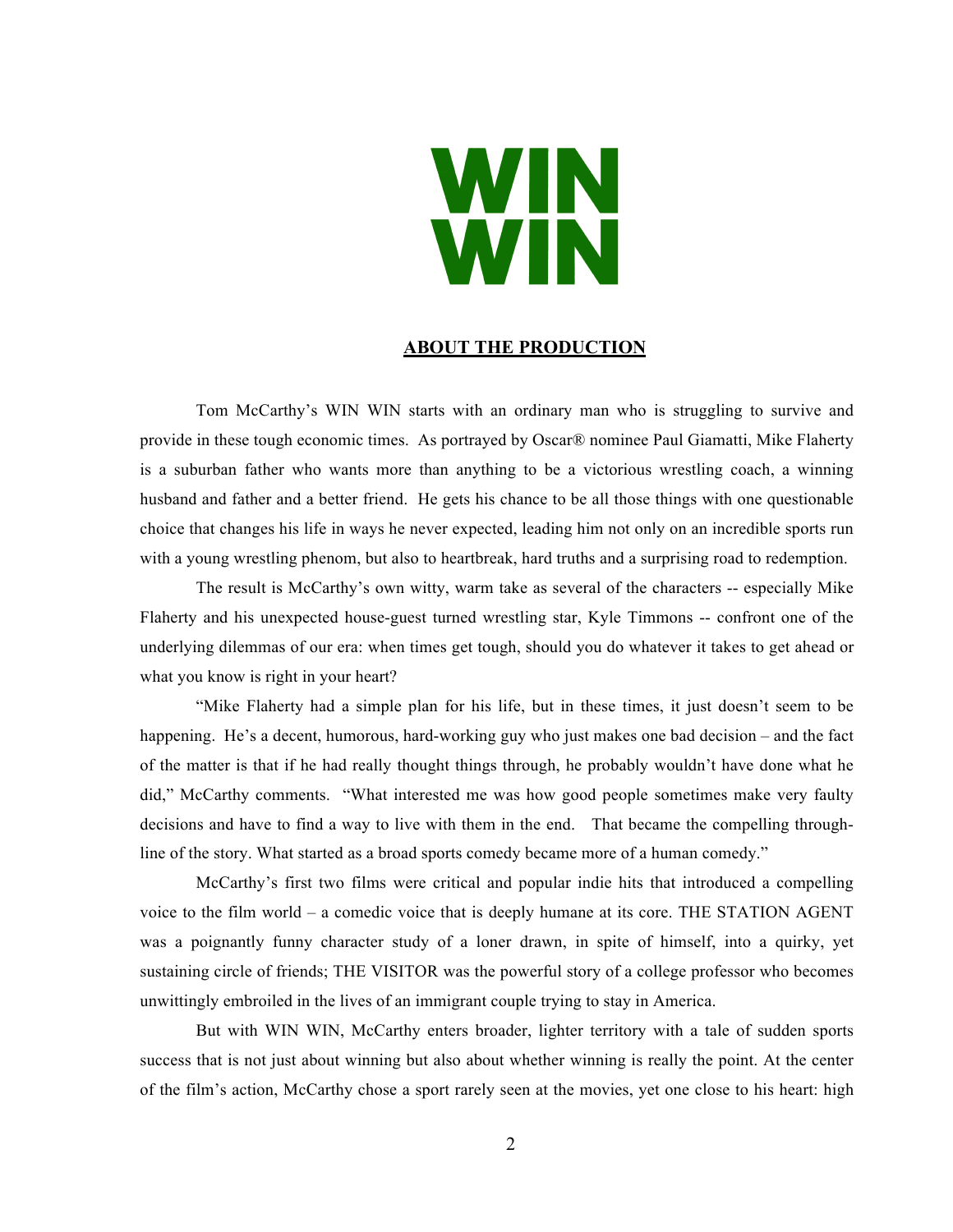school wrestling. Having once sported a wrestling singlet himself in his New Jersey youth, McCarthy was inspired by the vision of a last-place high-school wrestling team in a town where nearly everyone is hoping for a lucky break – and suddenly, they get one. That was the initial spark for WIN WIN.

"The idea really spoke to me and the challenge, I thought, would be to bring to life what, on the surface, looks like a very conventional world – suburban America and high school sports – but do it in a way that would be authentic, funny and alive," McCarthy says.

To create this world, McCarthy partnered with a former wrestling buddy and current New Jersey lawyer, Joe Tiboni, to pen the script. They began by envisioning the team's coach, Mike Flaherty, a former high school wrestler turned eldercare lawyer. Mike is hovering on the brink of financial despair when an opportunity to solve all his problems suddenly appears -- at the seemingly small cost of taking advantage of a client with dementia, who might not even know the difference. By all accounts, Mike has always been a decent guy, but he has no idea his decision will have all kinds of consequences – both thrilling and unsettling -- for strangers he has yet to meet as well as his loved ones.

"Mike is kind of an everyman," observes McCarthy. "He has a sense of commitment to his family and to his community and maybe he's not an extraordinary success, but up until now, he's been doing a pretty decent job of things. The problem is that Mike has ideas of where he should be in life and that doesn't quite match up with the reality of where he *actually is*. He's looking for some easy money, but the way he does it, brings a whole new set of obstacles into his life."

With money as his motivation, Mike makes a bid to become the legal guardian for his client, Leo, whose confusion keeps him from realizing what is happening to him. It seems like a fail-proof plan – until, out-of-the-blue, Leo's unmet grandson, Kyle, a scruffy teen rebel on the run from a broken home, shows up on the Flaherty family's doorstep, and reveals himself to be both a remarkable wrestling genius, and a troubled soul hungering for a true home.

Kyle might be the catalyst for much of the film's humor, but his situation is also heartrending. "Kyle is a kid in a tough spot," notes McCarthy. "He's a runaway, his mom is in rehab and he's come to find his grandfather who he's never actually met. But the one thing this kid lives for is to wrestle, and when he's offered the chance to wrestle for Mike's team, he just can't pass it up. And that's when the fun starts, because Mike realizes he's got a true ringer."

McCarthy and Tiboni surrounded Mike and Kyle with a vibrant cast of characters from the community who each have their own need to rebound from rough times. They include Jackie, Mike's wife who unexpectedly becomes Kyle's confidante; Terry, Mike's recently divorced friend, who can't get his mind off his wife's affairs, literally; Vigman, Mike's fellow coach and stressed-out CPA who can't afford his stepson's Lasik; and Stemler, the skinny, petrified nerd whose presence on the wrestling team is a mystery even to himself.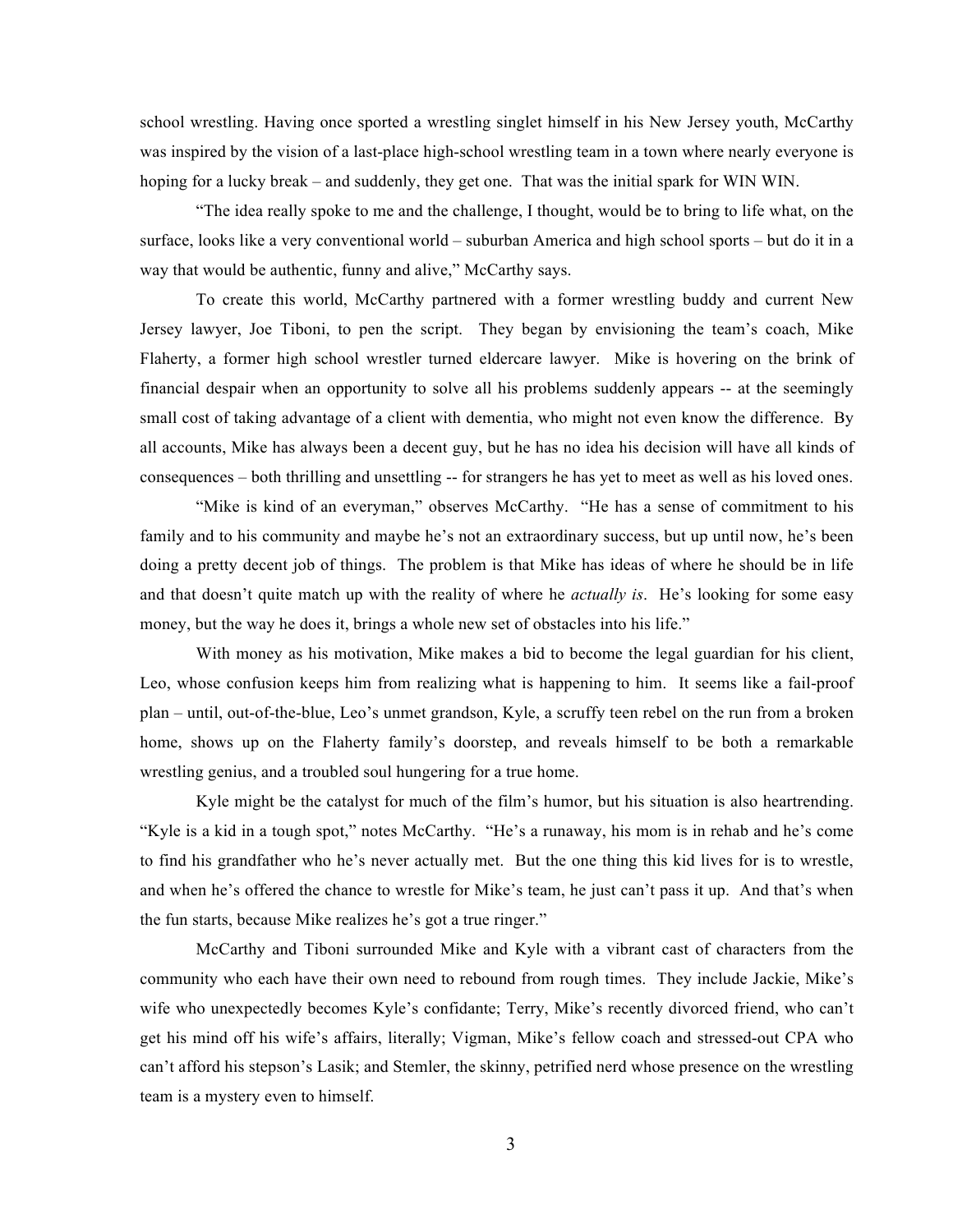As the town's characters came to life, McCarthy and Tiboni modeled the relationship between Mike and Terry, best friends and wrestling coaches, on their own friendship. "We're very different guys than they are, but we wanted to get at that kind of ease that comes when two friends have a very long history with each other," says McCarthy, "and at the way a good friend can push your buttons at one moment and then make you laugh the next. Paul Giamatti and Bobby Cannavale really nailed that."

That type of funny/moving duality is a big part of McCarthy's comedic style, which, no matter the subject, always focuses on the real experiences of everyday people. "I love to find moments of quiet humanity," he says, "where you get the feeling that the people on screen are people you know, flaws and all. If you can do that, I think the audience will go on any ride, and this is quite a ride."

When the screenplay was completed, WIN WIN attracted a producing trio that includes longtime McCarthy associate Mary Jane Skalski, who produced THE STATION AGENT and THE VISITOR; Groundswell Productions president Michael London, whose films include THE VISITOR and SIDEWAYS; and Everest Entertainment President Lisa Maria Falcone, who recently served as an executive producer on Danny Boyle's 127 HOURS and producer on MOTHER AND CHILD. They were each drawn to the human side of the film as well as to its spirited humor.

"What I love about Tom's work is that his films are always about characters that just need one little push to change their whole world," says Skalski. "I love seeing that kind of story on screen. WIN WIN is about a single impulsive move that simultaneously brings people together and takes Mike Flaherty down a path that makes him question everything."

Adds Michael London, "Tom's movies have all been about disconnected people who come together and create surrogate families. It's a theme I really love, and I think it's the reason his movies resonate so much with audiences. It's also why his movies are so exhilarating to be part of. In creating a family on screen, he creates a family behind the scenes as well during the making of each movie. WIN WIN was that kind of experience for everyone involved in the project and I think that camaraderie really shows on screen."

Concludes Falcone, "I was aggressive about pursuing this project because I really believed in the story and in Tom McCarthy's vision. I think in these economic times people can really associate with a struggling lawyer in his forties just trying to make ends meet, and then he comes across this defiant young kid who's a high school wrestler, and unexpectedly forms a bond with him. I just love the idea that someone can come along to fulfill a part of your life when you least expect it."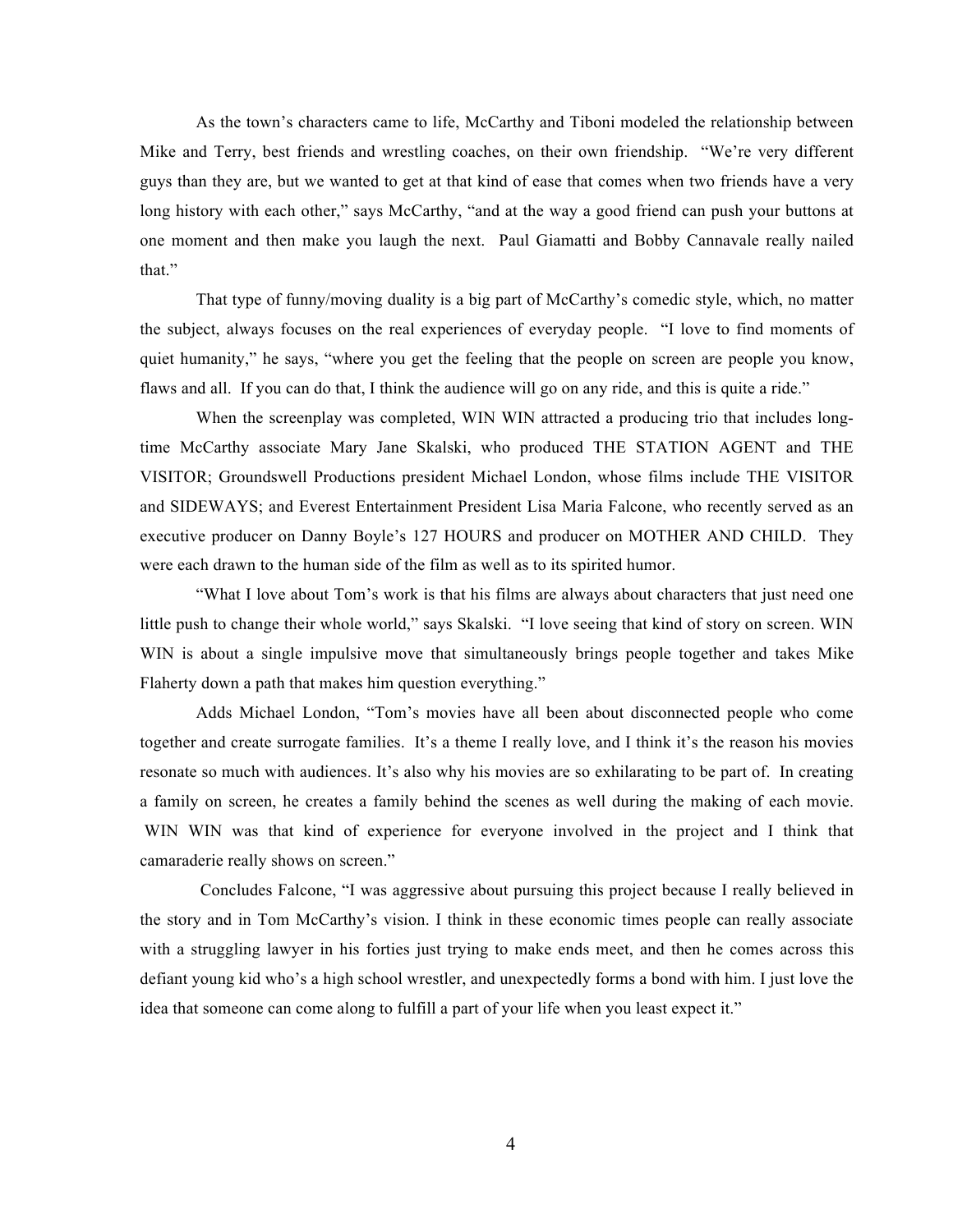#### **Meet Mike Flaherty**

## *Mike: "I'm an idiot." Jackie: "You are, but you're a good idiot."*

Paul Giamatti, known for creating indelible American characters such as the lonely, middleaged wine tourist, Miles, in Alexander Payne's SIDEWAYS to the stubbornly devoted U.S. patriot and President in the award-wining mini-series JOHN ADAMS, was thrilled to have Mike Flaherty, a good man who makes one life-changing mistake, join the list in his most unabashedly comedic role to date.

"I was drawn to the character and I thought that Tom McCarthy was trying to do something very interesting in WIN WIN, creating a portrait of suburban life that is more complicated and willing to show the ordinary ways good people compromise themselves," Giamatti says. "I thought it was really subtle and well-done. He doesn't turn suburbia into a sinkhole for vice and grotesqueness and it's not a satire. But the film also isn't sentimental. It's about a man whose life is fairly good and then one little decision makes it deviate from the norm. That's tricky to do well."

That trickiness is part of what excited Giamatti as he thought about how to make a man who is struggling in familiar ways, without falling into a desperate stereotype, compelling and full of comic layers. He took a compassionate but unsentimental approach to the character.

 "It was a challenge because Mike is not like characters I'm used to doing. He's quite content and he's not given to emotional extremes," he notes. "It's really not that easy to play a character that is generally happy with his life and basically is a decent, good-natured guy. You have to find a way to give it some depth."

Mike may not be extreme but he is in a state of panic as the film opens, to the extent that he collapses of a full-blown anxiety attack while out for his morning jog. "Mike doesn't deal with stress very well at all," Giamatti laughs. "He bottles it all up, but that only makes the stress worse. He's trying to keep up appearances at all times that everything is all right. That's who he is. Mike wants to believe that everything he does, even if it's slightly crooked, is done to help other people."

This characteristic is especially true when Mike sets out to be the caretaker for his elderly client Leo, in exchange for a monthly check, and even truer when he meets Kyle, Leo's runaway grandson who turns out to be the wrestling prodigy Mike's team has been in search of for years. "I think Mike really wants to help Kyle out and it turns out that Kyle's also very useful to Mike because he's such a great wrestler," explains Giamatti. "There's this constant thing in Mike where he is taking advantage of someone, and yet at the same time, he convinces himself that it is an opportunity for the other person, too. He wants everything to be a win-win situation."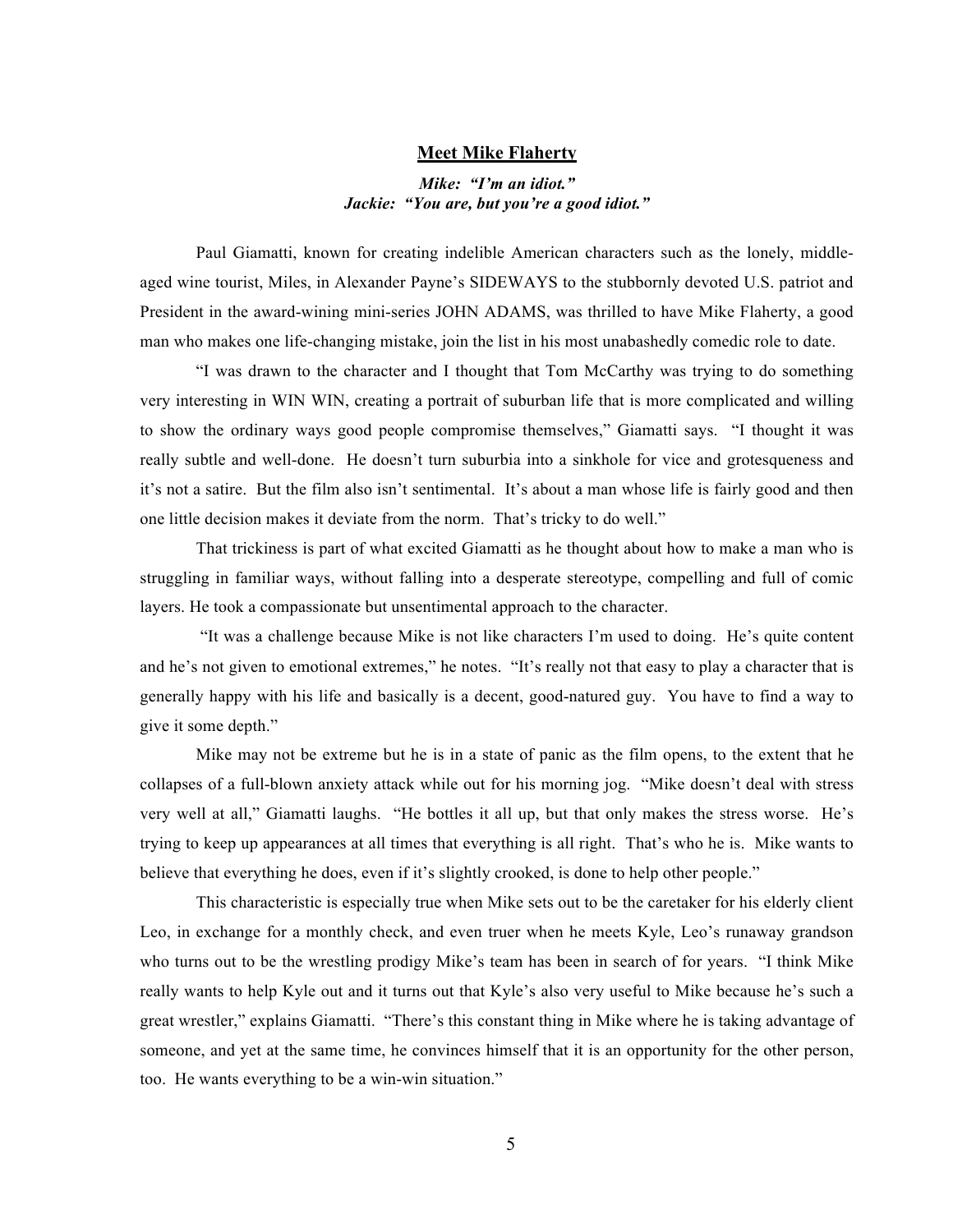Giamatti came to the role knowing next to nothing about Mike's greatest passion, wrestling, but quickly did his homework, heading to local wrestling matches as an awed observer. "It's a strange sport," he admits, "and as physically tough as it gets. There's something obsessive about it, with all this focus around 'making weight.' And it is rough. I went to a lot of real matches where I saw kids getting their noses broken and throwing up on the mat – it gets really intense."

He goes on, "I found the wrestling stuff really interesting in the context of the story because wrestling is filled with all this pressure for achievement and to be as aggressive as you can possibly be - - which is also so much a part of the modern culture that surrounds these characters. But what Mike begins to see is that this kind of all-out, aggressive achievement doesn't actually matter to him. All that matters to him is how much he's loved and how much he loves other people around him. He finally sees that he was trying to be something that he's not."

McCarthy says that Giamatti makes that discovery palpable because he manages to meld both the charm of comedy and the ache of tragedy into the character, to makes his choices seem at once relatable and full of human frailty. "He's such an immensely talented actor," says the writer-director. "I've actually known him since we went to school together at Yale but this is the first time we had the chance to work together. As tricky as the character is, Paul makes playing Mike Flaherty look effortless. Watching him turn out this performance was very exciting."

Adds Michael London, who previously worked with Giamatti on SIDEWAYS, "This role is something quite different for Paul. You get to see him be incredibly funny and yet still very touching. I think Paul can truly do anything and from the minute he stepped on the set, it was impossible to imagine anyone else in the role."

## **Jackie Flaherty**

## *"We have kids, Mike. I'm not taking any chances with Eminem down there."* -- Jackie

Mike Flaherty's wife Jackie, who is aghast to find herself suddenly playing surrogate mother to a 16 year-old runaway when Kyle shows up in town, is played by Amy Ryan, an Oscar® and Golden Globe® nominee for her role in Ben Affleck's GONE BABY GONE. Though known for her role as Holly Flax, soul-mate to Steve Carell on the hit television series "The Office," WIN WIN marks Ryan's first foray into film comedy.

Much like Giamatti, Ryan had to plunge below the surface of a seemingly typical suburban wife and mother to get to the rich vein of comedy in Jackie's plight. To Ryan, Jackie is the one person who knows something is weighing on Mike's conscience, if only he would just confide in her.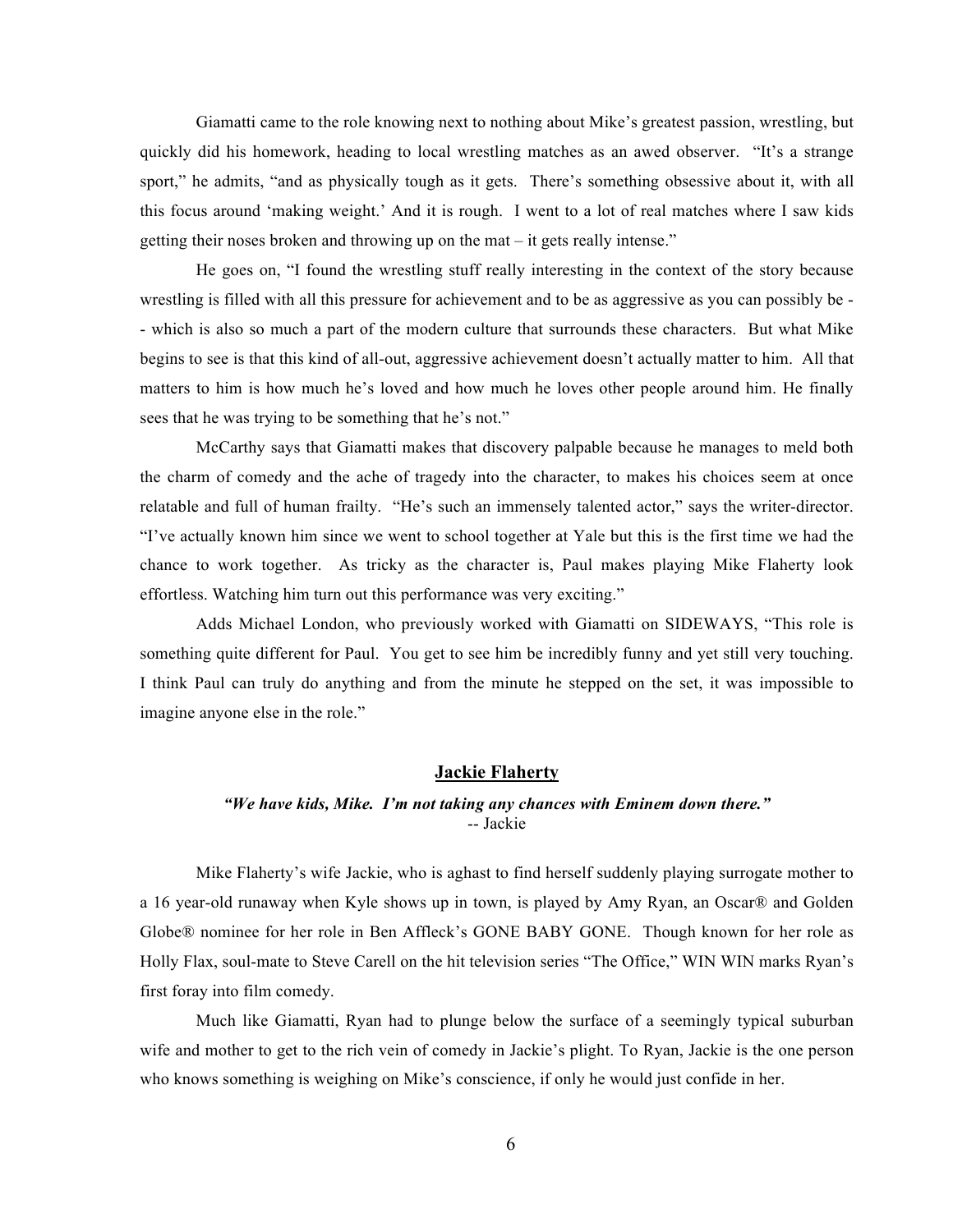"Jackie is very happily married to Mike, they know each other inside and out and it's pretty clear they'll be together forever," she explains. "But, at the same time, she knows something is off with Mike right away, as soon as this whole thing starts. It's something very subtle, but it's there in their interaction and it was important to me that the audience be able to sense it."

Equally subtle is the relationship Jackie develops with Kyle, in which she moves from being mortified by his hair, his smoking and the fact that he's even within 500 feet of her two young daughters, and ends up being the one person he opens up to about his past and his fears for the future.

"I think Jackie is the first experience with real parenting Kyle's ever had," observes Ryan, "so that works for him. With her, he eventually feels like he can start to open up in his own time and by his own will."

Tom McCarthy was thrilled with Ryan's performance. Once neighbors in Greenwich Village, he had always wanted to work with her. "I wrote the role with Amy in mind," he confesses. "She has a quality to her that struck me as just right for a mother and wife from New Jersey. She's very direct and she can be sharp but underneath that there's always a great sense of warmth and caring – and at the same time she is naturally funny. Seeing the different chemistry she developed with Paul and Alex was such a pleasure and it brought so much to story. I think in many ways she is the heart of the movie."

## **Terry Delfino**

*"All I do is sit in my condo and think about Lori and that guy having sex in the Jacuzzi I paid for."*  -- Terry

Close as Mike is with his wife, if there's one person he can tell absolutely anything to, no matter how crazy, unflattering or wrong, it is his best friend, Terry, played by Bobby Cannavale. Cannavale reunites with McCarthy after drawing accolades for his role as the talkative coffee vendor, Joe, in THE STATION AGENT.

McCarthy followed a gut instinct that Cannavale and Giamatti, who had never previously met, would have just the right mix of friction and connection to be believable as real-world male buddies. "They're so different, but that's why it was really fun to see them come together, hit it off so well, and then bring that to the work," he says. "Whenever Bobby and Paul saddled-up for a scene, everyone else gathered around to watch, knowing this was going to be a blast."

Cannavale couldn't wait to take on the part as soon as he read the screenplay. "I thought the contrast between Terry and Mike was full of comic possibility. Terry's this Type A, hedge-fund manager and Mike is his polar opposite," he says. "But their friendship is very real, and the crux of their relationship is that they can admit failure and vulnerability to each other. When Terry talks about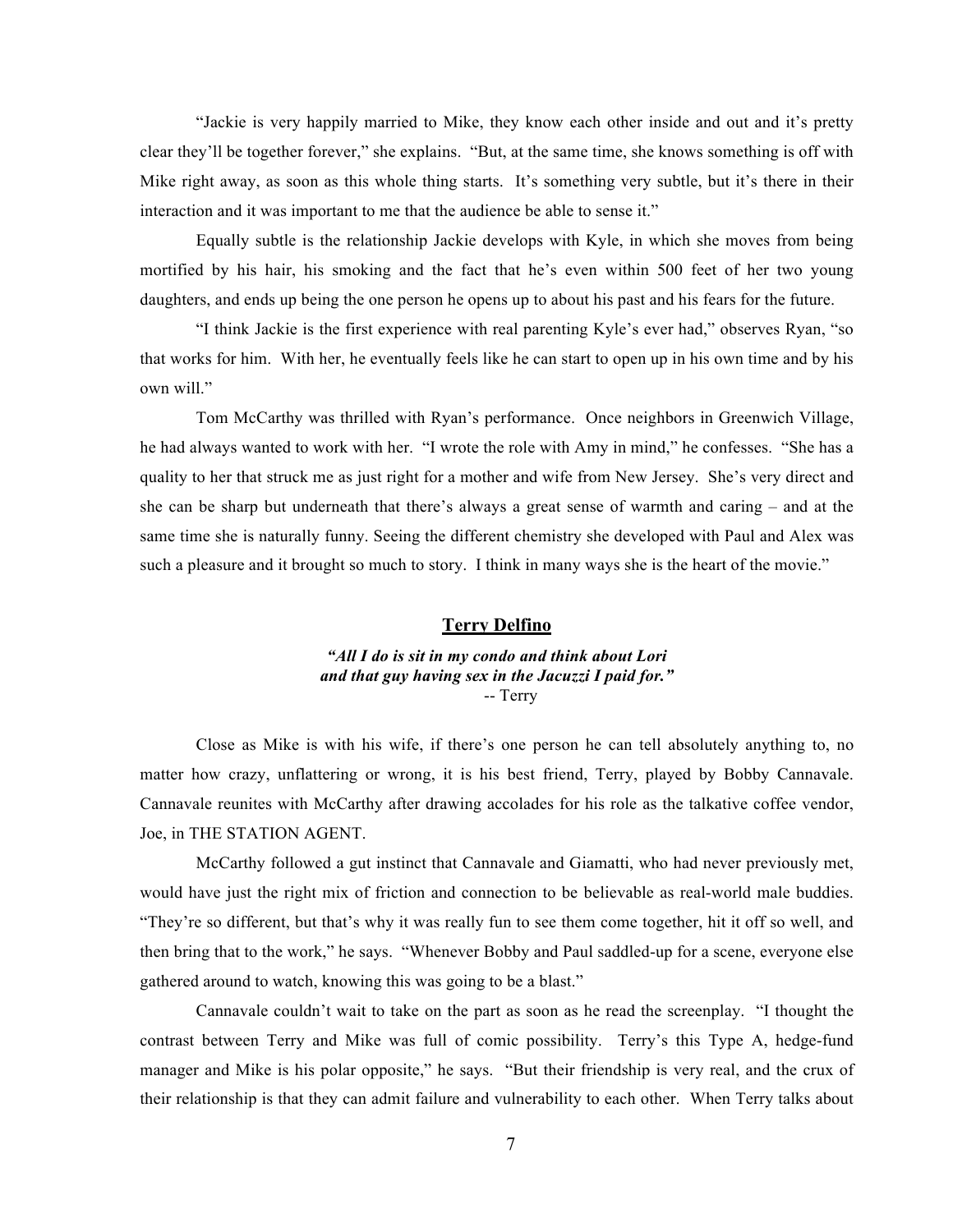his marriage, about the fact that he hates his wife and yet he also still loves her, he feels he's the luckiest guy in the world to have a friend like Mike, who gets that. That felt very true to me."

The whole setting also felt authentic to Cannavale, a New Jersey native himself. "I grew up with people like this, regular, middle-class people who in an economic downturn really feel it," he observes. "I know the kind of pressure that Mike is under, to feed the kids, to keep paying the mortgage. He feels like the rug is being pulled out from under him and that's why he makes this one little decision that he hopes will be the right thing, even if he suspects it isn't."

Just like Mike, Terry's world is suddenly blown wide open when he discovers Kyle's wrestling prowess. "Kyle showing up is a big catalyst for Terry," he explains. "Suddenly, for the first time in a long time, he's excited about doing something new, something that might give him some meaning in life for a moment, you know? This kid is like a spark for all of them."

Cannavale had no wrestling background whatsoever, but found himself caught up in the coaching scenes as if he'd been a wrestler all his life. "It was a lot of fun for me," he says. "We started to feel very close to these kids and to really care about them. They're such underdogs, and who doesn't love rooting for the underdog?"

For Lisa Maria Falcone, Cannavale and Giammati were the perfect foils for each other. "Even in scenes that are dramatic and serious, there is something comical about the way the two men are with each other," she notes. "Their choices are always unpredictable and I love that."

# **Vigman**

## *"OK. So the move is called 'whatever the fuck it takes.' Let's go. Let's work on it. Come on. 'Whatever the fuck it takes.'"* -- Vigman

If Mike just wants to do well by his family, and Terry is in search of his own resolution, their other co-wrestling coach, Stephen Vigman, has the most modest desires of the bunch: he just wants a little respect. A struggling CPA, the man known simply as Vigman doesn't get much of it at work or on the wrestling team, until Kyle comes along and suddenly makes wrestling so cool, even his stepson starts to admire him. Bringing Vigman's put-upon personality to life is comedy favorite Jeffrey Tambor, whose roles include the acclaimed television series "Arrested Development" and the runaway hit film THE HANGOVER.

Tambor was drawn to how WIN WIN seemed to speak to the moment we're living in right now. "I think we're living in times when a lot of people are up against things they've never faced before and people do funny things when that happens," he explains. "Paul's character makes a strange decision, but I think it's something we all can relate to right now."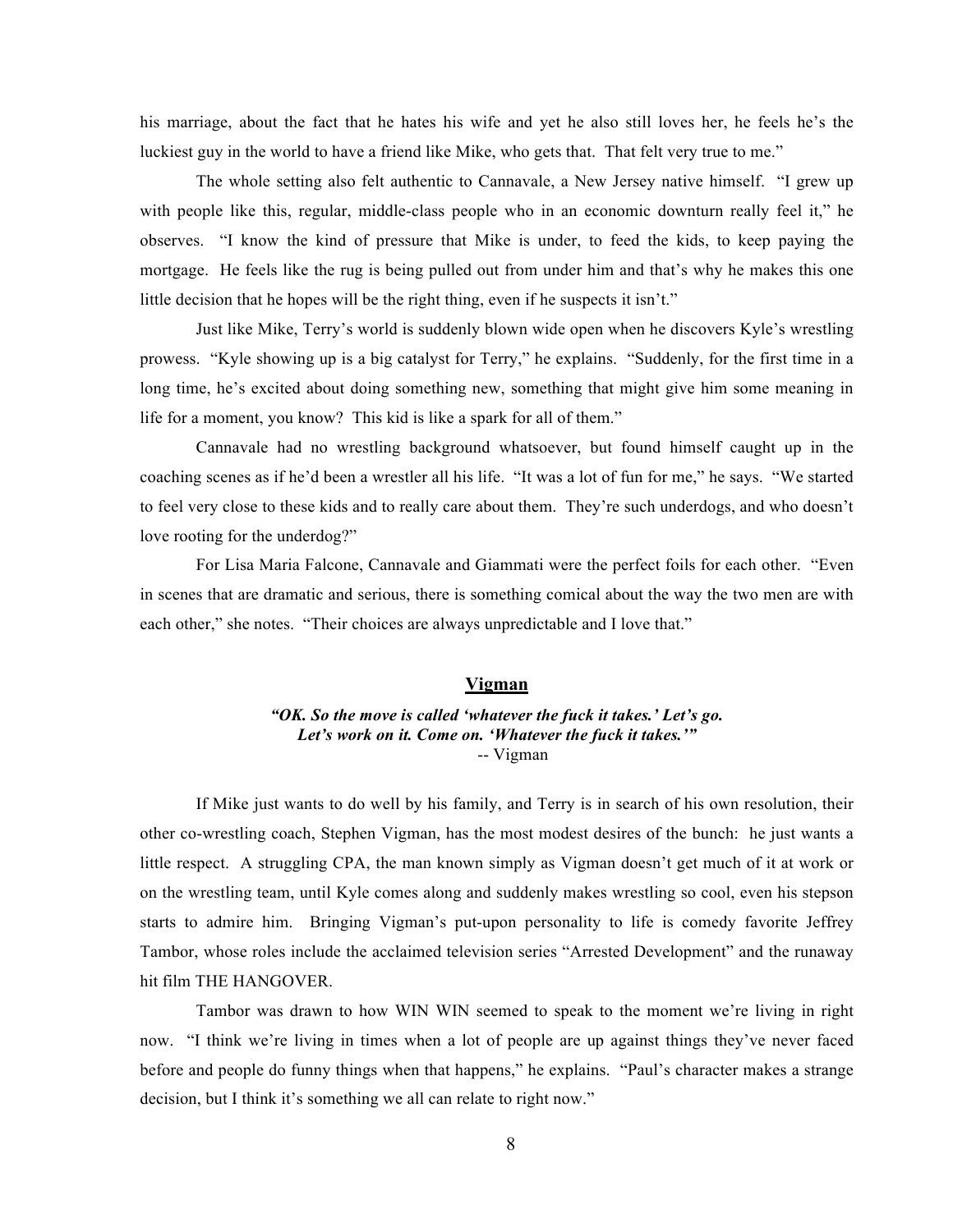Vigman might be a wrestling coach but he's not exactly an expert wrestler, which Tambor plays to the hilt. "I started out asking Tom, 'should I watch wrestling films?' and he said 'no, no, no.' And I came to see that it's Vigman's lack of expertise and his lack of edge that makes the character so humorous," he says.

Like Giamatti and Cannavale, Tambor was inspired by the natural rapport that developed among the unlikely trio. "I'm a huge fan of both Paul and Bobby and we had a lot of fun, and kept it very loose," Tambor comments. "I think everyone will relate to at least one of us."

Says Tom McCarthy, "What I love about Jeffrey, Paul and Bobby is not only how comical they are together but how they give you a feel for three regular guys bringing everything they can to this job of coaching high school wrestling. They don't come off as stereotypical sports coaches but as multi-dimensional guys with real jobs, who just do this as a side thing, yet bring their whole lives and personalities to it."

Comedy was the natural result of the frisson between Cannavale, Giamatti and Tambor. "We are all three such completely diverse personalities and I think that was Tom's brilliance in casting us," notes Cannavale. "You can't say too much about Paul because he's one of the best there is, and then you throw Jeffrey into the mix and it was just too perfect. In fact, some of my favorite, classic comedies involve trios of men – maybe there's something about the number 3 that's funny."

## **The Timmons: Kyle, Cindy and Leo Poplar**

*"So let me ask you something, Kyle. How good are you?"* -- Mike

The biggest casting challenge of WIN WIN came as the filmmakers went in search of Kyle, the renegade teen wrestler who changes the future of a New Jersey suburb, while tying Mike Flaherty up in knots over the web of lies he unwittingly set in motion. In looking for the right person for what becomes an anchor role, Tom McCarthy was faced with his own dilemma: should he look for an actor who could learn to wrestle or a talented wrestler with natural acting potential?

Taking a risk, he chose the latter and never looked back when he discovered Alex Shaffer, a nationally-ranked teen wrestler on a local New Jersey high school team, who makes his motion picture debut. Not only could Shaffer authentically pin his opponents to the mat, he had that blend of tough skin and vulnerable center that is so hard to find.

 "I knew that if the kid we cast had never wrestled, he wasn't going to be able to fake it, at least not at the level we wanted Kyle to be," explains McCarthy. "Wrestling is a very difficult sport to fake. The great thing about Alex is that not only can he really wrestle, he also evokes all the qualities of a 16 year-old kid trying to deal with school, family and the start of his adult life. He just felt so real to me.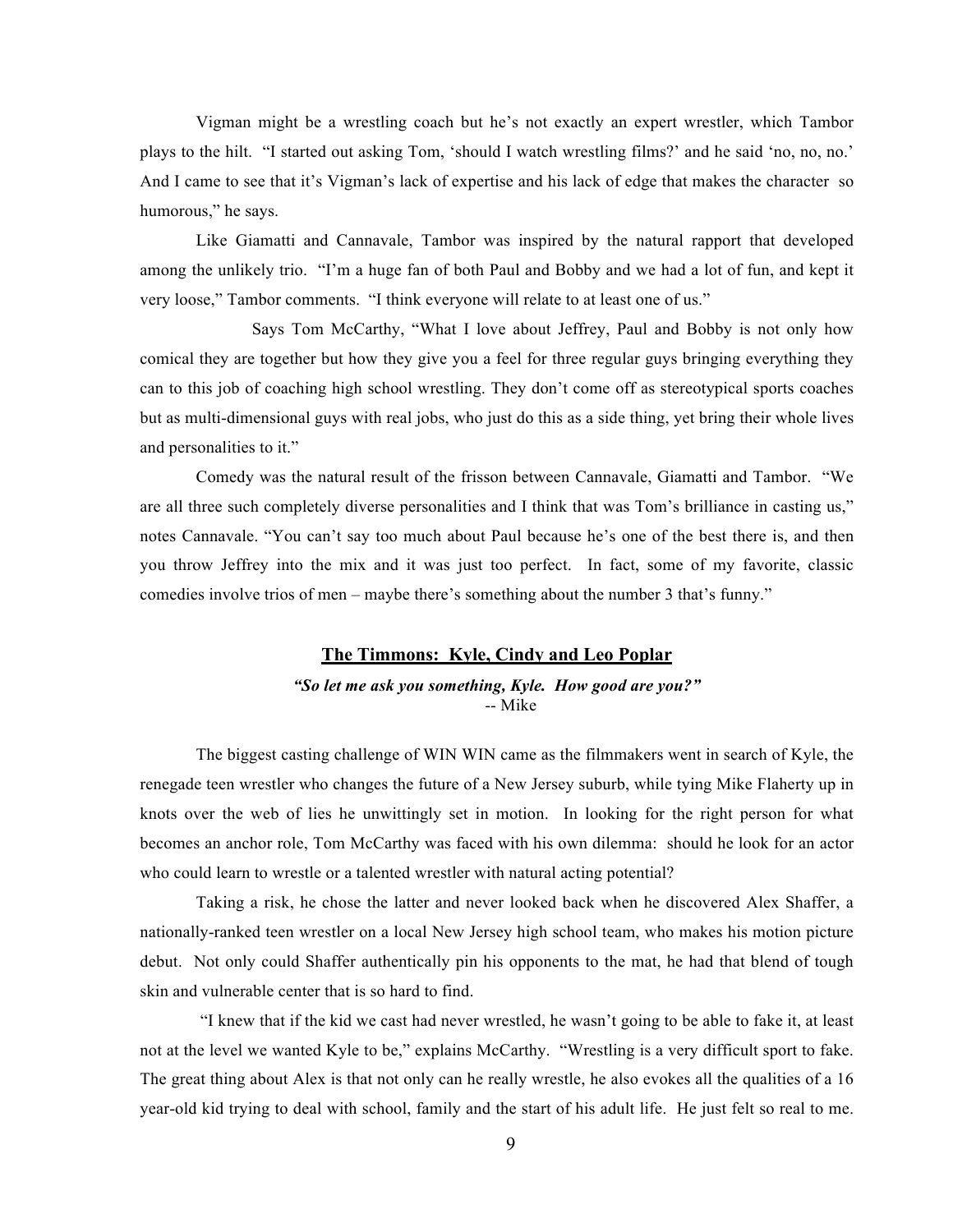We really put him through the ringer on this movie and he just kept getting better and better. It was tremendous fun to watch him take on new challenges and keep growing."

Shaffer's gritty enthusiasm and lack of preconceptions inspired the entire cast and crew. "Alex was so excited just to be part of this that it reminded me of how thrilling and fun movie-making can be," says Giamatti.

Adds Tambor, "Alex is a really interesting kid. Because he's a real wrestler he translates that to the character and there's something very seductive about his personality. He wins you over."

Shaffer, whose only prior acting experience was a role in a 6<sup>th</sup> grade production of *The Pirates of Penzance*, says he tried out mostly on a whim. "I've been interested in acting, except that I love wrestling ten times more than acting," he admits. "But this turned out to be a lot of fun."

A big part of the fun was working with a group of extraordinary actors with deft comic skills. "With Jeffrey, it was embarrassing because everything that came out of his mouth made me laugh hysterically," he says. "Bobby, I just loved and we got along really well and with Paul I developed a really close bond."

As for Kyle, Shaffer says, "We're absolutely nothing alike, whatsoever. Kyle is quiet and very self-contained but on the inside, he's an angry kid. I prepared for playing him by listening to a lot of Eminem, mostly because there's so much anger in his songs, and that really got me in the zone."

Already an accomplished athlete and a big fan of the sport, it was a major priority to Shaffer to make the wrestling scenes as true to life as possible. Still, he notes that his personal style on the mat, which has taken him to wins at State, Regional and District Championships, is completely different from what he developed for Kyle on screen.

"Kyle is very hard core," he comments. "He goes right after his opponents. He's really rough and aggressive whereas I'm usually much more calm and more of a defensive wrestler. Kyle is just very angry – both while he's wrestling and in the rest of his life -- but he's got good reasons to be and because of that, playing him made me more appreciative of my life."

For the filmmakers, casting Shaffer was a gamble that paid dividends. "It was a total leap into the unknown because no one knew what was going to happen when Alex stepped on the set," comments Michael London. "But he just kept getting more and more confident and you could see him starting to think of himself as an actor. At the same, he made the wrestling scenes visceral and exciting because it was the real thing."

Some of Kyle's most emotional scenes come with the grandfather he never knew and is now partially lost to dementia. This is Leo, played by Oscar®-nominated screen veteran Burt Young, whose film roles have ranged from the classic CHINATOWN to playing Sylvester Stallone's irascible brother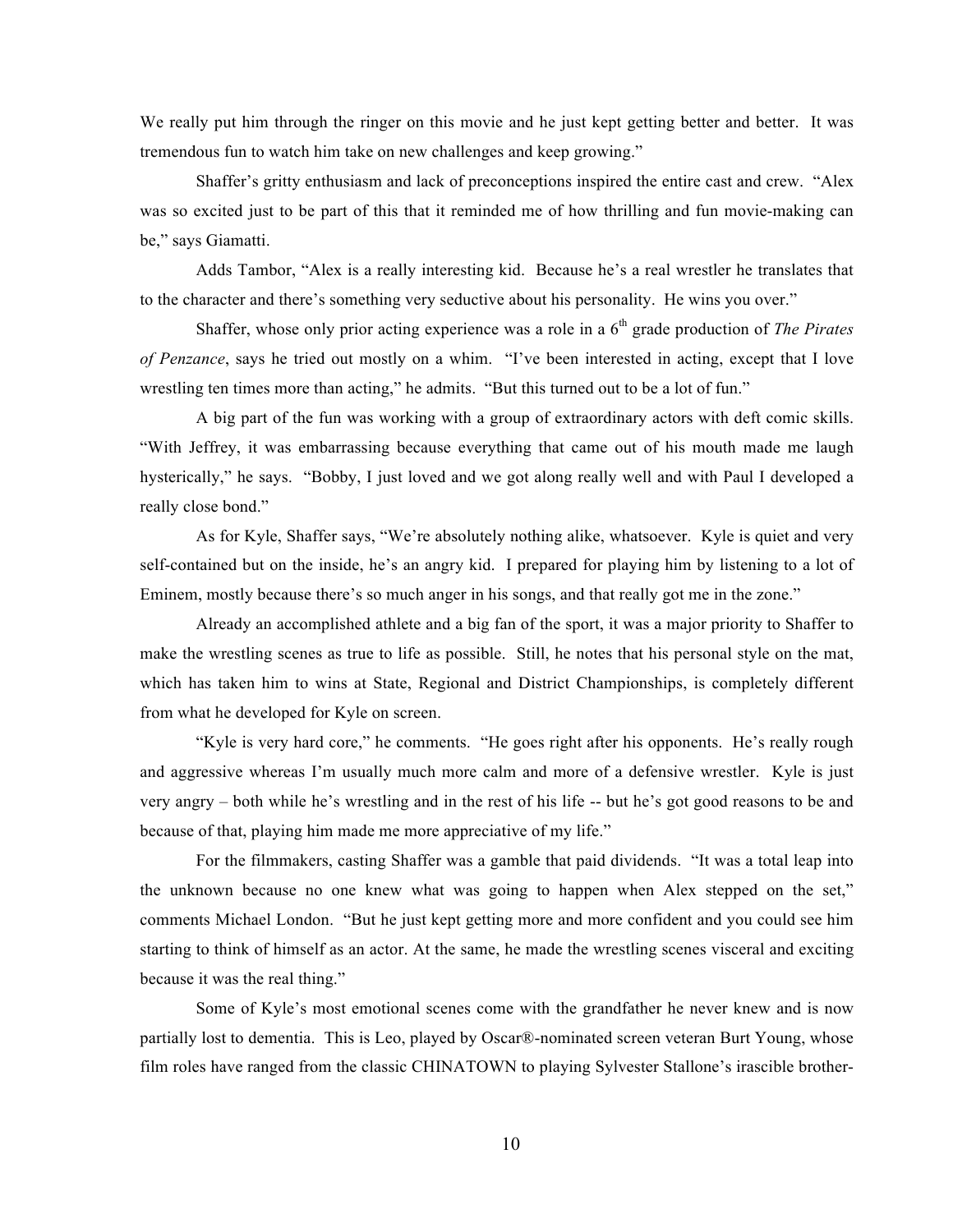in-law in all six of the ROCKY films. Paul Giamatti says of Young, "Burt is a fantastic, classic, old school actor – there's not too many guys like that still around."

Young was drawn instantly to the story. "I thought it was intelligently sharp," he says. "It's a rare piece of work because it's about a decent, honest man trying to save his family and his business. Usually, this kind of story is about trying to get ahead, but what I like is that this story is the opposite. It's about a man who decides that he doesn't have to be a winner because it's not about that; it's about how you conduct yourself that makes you or doesn't make you."

Of course, in the process of getting to that point, Mike Flaherty wrongs Leo, by putting him in a facility – albeit an excellent, specialized Alzheimer's facility – when all he wants is to be in his own home. Despite the challenges of playing a man who has clearly made a lot of mistakes in the past that he now can't even remember, Young found a way in to making Leo palpably human. "What's interesting about Leo is the affinity he develops with Kyle," says Young. "It's something that's not really verbal, yet you feel that they want to be protective of each other."

Just as Kyle begins to build a relationship with Leo, and become part of the Flaherty family, his confidence gets knocked back by the appearance of the mother he ran away from, Cindy, played by Melanie Lynskey, whose recent films include THE INFORMANT!, UP IN THE AIR and LEAVES OF GRASS. Lynskey plays Cindy as a woman who might not be the world's greatest mother, who might not even be able to clean up the mess of her life, but who knows two basic things: that she loves her son and that she's somehow getting shafted by Mike Flaherty.

"I liked Cindy and I felt like I really understood her," Lynskey says. "She's not your typical deadbeat mom sort of character. As messed-up as she is, she's really trying to make a go of it and put things back to right."

Lynskey was also intrigued by the complex reaction Cindy has to the new family Kyle seems to have accidentally joined. "It's very confusing to her because a part of her sees that Kyle has maybe found something better for himself with the Flaherty family," she explains. "She's torn in half because she's truly happy that he's in a safe place but she also wants so badly to have the faith in herself to say that she can provide that for him without their help."

Says McCarthy of Lynskey, "I thought she was a really exciting choice for the role. After hearing so much about this drug-addicted, terrible mother, Melanie walks in and she looks like this cute girl from high school who went wrong. She plays Cindy beautifully."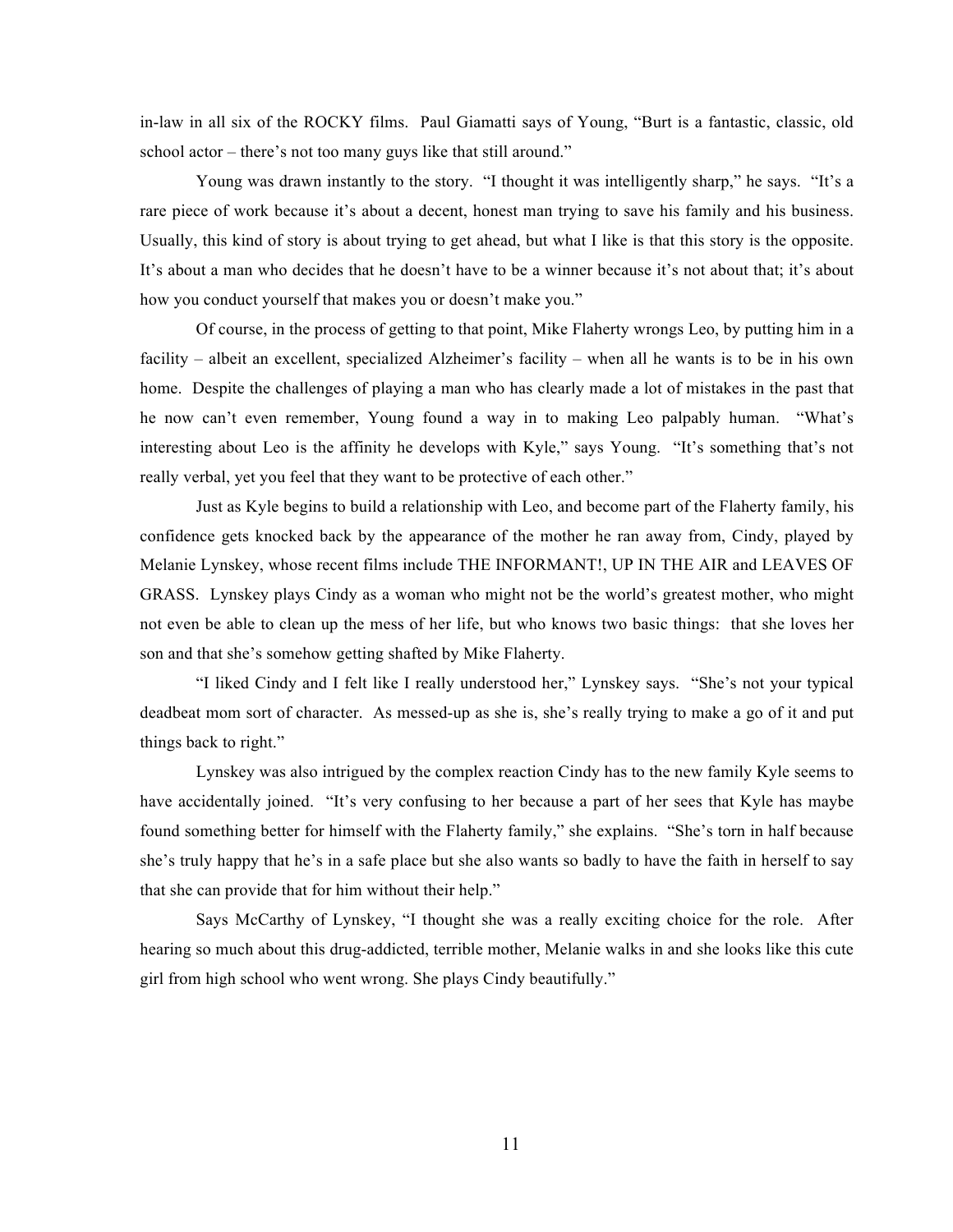## **To The Mat**

# *"What if we all get pinned like last year?"* -- Stemler

If there's one thing that unites the disparate characters of WIN WIN it's wrestling – and Tom McCarthy was determined to make every sweaty grapple, bruising takedown and sudden escape as visceral as they are humorous. Even before he began writing the screenplay with Joe Tiboni, McCarthy dove back into the wrestling world he'd left behind as a teen.

"We went to practices and matches and hung out at high-school gyms just trying to refamiliarize ourselves with that world," he says. "We discovered that it's changed a lot, that the kids are now much more athletic and sophisticated."

Long a centerpiece of the Olympic Games and of school athletics, wrestling is a basic gladiatorial battle: two opponents step onto a mat and the object is for one to pin the other to the floor until he can't get up. The fact that it requires smarts, strength, discipline and intense training has made it a popular character-builder for many. But that it can trap athletes in strange and compromising positions also makes it awkward and humorous.

The more he watched  $21<sup>st</sup>$  century kids wrestling, the more McCarthy was convinced that he needed his movie to be populated with real-world athletes, which led to the decision to cast a group of local high school wrestlers to fill out the Pioneer team and the teams of their opponents. This in turn resulted in extensive auditions. "We were mainly looking for kids who felt real," he says. "It was a lot of fun to pull in these kids who aren't actors and watch them do their thing. The best part was that they very quickly started acting like a team. You had the clowns, you had the serious guys, you had the talented and the not-so-talented guys. It was like our own little ant-farm."

McCarthy also recruited real-life wrestling coach Anthony Cialino of the Rocky Point Wrestling Team on Long Island, who brought his entire team to participate in the meet sequence and also makes a cameo as a referee. Cialino was thrilled to see wrestling getting its movie close-up.

"It's about time that this sport got a little more public attention," he says. "These kids work so hard and put their heart and soul into it. It takes 24-hour dedication to be a wrestler. Wrestlers have to watch what they eat, run at night and kill themselves at practice. So, let me tell you, when you get to the level of state championships, that is a special thing. And you know what a really special kid is? A special kid is the one who loses all the time and still comes to practice every day. I shake that kid's hand"

That description comes to define Stemler, Kyle's new friend, despite the fact that they are polar opposites as wrestlers – Stemler being as clueless on the mat as Kyle is outstanding. Played by David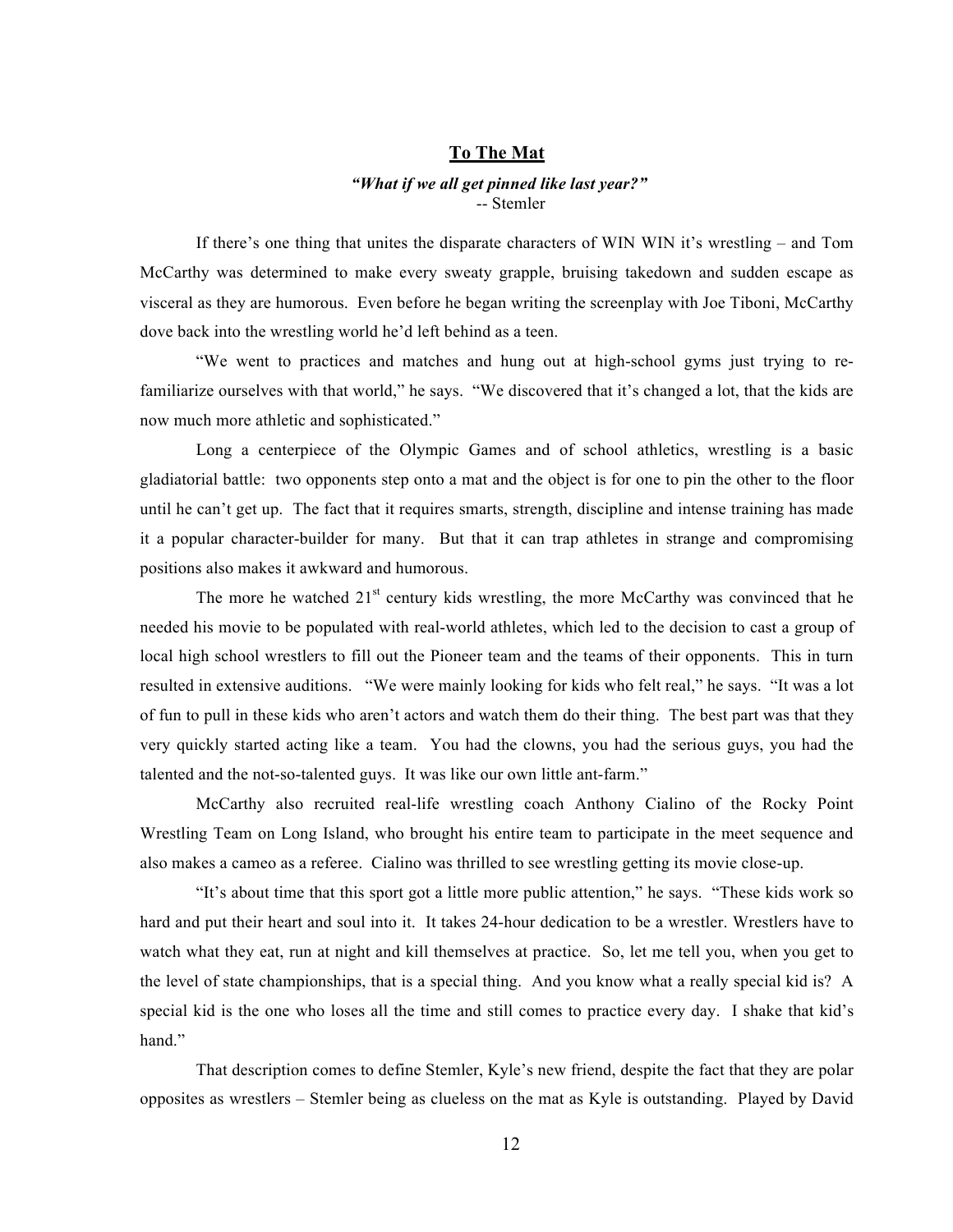Thompson, Stemler gets his one big moment when he decides he will finally compete in what becomes a centerpiece comedic moment, one that sees him facing off with a wrestler who resembles Darth Vader in both looks and ferocity.

"Stemler's big personal victory, which is in fact a big loss, was incredibly fun to shoot, as we all watched David wrestle so tenaciously for his life," says McCarthy. "I really fell in love with what David brought to the film in terms of his vulnerability and directness. He's very funny but you feel like you know him."

#### **Jersey Burbs: The Production**

# *"I can deal with the mistakes, Mike, but not the secrets. Secrets suck."* -- Jackie

Although Tom McCarthy set WIN WIN very specifically in the New Jersey suburbs, the film ultimately shot a short distance away, in New York. They shot much of the film on a quiet street in Rockville Centre, Long Island, which stood in for the Flaherty family's middle-class neighborhood.

McCarthy reunited with much of the same artistic crew he collaborated with on his first two films, including cinematographer Oliver Bokelberg and production designer John Paino, who together contrasted a quaint suburban ambiance with Mike Flaherty's financial angst and Kyle's agro wrestling skills.

Adding to the local feel, McCarthy asked the town's residents to join in as extras and bit players. "The neighborhood we shot in was incredibly hospitable," says the director. "One day, an old woman was watching us shoot and she looked like someone who would be Mike's client, so I asked her if she wanted to be in the movie as Betty. We gave her one line and she just nailed it. We really wanted the feeling that wherever Mike goes, walking down the street or going to get donuts, he's always running into his clients, and we were able to capture that."

Finding the Flaherty family home was another challenge. "We were looking for just the right place that had enough room to accommodate shooting but that wasn't palatial, that was something Mike could afford -- if just barely -- and it went right down to the wire," recalls Mary Jane Skalski. "After looking at 100 houses, we were literally at the last moment when we found the perfect one that instantly became home to the Flahertys."

In every aspect of the production, from the locations to the everyday costumes designed by Melissa Toth to an original song from The National and even in the naturalistic comic performances, McCarthy aimed at an atmosphere so true to everyday life, the audience is put right inside the Flaherty family's dilemma over how to fix one wrong move that changed everything, yet might ultimately bring them closer.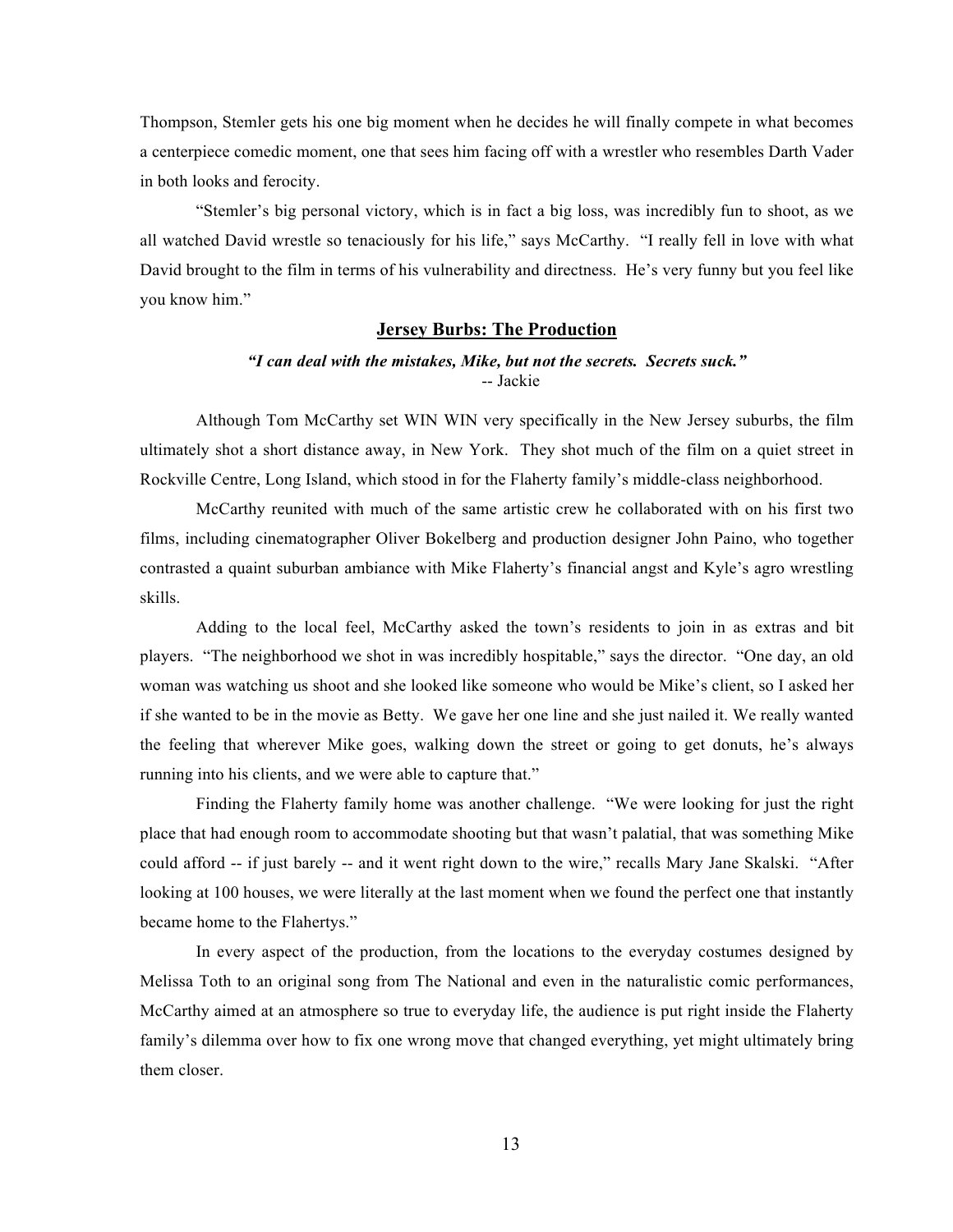"We never wanted to be outrageous or sensationalize, even in the details, the lives of these people," McCarthy sums up. "At its core, the story of WIN WIN is about basic, ordinary stuff – it's about taking care of your own and knowing when something's right and when it's not. If we all did that a little more often, we might find ourselves in a lot less trouble . . ."

**# # # # #**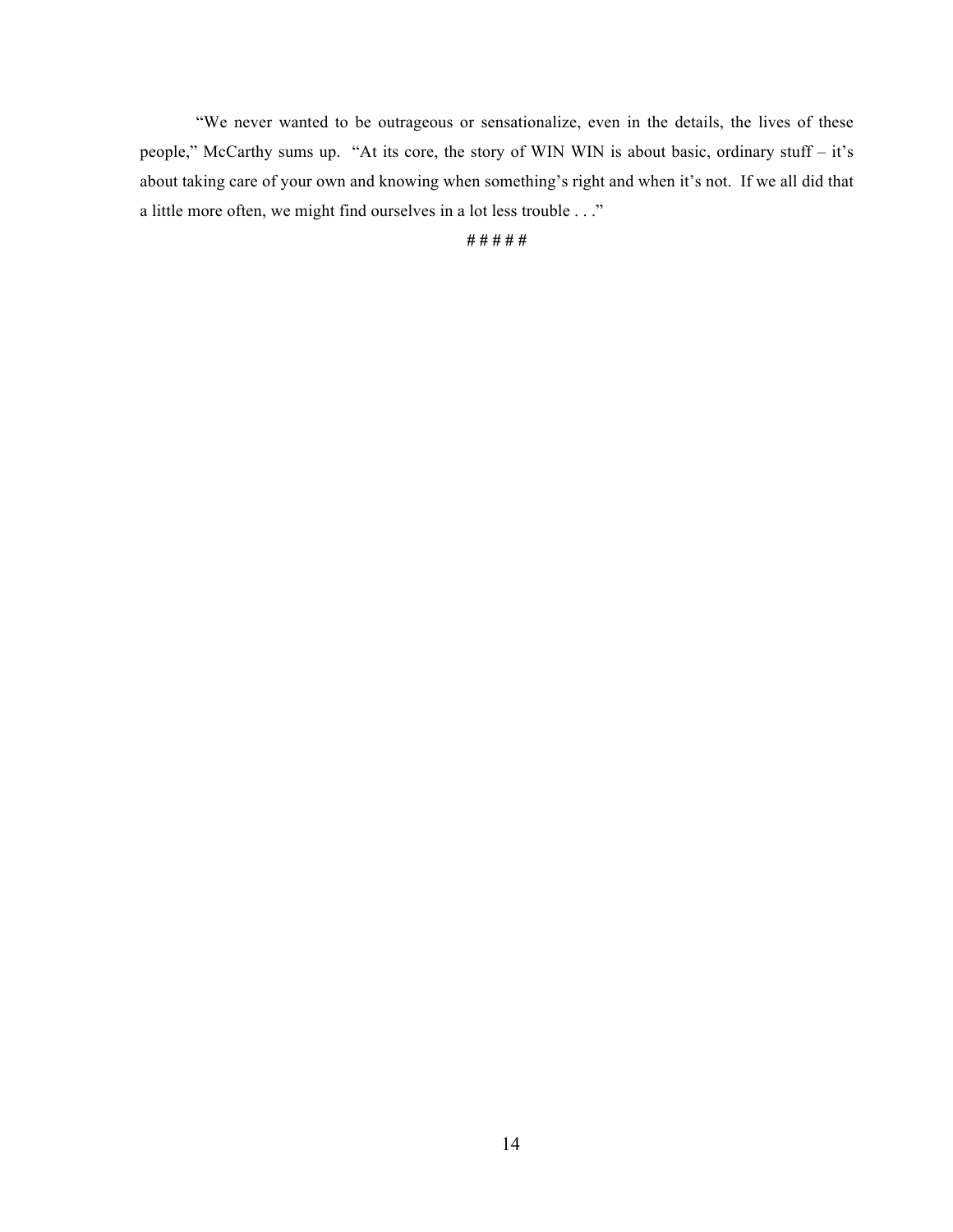# **About The Cast**

PAUL GIAMATTI (Mike Flaherty), with his diverse roster of finely etched, award-winning and critically acclaimed performances, has established himself as one of the most versatile actors of his generation.

In 2008, Giamatti won an Emmy® Award for Best Actor in a Miniseries for his portrayal of the title character in the HBO 7 Part Emmy Award Winning Mini-Series "John Adams." Directed by Emmy Award Winning director Tom Hooper, Giamatti played President John Adams in a cast that also included award-winning actors Laura Linney, Tom Wilkinson, David Morse and Stephen Dillane.

In 2006, Giamatti's performance in Ron Howard's CINDERELLA MAN earned him a SAG Award™ and Broadcast Film Critics' Award for Best Supporting Actor, as well as Academy Award and Golden Globe nominations in the same category.

Giamatti recently wrapped the film IRONCLAD, in which he portrays 'King John' in the year 1215 as he tried to gain control of Rochester Castle from the Knights of Templar.

Giamatti can currently be seen in BARNEY'S VERSION, based on the best-selling novel of the same name by Mordechai Richler, in which he portrays the title character 'Barney Panofsky'. The film was directed by Richard J. Lewis and co-stars Dustin Hoffman, Rosamund Pike and Minnie **Driver** 

Paul is currently filming the HBO movie "Too Big To Fail" for director Curtis Hanson portraying Ben Bernanke opposite William Hurt and Billy Crudup. Giamatti will then head to Thailand to join Bradley Cooper, Ed Helms and Zach Galifinakis in THE HANGOVER 2 for director Todd Phillips.

For his role in Alexander Payne's critically-lauded SIDEWAYS, Giamatti earned several accolades for his performance including Best Actor from the Independent Spirit Awards, New York Film Critics Circle and a Golden Globe nomination.

In 2004, Giamatti garnered outstanding reviews and commendations (Independent Spirit Award nomination for Best Actor, National Board of Review Breakthrough performance of the Year) for his portrayal of Harvey Pekar in Shari Springer Berman and Robert Pulcini's AMERICAN SPLENDOR.

Giamatti first captured the eyes of America in Betty Thomas' hit comedy PRIVATE PARTS. His extensive list of film credits also includes THE LAST STATION opposite Christopher Plummer and Helen Mirren, Tony Gilroy's DUPLICITY, COLD SOULS which Giamatti also executive produced, David Dobkin's FRED CLAUS, SHOOT EM' UP opposite Clive Owen, Shari Springer

15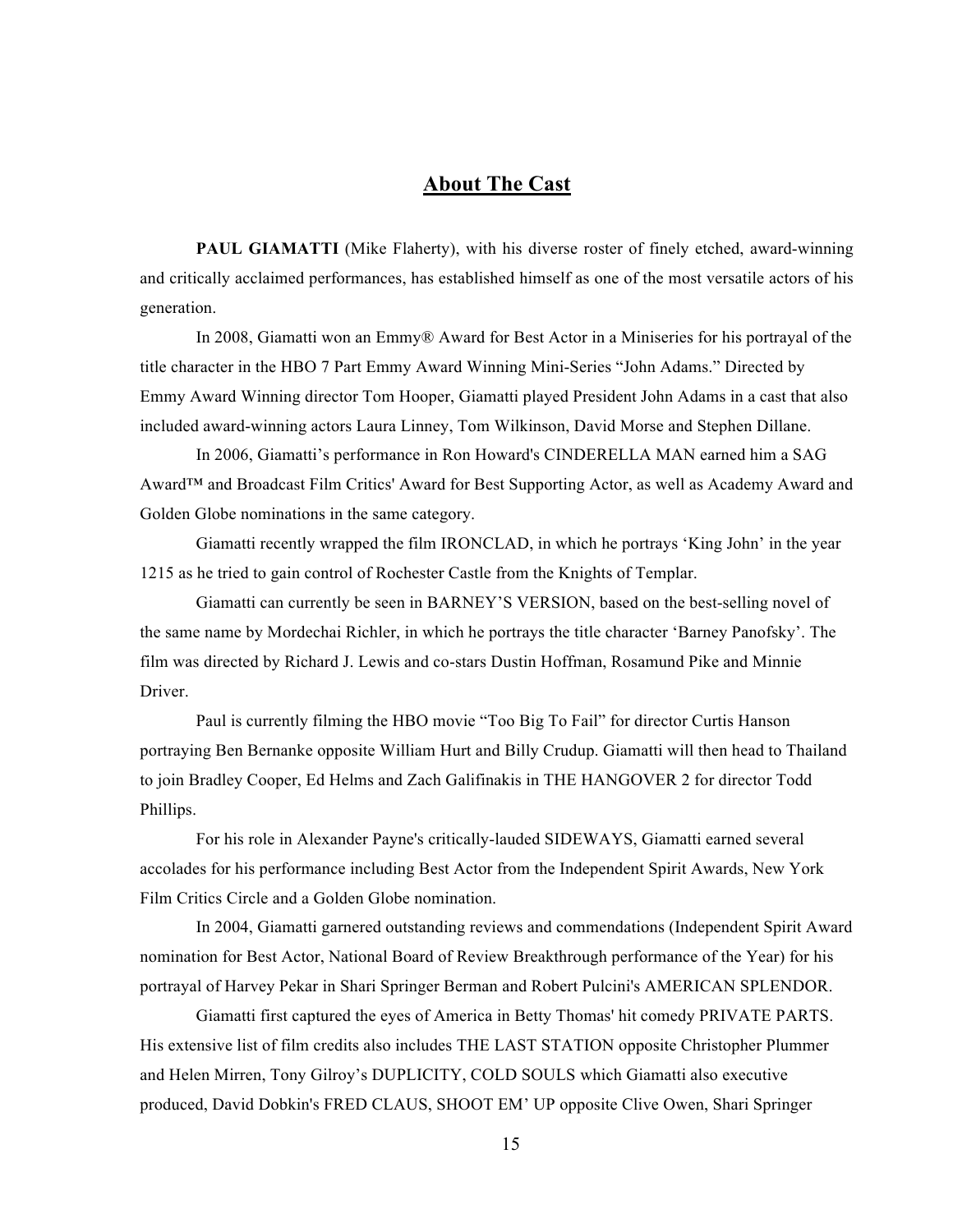Berman and Roger Pulcini's THE NANNY DIARIES, M. Night Shyamalan's LADY IN THE WATER, THE ILLUSIONIST, directed by Neil Burger, Milos Forman's MAN ON THE MOON, Julian Goldberger's THE HAWK IS DYING, Tim Robbins' THE CRADLE WILL ROCK, F. Gary Gray's THE NEGOTIATOR, Steven Spielberg's SAVING PRIVATE RYAN, Peter Weir's THE TRUMAN SHOW, Mike Newell's DONNIE BRASCO, Todd Solondz' STORYTELLING, Tim Burton's PLANET OF THE APES, DUETS opposite Gwyneth Paltrow, the animated film ROBOTS, BIG MOMMA'S HOUSE co-starring Martin Lawrence, James Foley's CONFIDENCE and John Woo's PAYCHECK.

As an accomplished stage actor, Giamatti received a Drama Desk nomination for Best Supporting Actor as 'Jimmy Tomorrow' in Kevin Spacey's Broadway revival of *The Iceman Cometh*. His other Broadway credits include *The Three Sisters* directed by Scott Elliot; *Racing Demon* directed by Richard Eyre; and *Arcadia* directed by Trevor Nunn. He was also seen Off-Broadway in the ensemble cast of *The Resistible Rise of Arturo Ui* with Al Pacino.

For television, Giamatti appeared in "The Pentagon Papers" with James Spader, HBO's "Winchell" opposite Stanley Tucci and Jane Anderson's "If These Walls Could Talk 2."

He resides in Brooklyn, NY.

**AMY RYAN** (Jackie Flaherty) is an Academy Award nominee who has made her mark working with some of today's most prolific directors, writers and actors. Whether in film, television or on stage, Ryan continues to turn heads with chameleon-like character turns and compelling performances.

In October 2007, Ryan impressed audiences and critics alike, starring in Miramax's GONE BABY GONE. Directed by Ben Affleck, Ryan co-starred with Casey Affleck, Morgan Freeman and Ed Harris. Her sympathetic portrayal of an otherwise despicable character was recognized with Academy Award, Golden Globe and SAG Award nominations in the Best Supporting Actress categories. Additionally, Amy won Best Supporting Actress awards from the National Board of Review, the Broadcast Film Critics Association (Critic's Choice Awards), the New York Film Critics Circle, the Los Angeles Film Critics, and Film Critics Societies of Boston, Washington D.C., and San Francisco, among others.

Also in the fall of 2007, Ryan appeared opposite Ethan Hawke in BEFORE THE DEVIL KNOWS YOU'RE DEAD directed by Sidney Lumet. Her work was recognized with Best Ensemble Cast awards from the Gotham Awards, the New York Online Film Critics and the Boston Society of Film Critics, and nominated for a Broadcast Film Critics Association award.

As a follow up to two profoundly dramatic performances, Amy opted for a lighter turn, guest starring in the season four finale of NBC's "The Office" and returned for several episodes in season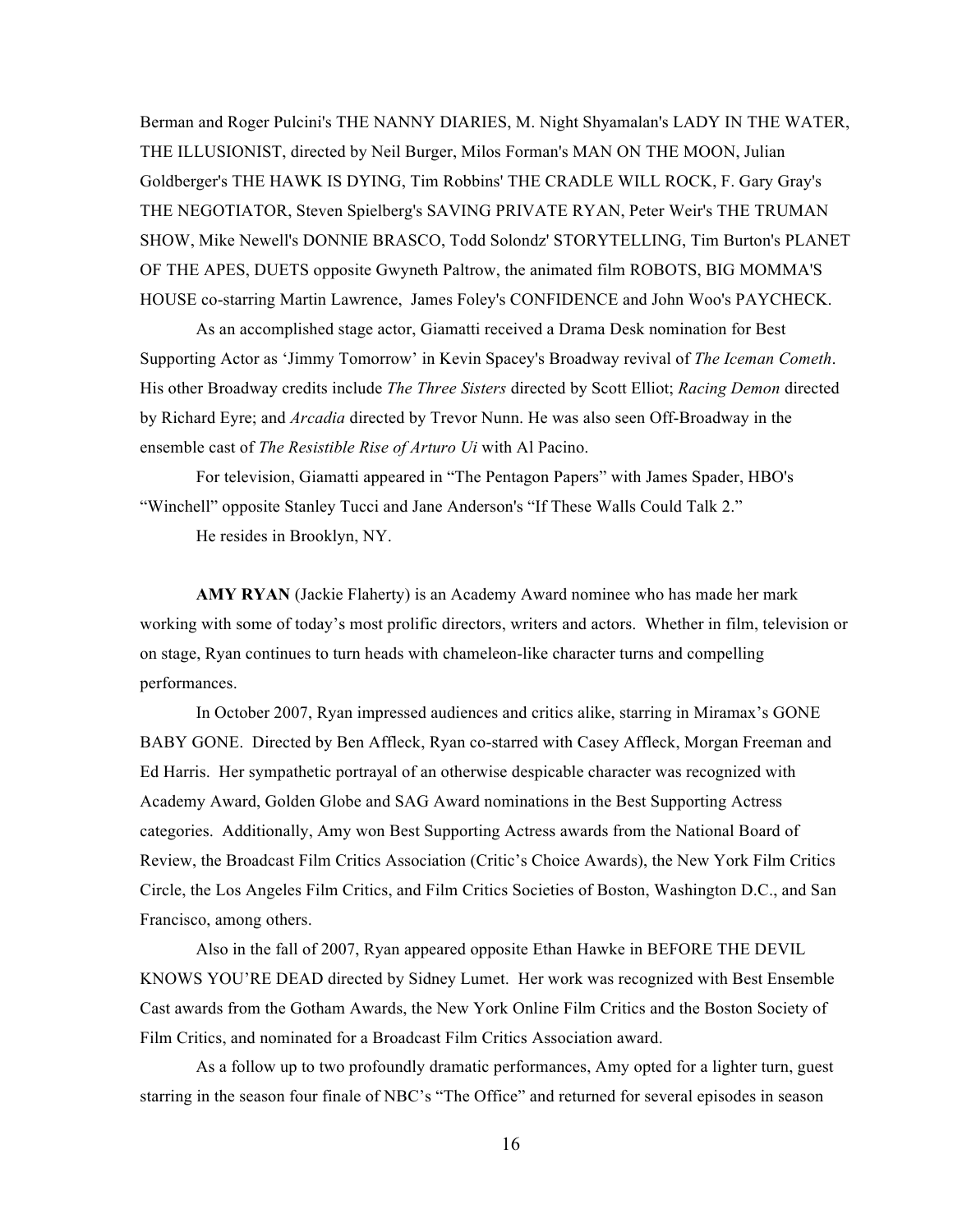five. Later this year, Amy will make her highly anticipated return as Holly Flax to help wrap up Steve Carell's final season.

In October 2008, Amy returned to the big screen in Clint Eastwood's CHANGELING for Universal and Imagine Entertainment and starred opposite Angelina Jolie. In 2010, Universal and Working Title released Paul Greengrass' film GREEN ZONE, an adaptation of the bestselling novel Imperial Life In The Emerald City: Inside Iraq's Green Zone.

In September 2010, Ryan starred alongside Philip Seymour Hoffman, John Ortiz and Daphne Rubin-Vega in JACK GOES BOATING, adapted from the well-received off-Broadway production written by Bob Glaudini and originally produced by LAByrinth Theater Company. The film also marked the directorial debut of Philip Seymour Hoffman.

Amy can currently be seen opposite Gabriel Byrne on the third season of the HBO drama "In Treatment."

In 2005, Amy garnered attention for her work in CAPOTE, directed by Bennett Miller and starred Chris Cooper and Philip Seymour Hoffman. Her other film work includes DAN IN REAL LIFE directed by Peter Hedges, WAR OF THE WORLDS directed by Steven Spielberg, KEANE directed by Lodge Kerrigan and YOU CAN COUNT ON ME, directed by Kenneth Lonergan, LOOKING FOR COMEDY IN THE MUSLIM WORLD, directed by Albert Brooks and THE MISSING PERSON by writer/director Noah Buschel.

In addition to her film credits, Amy has achieved major success on the Broadway stage. In 2000, she was nominated for her first Tony Award for Best Featured Actress in a Play, for *Uncle Vanya*. In 2005, she astounded critics with her moving portrayal of 'Stella' in *A Streetcar Named Desire*. Directed by Edward Hall, and starring opposite John C. Reilly, Amy was nominated for her second Tony Award for Best Featured Actress in a Play. She also starred in Neil LaBute's *The Distance From Here* in London's West End.

Amy's television credits are extensive, with over 30 guest star performances and eight series regular or recurring roles on primetime television shows. Most notably, she starred for five seasons as Officer Beatrice 'Beadie' Russell in HBO's critically acclaimed series, "The Wire."

Amy was raised in Queens, New York where she attended the High School of the Performing Arts. She resides in New York City.

**BOBBY CANNAVALE** (Terry Delfino) made his Broadway debut in Theresa Reback's *Mauritius* and was nominated for a Tony Award in 2008. He also received rave reviews in the Off-Broadway revival of *Hurly Burly*.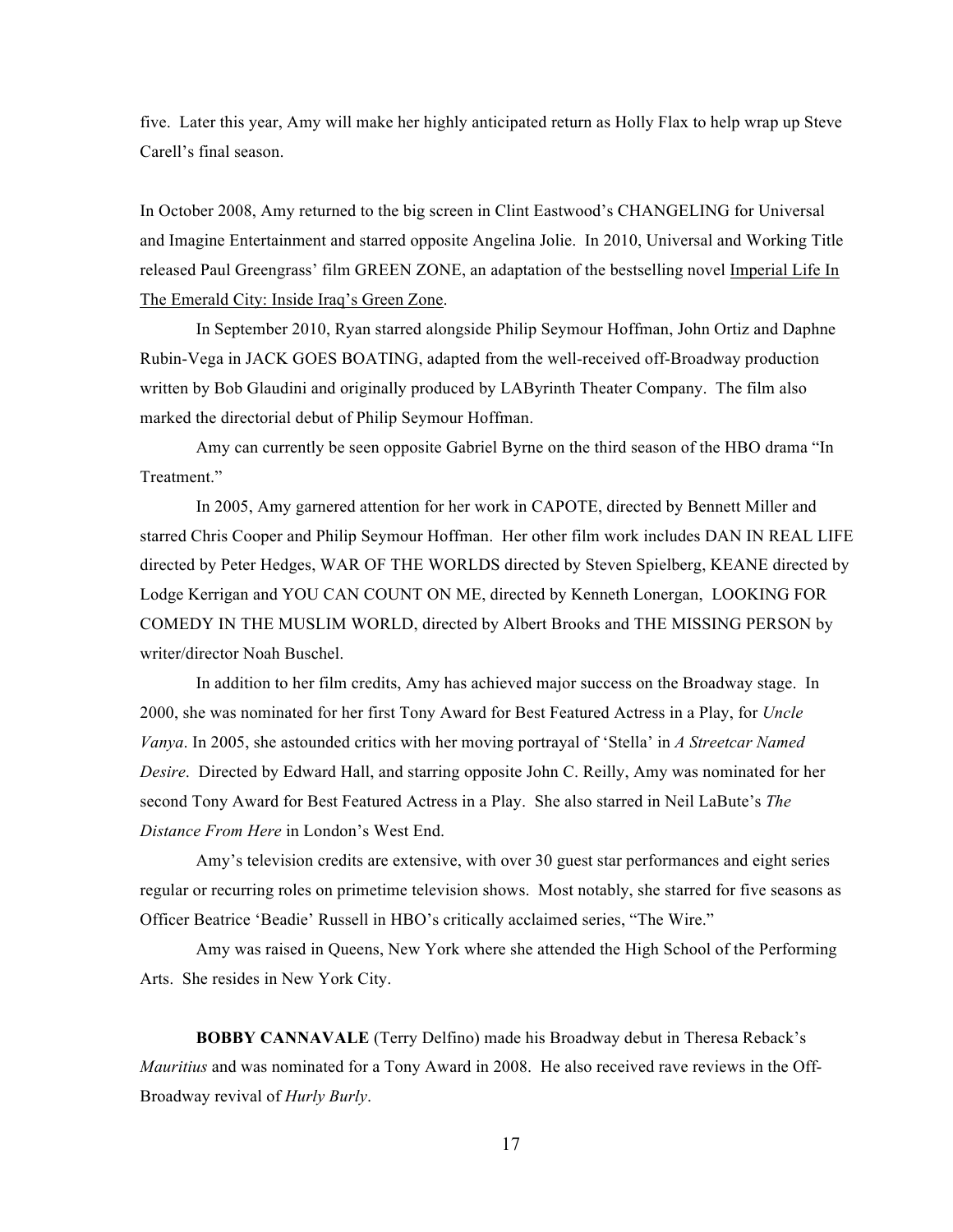On television Bobby won an Emmy for his performance as Will's boyfriend in "Will and Grace." He has appeared in many series including a recurring role in HBO's "Six Feet Under," as well as the starring role in the comedy series "Cupid."

Bobby's film credits include THE STATION AGENT, for which he and his co-stars were nominated for a SAG Award for Outstanding Performance by a Cast in a Motion Picture, and won the Audience Award at the Sundance Film Festival. Other Film credits include THE OTHER GUYS, PAUL BLART:MALL COP, BRIEF INTERVIEWS WITH HIDEOUS MEN, THE TAKE, MERRY GENTLEMAN, DIMISHIED CAPACITY, FAST FOOD NATION, THE NIGHT LISTENER, SNAKES ON A PLANE, HAVEN, SHALL WE DANCE, HAPPY ENDINGS, ROMANCE AND CIGARETTES, THE POSTMAN, NIGHT FALLS ON MANHATTAN, GLORIA, THE BONE COLLECTOR and WASHINGTON HEIGHTS.

Upcoming film includes the Independent film WEAKNESS.

**JEFFREY TAMBOR** (Stephen Vigman) has earned deep respect and multiple Emmy Award nominations for being one of the most versatile and accomplished character actors in film and television. Tambor's unforgettable roles in such popular programs as "The Larry Sanders Show" and "Arrested Development" reveal his unique comedic gifts, while his roles in films such as AND JUSTICE FOR ALL and MEET JOE BLACK display the depth of his dramatic sensibilities.

Tambor attended San Francisco State University where he received a BA degree in Drama in 1965. He then went to Wayne State University earning an MFA in 1969. He was studying for his PhD when he left in 1970 for a role in *Richard II* with Richard Chamberlain at the Seattle Repertory Theater.

The actor made his Broadway debut in the comedy *Sly Fox* (1976), appearing opposite George C. Scott, and directed by Arthur Penn. He appeared in the New York Shakespeare production of *Measure for Measure* that same year.

Tambor has remained active in theater, directing Lanford Wilson's *Burn This* at the Skylight Theatre in Los Angeles, and acting and directing at many regional theatre companies, including the Academy Festival Theatre in Chicago and the Loeb Drama Center at Harvard, and in plays by playwrights as diverse as Shakespeare, Molière and Chekhov to more contemporary writers.

Tambor had one of television's most memorable roles as Hank Kingsley, the self-centered sidekick to talk show host Larry Sanders on HBO's critically acclaimed "The Larry Sanders Show." He went on to star for three seasons in the hilarious Emmy Award-winning Fox sitcom, "Arrested Development," as twin brothers George Bluth Sr. and Oscar Bluth.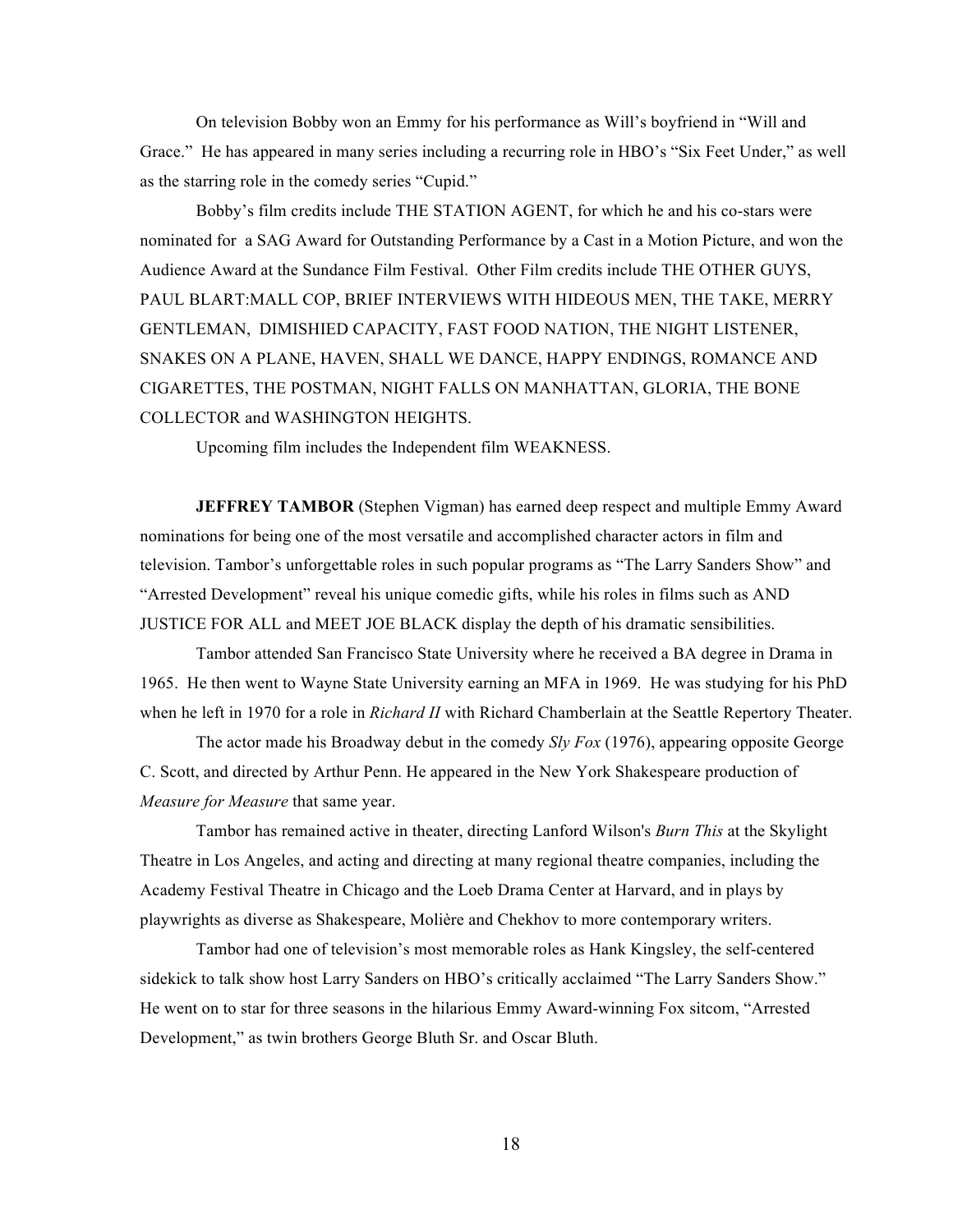A seasoned performer, Tambor's credits also include appearances on such classic shows as "Taxi," "Barney Miller," "Starsky and Hutch," "Kojak," "L.A. Law," "M\*A\*S\*H," "Hill Street Blues," and "Three's Company." The latter lead to a series-regular spot on its spin-off, "The Ropers."

Tambor has appeared in the two HELLBOY films, as well as THE HANGOVER, THE INVENTION OF LYING, THERE'S SOMETHING ABOUT MARY, CITY SLICKERS, MISS CONGENIALITY, DREAMCHASERS, MR. MOM, BRENDA STARR, RADIOLAND MURDERS, DOCTOR DOLITTLE, and POLLOCK. For the feature adaptation of HOW THE GRINCH STOLE CHRISTMAS (2000), he played the Mayor of Whoville.

Tambor provided voices for the animated films TANGLED and MONSTERS VS. ALIENS, as well as the upcoming CLOCKWORK GIRL. Additionally, he was the announcer for "Hollywood Squares," and the voice of King Neptune in THE SPONGEBOB SQUAREPANTS MOVIE. In 2005, he returned to Broadway as George Aaronow in David Mamet's "Glengarry Glen Ross," which won the Tony Award for Best Revival of a Play and a Drama Desk Award for Outstanding Ensemble Performance.

Tambor continues his recurring role on the HBO hit series "Entourage," and has recently finished filming the features MR. POPPER'S PENGUINS, with Jim Carrey, FLYPAPER, opposite Patrick Dempsey and Ashley Judd, FOR THE LOVE OF MONEY, and PAUL.

Tambor now lives in Los Angeles with his wife Kasia and their four children. He has been accorded numerous honors for his professional work, including six Emmy nominations and two Screen Actors Guild Awards, as well as being nominated for a Television Critics Association Award for Outstanding Individual Achievement in a Comedy Series.

Born in Queens, New York, **BURT YOUNG** (Leo Poplar) came to acting by a chance circumstance that brought him to the attention of legendary acting coach Lee Strasberg. When an acquaintance had hopes of studying under Strasberg, Young secured her an audition with the icon and took part in her reading. Lee passed on the friend, but was impressed by what he would later call Burt's "library of emotions". Strasberg became his mentor and friend, and Burt began his career performing in off-Broadway plays.

Young is a published author. He wrote and filmed two screenplays, penned a 400 page historically based novel called Endings, and created two stage-plays. The first, *S.O.S.*, was produced in the late 80's – early 90's, and the second is called *A Letter to Alicia and the New York City Government from a Man with a Bullet in His Head*. Young will soon appear in semi auto-biographical *Artist Found in Port Washington Flat* a one man play soon to come out.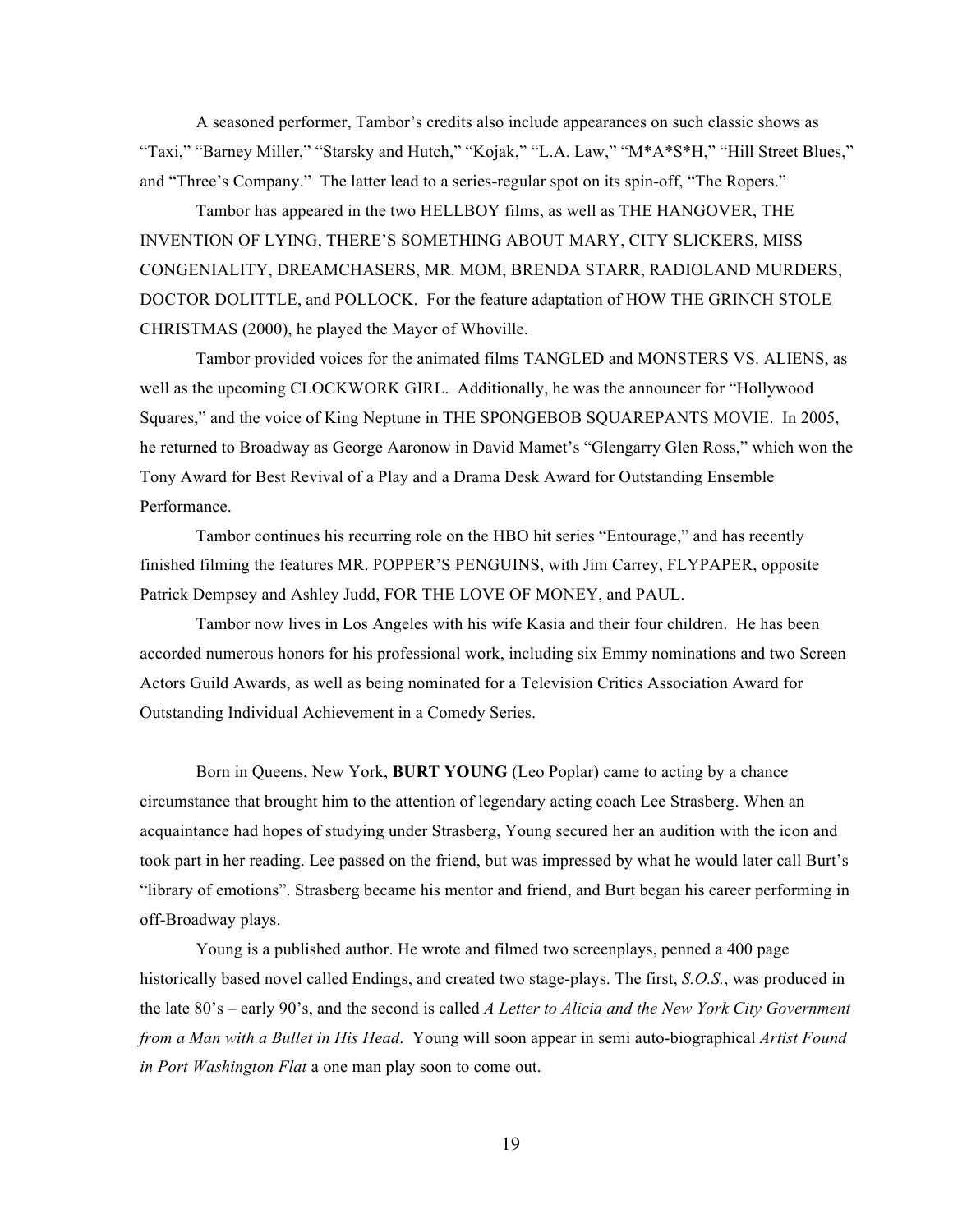Increasingly known for his artwork, Burt won a New York City art contest at age twelve, "his own way, his own style, some years with more passion than others." Burt has donated several of his pieces to charity, including "Orange Blossom" to Gilda's Club, Teddy Atlas Foundation portrait of Ian Barkley, and recently shown at Jade Nectar Gallery New York City, Jade Nectar East, South Hampton, and Galerie 1225 Montreal. A Montreal curator, who said of Burt's work, "It's best unframed, suggesting a story beforehand, during and after that takes place on the canvas."

Burt has been a Marine, boxer, baker, carpet layer, single parent, truck driver, actor, playwright, and accomplished painter, giving voice to the inarticulate.

122 movies and he's still young.

An accomplished and versatile actress, New Zealand born **MELANIE LYNSKEY** (Cindy) took audiences by storm in 1994 with her award winning performance (1995 Best Actress in Film; New Zealand Film & Television Awards) in Peter Jackson's HEAVENLY CREATURES opposite Kate Winslet. Since then, she has amassed a number of credits both in features and television.

Lynskey most recently wrapped principal photography on Jesse Wolfe's film EYE OF THE HURRICANE, and this past year starred in the feature TOUCHBACK, written and directed by Don Handfield. Previous film credits include: Jason Reitman's UP IN THE AIR; the independent feature HELENA FROM THE WEDDING; Tim Blake Nelson's LEAVES OF GRASS opposite Edward Norton; Steven Soderberghs' THE INFORMANT opposite Matt Damon; Sam Mendes' latest film AWAY WE GO; Clint Eastwood's FLAGS OF OUR FATHERS, where Lynskey played the female lead 'Pauline Harnois,' and SHOW OF HANDS for the New Zealand Film Commission.

Additional feature film credits also include: Andy Tennant's EVER AFTER starring Drew Barrymore; SWEET HOME ALABAMA opposite Reese Witherspoon; Billy Ray's SHATTERED GLASS with Hayden Christensen and Peter Sarsgaard; Michael Cacoyannis' THE CHERRY ORCHARD with Charlotte Rampling and Alan Bates; and the independent New Zealand road movie SNAKESKIN, which garnered Lynskey her second New Zealand Film and Television Award Nomination for Best Actress in Film. Lynskey again worked with Peter Jackson in his second film THE FRIGHTENERS; and garnered excellent notices for her work in Stephen Gagans' directorial debut film ABANDON.

Television audiences know her best as 'Rose' in the CBS hit series "Two and a Half Men," opposite Charlie Sheen, and Lynksey recently voiced a recurring role for the HBO animated series "The Life & Times of Tim." She has guest starred in numerous television series including: "Memphis Beat (TNT);" "It's Always Sunny in Philadelphia (FX);" "The L Word (Showtime);" "Psych (USA);" "The Shield (FX);" and was one of the leads in the FOX Series, "Drive." Lynskey also starred in the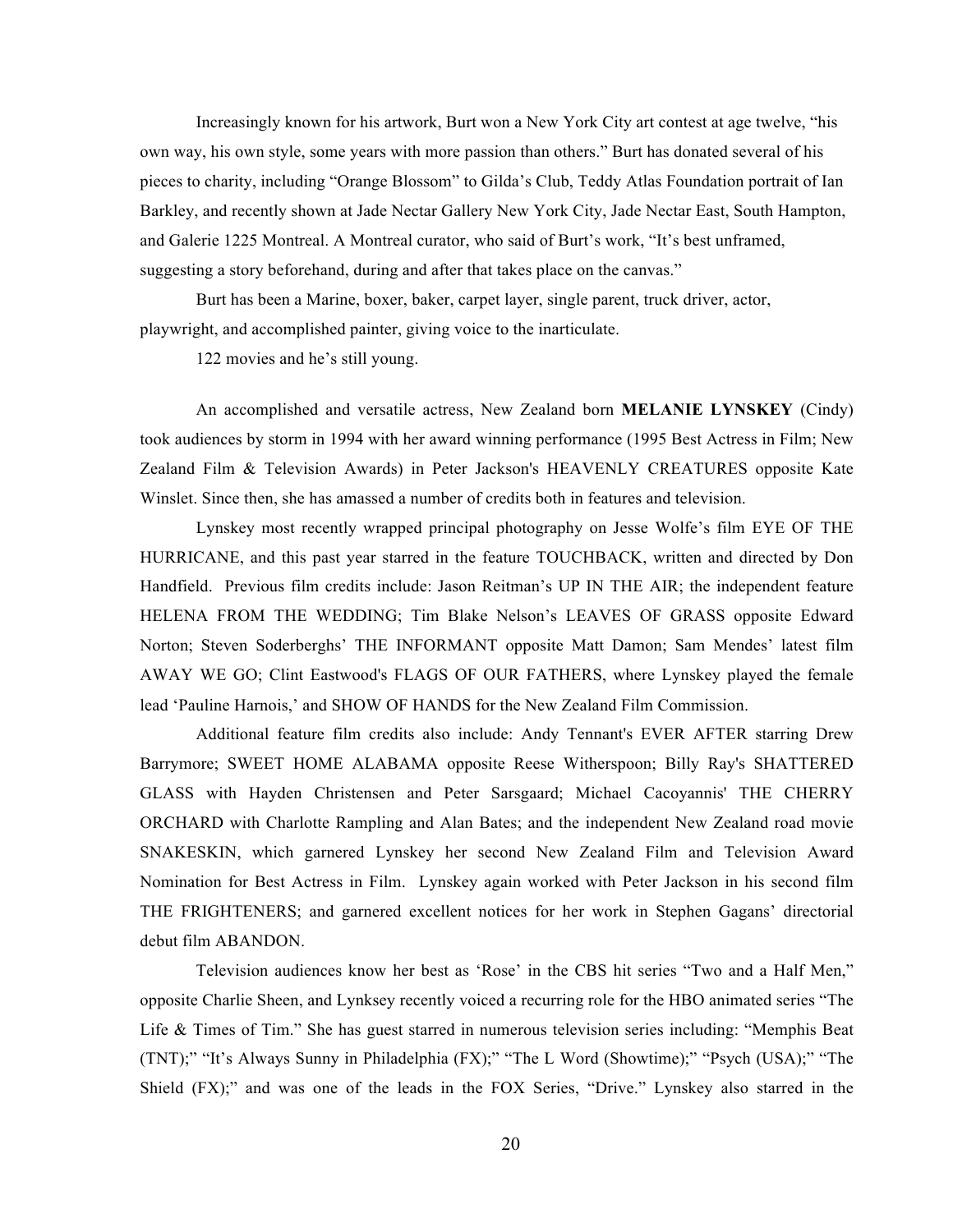television miniseries "Comanche Moon (CBS)," the prequel to "Lonesome Dove;" as well as Stephen King's "Rose Red (ABC)."

Lynskey currently lives in Los Angeles.

**ALEX SHAFFER** (Kyle) is making his acting debut in WIN WIN —if you don't count a small part in a school performance of THE PIRATES OF PENZANCE from a few years back. Born and raised in New Jersey's Hunterdon County, Alex attends Hunterdon Central Regional High School.

Alex has been wrestling since kindergarten. He eventually became a two-time regional champion. When he was declared 119-lb New Jersey state wrestling champion just before filming of WIN WIN, he had the distinction of being the first state champ from Hunterdon in ten years. The previous one had been his coach. Alex is now nationally ranked.

**MARGO MARTINDALE** (Eleanor) is an accomplished Tony-nominated theater, film and television actress from Jacksonville, Texas. She will soon be seen in the second season of FX's hit series "Justified" and recently starred in the Disney film SECRETARIAT opposite Diane Lane and John Malkovich in October 2010. Martindale played Ruby in HANNAH MONTANA: THE MOVIE and counts MILLION DOLLAR BABY, Alexander Payne's 14th segment of PARIS JE T'AIME, THE SAVAGES, THE HOURS, DEAD MAN WALKING, ORPHAN, and MANAGEMENT among dozens of other film credits. She has done extensive work in television, starring in the NBC series "Mercy" as well as "The Riches" for FX. Her television work also includes regular and recurring roles on the award winning series "Dexter," "Medium," "100 Centre Street," and HBO's "Hung." Additional film credits include THE HUMAN STAIN, PROOF OF LIFE, PRACTICAL MAGIC, TWILIGHT, GHOSTS OF MISSISSIPPI, MARVIN'S ROOM and NOBODY'S FOOL.

**DAVID THOMPSON** (Stemler) was born on July 21st, 1994, to parents George and Leesa, in Westchester, New York. Currently attending High School, David discovered his talents for acting in Middle School when he was recommended to audition for a play. A few school productions and local theater original pieces later, David began to audition for student films in New York. After a few years of study in stand-up comedy, improve, basic acting, Meisner, and a summer studying at Circle in the Square in New York, David landed his first significant role in WIN WIN. Aside from acting, David also enjoys wrestling, drumming, skateboarding, and stand-up comedy.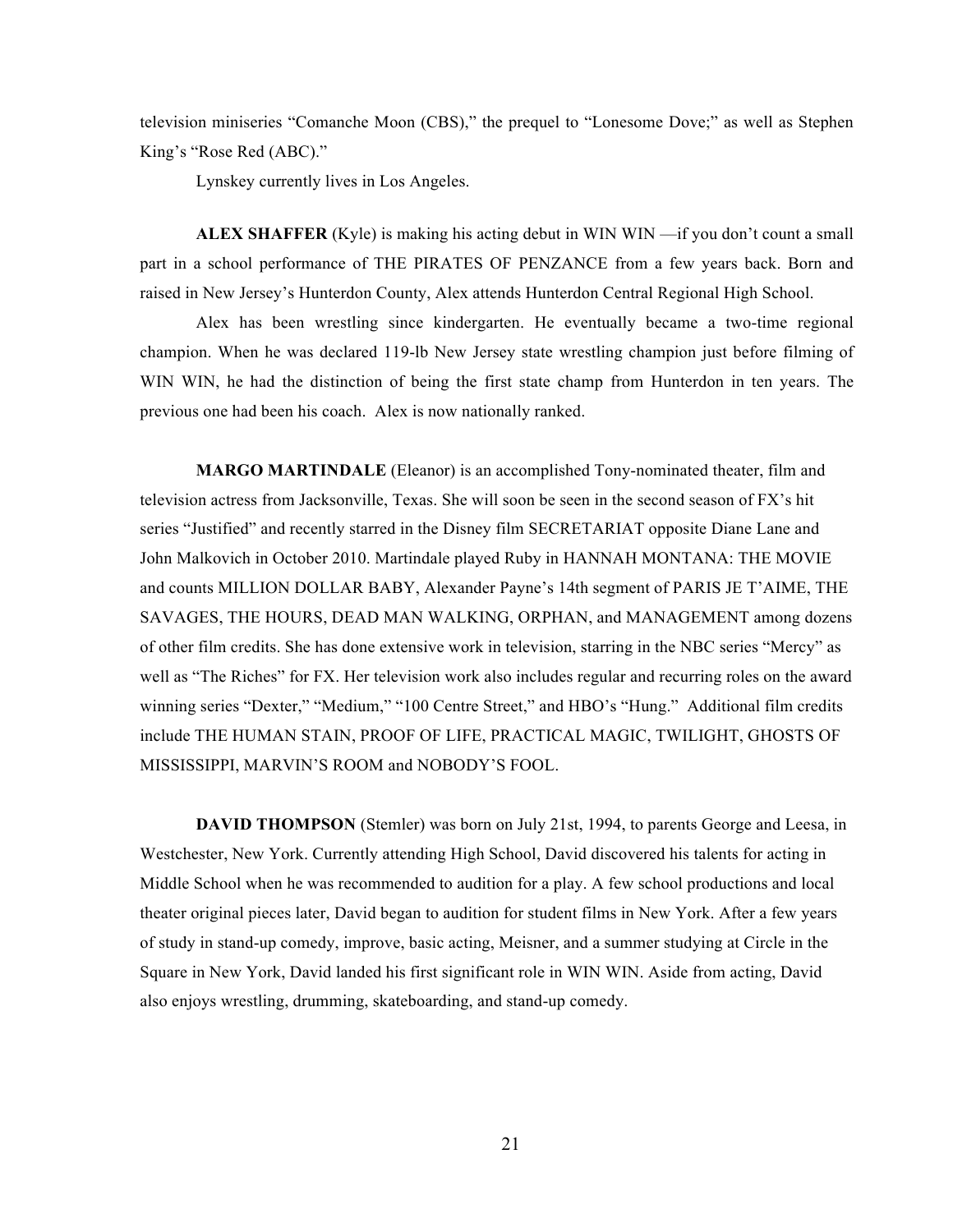# **About the Filmmakers**

**TOM McCARTHY** (Directed By/Screenplay By/Produced By) was known primarily as a busy working actor until he burst onto the filmmaking scene with his critically acclaimed first feature THE STATION AGENT, released in 2003 by Miramax Films. THE STATION AGENT premiered at the Sundance Film Festival, where it was awarded the Audience Award and the Waldo Salt Screenwriting Award. The film was also awarded the BAFTA for Best Original Screenplay and two Independent Spirit Awards, including the John Cassavetes Award (given to the best feature made for \$500,000 or less). The National Board of Review named it third on their list of the Ten Best Films of the Year. It was nominated for three SAG Awards, including Best Ensemble, and was also nominated by the WGA for Best Original Screenplay. The film won awards at many film festivals, including San Sebastian, Stockholm, Mexico City and Aspen.

McCarthy followed this with the equally acclaimed THE VISITOR in 2007. McCarthy won the award for Best Screenplay from the San Diego Film Critics Society, the Best Director award from Methodfest, the Satellite award for Best Screenplay, and the Independent Spirit award for Best Direction, and was nominated for a Writers Guild award. At the Deauville Film Festival, McCarthy received the Grand Special Prize. Richard Jenkins received an Oscar nomination as Best Actor, and the film itself was nominated for numerous awards including an Image Award, a Gotham award, and a David di Donatello Award.

In 2009, McCarthy shared story credit with Pete Docter and Bob Peterson on the hit animated feature UP for which he received an Oscar® nomination.

In addition to his writing and directing, McCarthy continues his career as an actor. He made his screen debut in the 1992 film CROSSING THE BRIDGE, and went on to appear in such films as FLAGS OF OUR FATHERS, SYRIANA, GOOD NIGHT AND GOOD LUCK, YEAR OF THE DOG, MEET THE PARENTS, ALL THE KING'S MEN, DUPLICITY, 2012 and THE LOVELY BONES*.*  He was featured in the final season of HBO's critically acclaimed series THE WIRE, and also appeared in NEW YORK UNDERCOVER, SPIN CITY, LAW AND ORDER, LAW AND ORDER: SVU, ALLY MCBEAL and BOSTON PUBLIC.

**JOE TIBONI** (Story By) has been an elder care attorney for 16 years. He founded his practice in 1995 in his hometown of New Providence, NJ, the setting of WIN WIN. The small firm grew into a family business when his wife joined in 1998. Mr. Tiboni has been a lifelong friend as well as a former high school wrestling teammate of writer/director Tom McCarthy.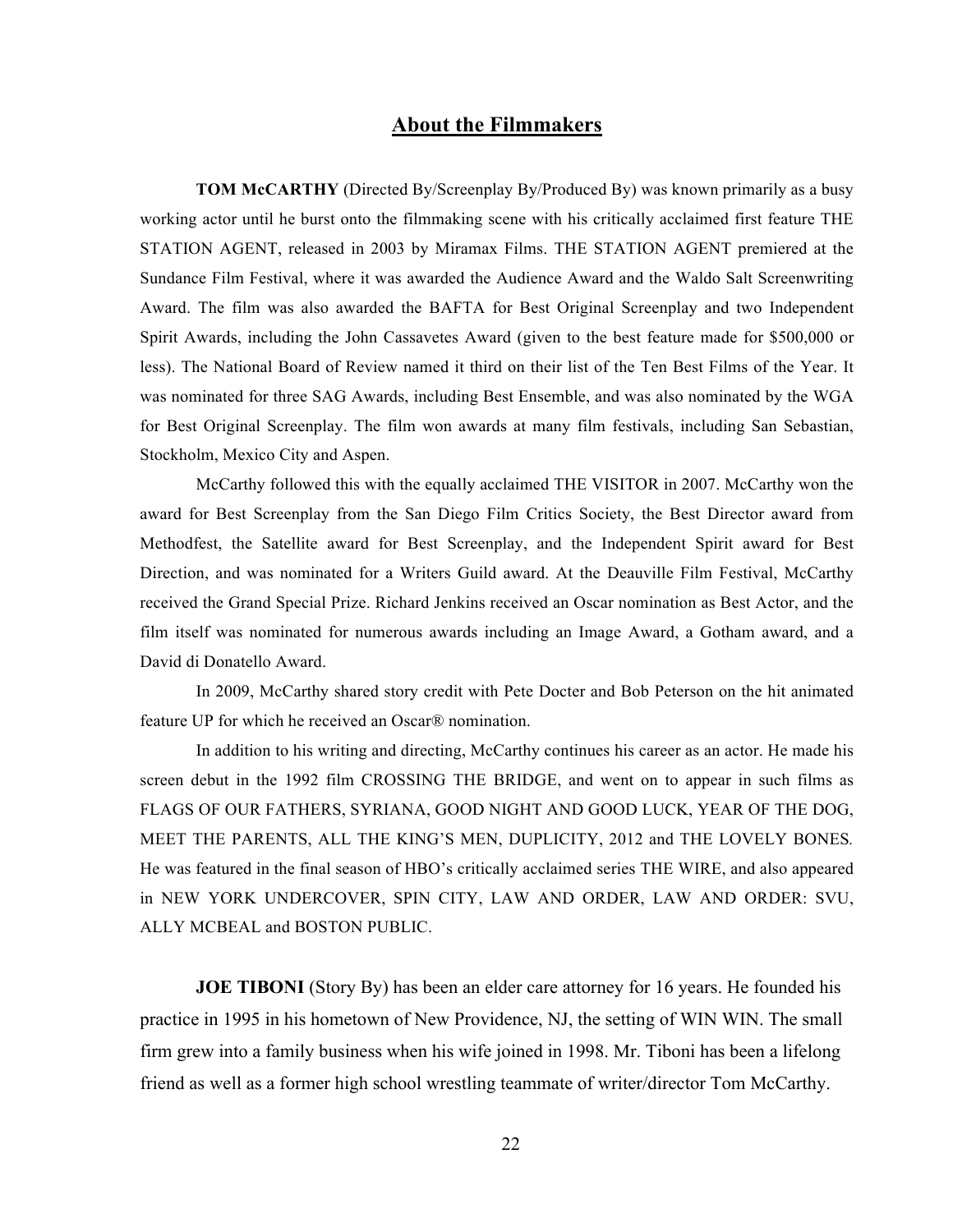The two started collaborating on the story of WIN WIN in 2008. He currently resides in New Providence, with his wife, Jane, and their 2 daughters, Olivia and Sophia.

**MARY JANE SKALSKI** (Produced By) is a producer based in New York City whose films have consistently garnered critical acclaim and commercial success. Mary Jane began her career with producers Ted Hope, James Schamus and Anthony Bregman at Good Machine. She worked on the early films of Ang Lee (THE WEDDING BANQUET), Edward Burns (THE BROTHERS MCMULLEN) and Nicole Holofcener (WALKING AND TALKING). As a producer she has developed and produced for television ("Dear Doughboy" for the WB) and the worldwide theatrical marketplace.

Mary Jane produced two previous films directed by Tom McCarthy: THE VISITOR, which had a very successful release in the US culminating in an Academy Award nomination for its lead actor and THE STATION AGENT, which received the Audience Award, the Waldo Salt Screenwriting Award and a special acting award at the Sundance Film Festival, three Screen Actors Guild nominations, three Independent Spirit Awards and the BAFTA for Best Screenplay.

Mary Jane served as an executive producer on PARIAH, directed by Dee Rees, the film will premiere in the dramatic competition at the 2011 Sundance Film Festival.

Other credits include MYSTERIOUS SKIN, which was cited as the best film of the year in the LA Times, THE HAWK IS DYING which premiered internationally at the Cannes Film Festival, AGAINST THE CURRENT, which premiered at Sundance, DARE which was one of Newsday's Top Ten films for 2009 and the documentary WONDERLAND which received the Cable Ace Award. She has produced over a dozen films to date and continues to work with some of the best-known and upand-coming talents in the industry. She has been cited by Variety as one of the ten 'producers to watch' in 2003 and received the Independent Spirit Producers Award in 2004. Since 1997 Mary Jane has served as an adjunct in the Graduate Film Program at Columbia University. Since 2008 Mary Jane has served as an advisor at the Sundance Creative Producers Lab.

**MICHAEL LONDON** (Producer By) is an Academy Award-nominated producer and the principal and founder of Groundswell Productions, an independent financing and production company founded in February 2006 and headquartered in Los Angeles. Groundswell has produced nine films since its inception including MILK, THE INFORMANT!, APPALOOSA, ALL GOOD THINGS and THE VISITOR. Its films have garnered nine Academy Award nominations.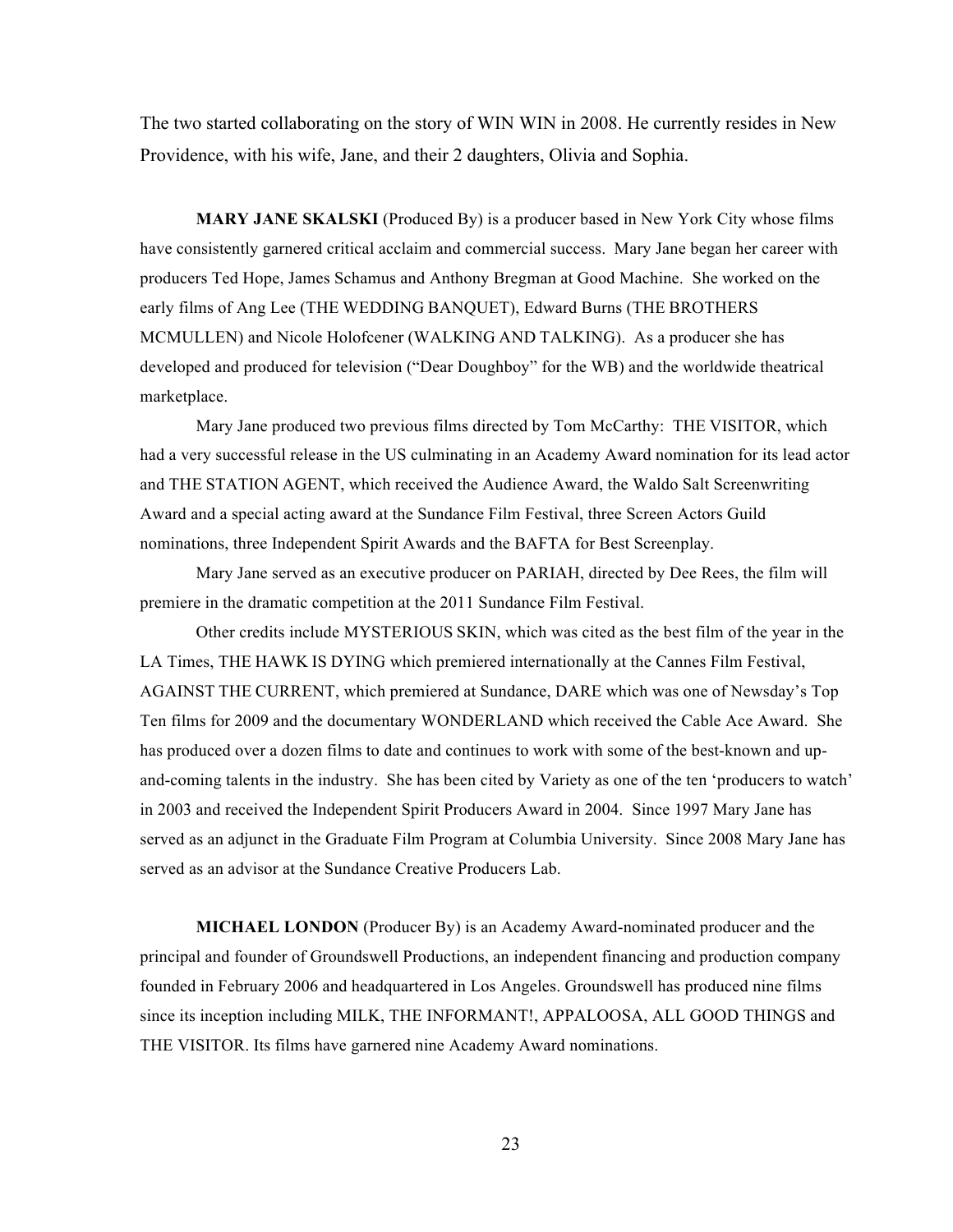Prior to founding Groundswell, London produced the Alexander Payne film SIDEWAYS, which won a Golden Globe for Best Picture, an Independent Spirit Award, and was a Best Picture nominee at the 2005 Academy Awards, where it won the Oscar for Best Adapted Screenplay.

In 2005, London produced THE FAMILY STONE, written and directed by Thomas Bezucha and starring Diane Keaton, Sarah Jessica Parker, Dermot Mulroney, Luke Wilson, Claire Danes, Rachel McAdams and Craig T. Nelson. London also produced Neil Burger's THE ILLUSIONIST, a period romantic thriller set in Vienna, which premiered at the Sundance Film Festival in 2006 and was released in August 2006. The film starred Edward Norton, Paul Giamatti and Jessica Biel and was produced with David Levien, Brian Koppelman, Cathy Schulman and Bob Yari, who also financed the picture. Earlier in 2006, London teamed up again with Alexander Payne to produce KING OF CALIFORNIA, which was written and directed by Mike Cahill and starred Michael Douglas and Evan Rachel Wood.

In 2003, London produced HOUSE OF SAND AND FOG starring Jennifer Connelly and Ben Kingsley, and Catherine Hardwicke's THIRTEEN starring Holly Hunter and Evan Rachel Wood. Both films received Academy Award nominations and 2004 Independent Spirit Awards. THIRTEEN also won Best Director honors at the 2003 Sundance Film Festival.

Previously, London spent five years as a production executive at Fox, which he departed as Executive Vice President of Production. Films under his supervision included ALIEN 3, DIE HARD 2, SLEEPING WITH THE ENEMY, HOFFA, and THE SANDLOT*.* He started his career as a staff writer for the *Los Angeles Times* after receiving his undergraduate degree from Stanford University.

**LISA MARIA FALCONE** (Produced By) is a producer and philanthropist devoted to the creative arts. Falcone grew up in Spanish Harlem and drew upon her love of film, television and ballet as a way of escaping her surroundings. Unable to expand on those interests as a child, she became a patron of the arts and an advocate for children as an adult.

In 2008, Falcone founded Everest Entertainment, a New York City based production and financing company committed to developing high-quality film, television and music projects that address important and sometimes difficult issues. Everest Entertainment believes in the power of great storytelling and its goal is to support the artistic visions of directors, writers, and musicians who seek to deliver distinctive and powerful messages that connect with the audience. Their recent projects include: Danny Boyle's (SLUMDOG MILLIONAIRE) survival drama 127 HOURS, starring James Franco, which was produced in partnership with Fox Searchlight, who released the film this fall; the mother-daughter relationship drama, MOTHER & CHILD, directed by Rodrigo Garcia (NINE LIVES) starring Annette Bening, Naomi Watts, and Kerry Washington that Sony Pictures Classics recently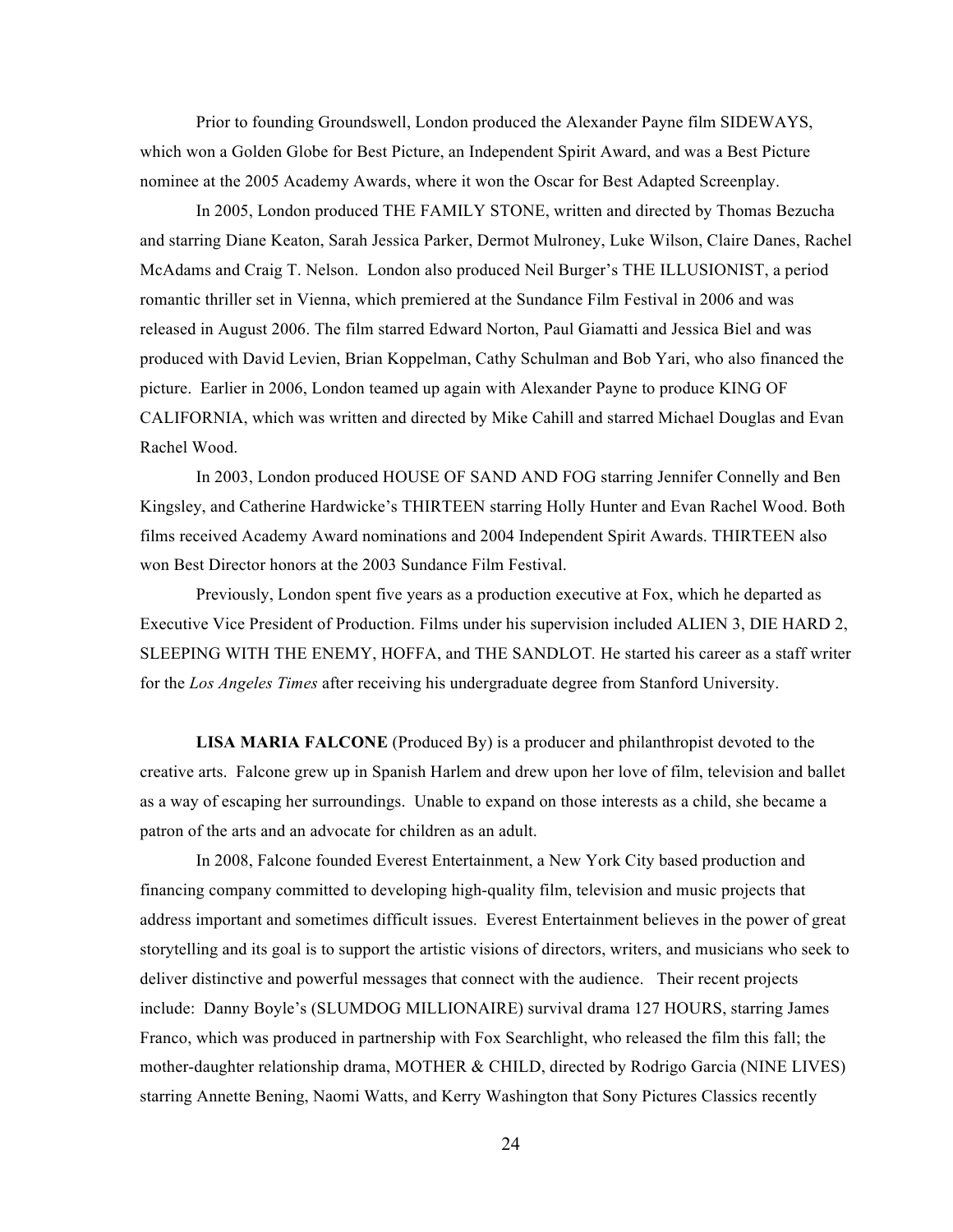released; and Swiss Beatz's solo album "Haute Living" featuring Jay-Z, Mary J. Blige, Coldplay and John Legend, amongst other A-listers. "Haute Living" will be released by Atlantic/Warner Records this winter.

In keeping with Falcone's philosophy of giving back, she has made a commitment to donate proceeds from Everest's projects to philanthropic causes that are consistent with the themes of each artistic endeavor. On behalf of MOTHER AND CHILD, Everest's first feature film, donations will be made to charities providing services and support for women and their children.

Some of Falcone's philanthropic involvements include: sitting on the Board of the New York City Ballet; serving as Chairwoman for the Museum of Natural History Gala; and being a "Friend of the High Line", New York's first elevated public park.

Falcone resides in New York City with her husband Philip and their twin daughters.

**LORI KEITH DOUGLAS** (Executive Producer) started her film career in development and moved into physical production shortly thereafter. She worked with the production team at New Line Cinema, aiding in the development and production of more than a dozen films including THE MASK and the NIGHTMARE ON ELM STREET series.

Douglas was a production coordinator on John Carpenter's IN THE MOUTH OF MADNESS and soon became a production supervisor on such films as REQUIEM FOR A DREAM, THE NOTORIOUS BETTIE PAGE, and THE NAMESAKE*,* as well as television shows like THE SOPRANOS.

Among her producing credits are THE NAMESAKE, PASSIONADA and THE SAVAGES*.*  Her 2009 TV film TAKING CHANCE was nominated for an Emmy and a PGA award, and won a DGA award.

**TOM HELLER** (Executive Producer) Tom Heller is an executive and producer at Everest Entertainment, a New York City based production and financing company committed to developing high-quality film, television and music projects that address important and sometimes challenging issues. He joined the company at its inception in 2008.

Everest Entertainment believes in the power of great storytelling and its goal is to support the artistic visions of directors, writers, and musicians who seek to deliver distinctive and influential messages that connect with the audience. Their recent projects include: Danny Boyle's (SLUMDOG MILLIONAIRE) survival drama 127 HOURS, starring James Franco, which was produced in partnership with Fox Searchlight, who released the film this fall; the mother-daughter relationship drama, MOTHER & CHILD, directed by Rodrigo Garcia (NINE LIVES) starring Annette Bening,

25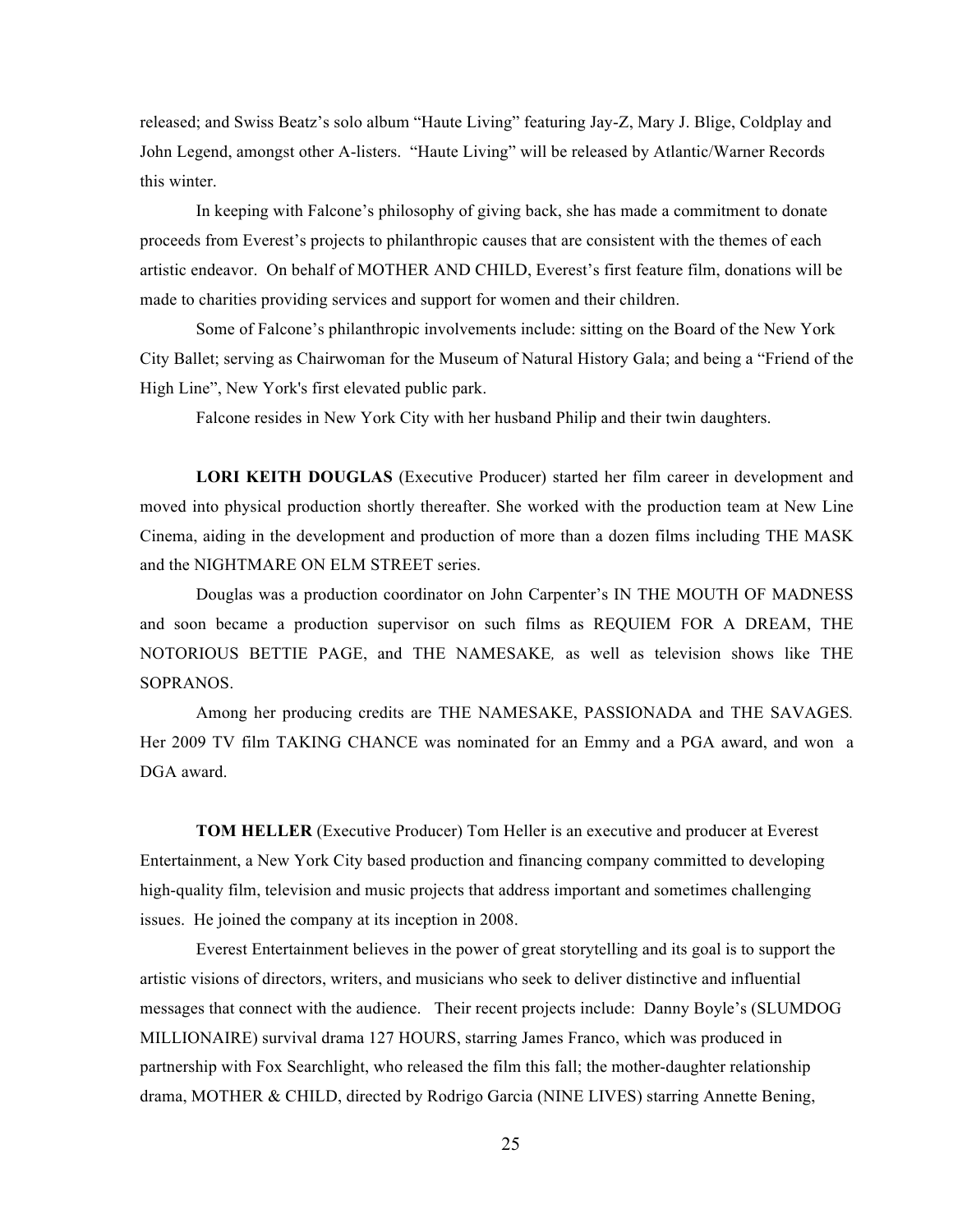Naomi Watts, and Kerry Washington that Sony Pictures Classics recently released; and Swiss Beatz's solo album "Haute Living" featuring Jay-Z, Mary J. Blige, Coldplay and John Legend, amongst other A-listers. "Haute Living" will be released by Atlantic/Warner Records this winter.

Prior to joining Everest, Heller was an Executive Producer on the Oscar-winning PRECIOUS, BASED ON THE NOVEL PUSH BY SAPPHIRE; a Producer on MONOGAMY, which will be distributed by Oscilloscope this spring; and an Executive Producer on TENNESSEE, which was distributed by Vivendi Universal. Heller began his career at ICM, and has held positions at Miramax Films and as a motion picture literary agent at Writers and Artists Agency. He graduated from the University of Pennsylvania and holds an MBA from Columbia University.

**OLIVER BOLKELBERG** (Director of Photography) third collaboration with Tom McCarthy is WIN WIN, having previously shot the critically acclaimed and award winning feature films THE VISITOR and THE STATION AGENT. In the last few years, Oliver has been nominated for two ASC awards for his work on the NBC pilots "Raines", directed by Frank Darabont, and "My Own Worst Enemy", directed by David Semel. In the spring, he will shoot Lakeshore Entertainment's ADALINE, which will be his third collaboration with director Andy Tennant, having previously shot THE BOUNTY HUNTER for Sony, starring Gerald Butler and Jennifer Aniston, as well as the USA pilot "Operating Instructions".

**JOHN PAINO** (Production Designer) is a graduate of the School of Visual Arts, and began his career in the theater, working with the groundbreaking theater companies, La Mama and Theater for the New City. Paino made the transition to designing for film and has built up an extensive list of feature credits.

Paino has been noted for his collaboration with director Tom McCarthy designing both the STATION AGENT and THE VISITOR. Additional credits include THE EX for director Jesse Peretz, LET'S GO TO PRISON and BROTHERS SOLOMON, both for director Bob Odenkirk; official Sundance 2009 selection WORLDS GREATEST DAD starring Robin Williams, and BAFTA award winning JUMP TOMORROW for director, Joel Hopkins.

Paino was also the production designer for the Emmy award winning series "Queer Eye for the Straight Guy," which garnered an Emmy nomination for Paino for best art direction in a variety or music program.

Recently, Paino production designed MARGIN CALL for writer/director JC Chandor with a cast that includes Kevin Spacey, Stanley Tucci, Paul Bettany, Zachary Quinto, Penn Badgley, Simon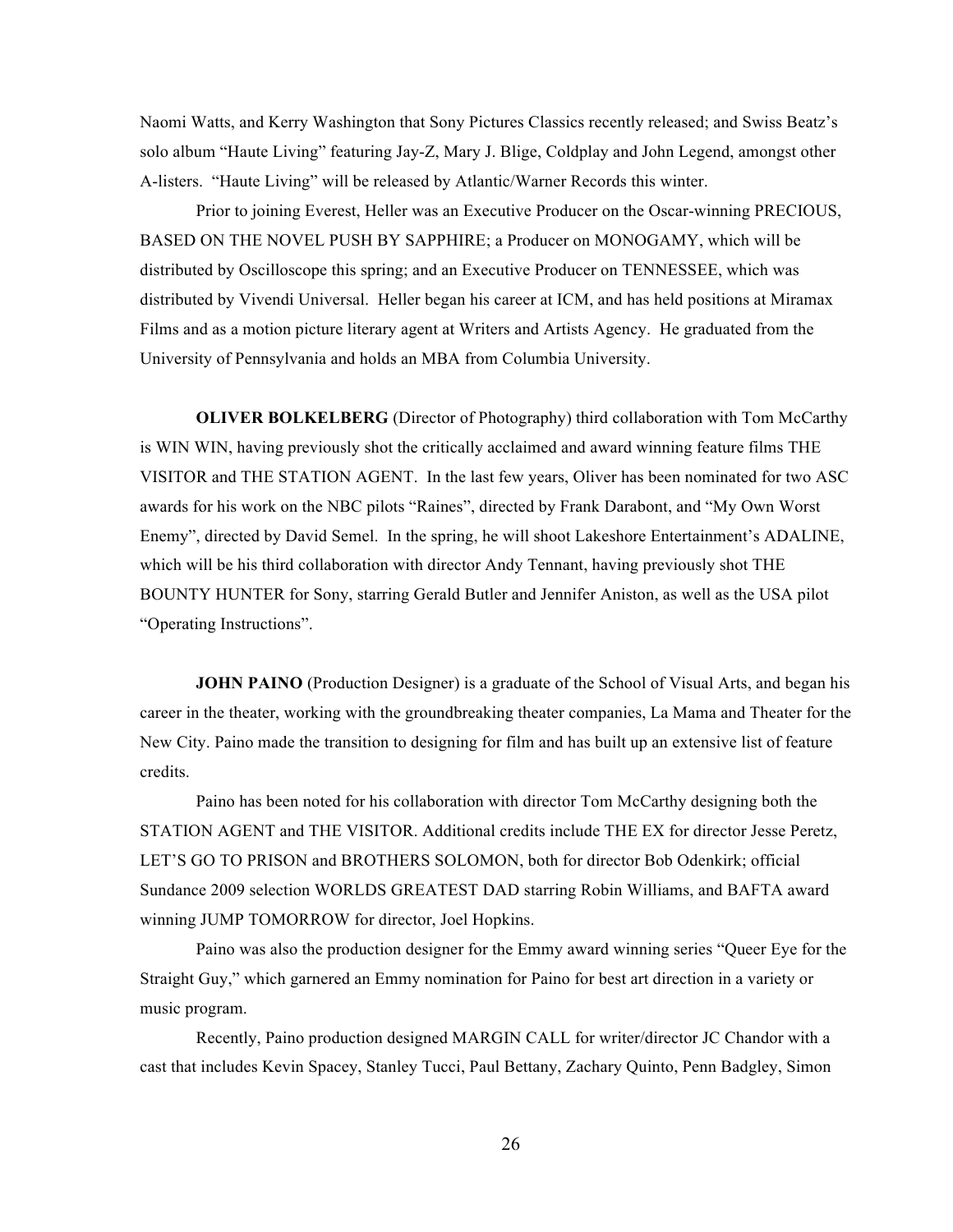Baker, Jeremy Irons and Demi Moore, and he is currently working on RIGHT ANGLE starring Aaron Paul.

**TOM McARDLE** (Editor) edited the Oscar-nominated film THE VISITOR, the Sundance and Independent Spirit Award winner, THE STATION AGENT. McArdle also edited TENURE with Luke Wilson, LAWS OF GRAVITY with Edie Falco, and HI-LIFE with Campbell Scott. He graduated from Dartmouth College in 1991 and Garden City High School in 1987, where he set the Long Island record in the two-mile run (indoors) which still stands. He currently lives in downtown Los Angeles.

**ERICA TUCHMAN** (Associate Producer) is a New York-based talent manager with One Entertainment, where she oversees all theatrical activities. She is currently developing two Broadway musicals for her multiple Tony Award-nominated clients.

Additionally, Erica serves as co-producer with Grammy Award® winner David Frost on a Christmas album scheduled for release in Dec. 2012.

She began her career as a casting director working with Jay Binder on numerous Broadway productions. Her strong interest in the talent side made her a natural for management. She holds a Finance and Theater degree from Washington University in St. Louis, where she is its youngest board member. She also sits on the board of ABWF and is the founder of the organization WasteNotCouriers. Thanks to rp.

**JACQUELINE BROGAN** (Co-Producer) works as a private acting coach with actors and as a script consultant with writers. Ms. Brogan was a script/creative consultant on Tom McCarthy's THE VISITOR, which was featured at both the Toronto and Sundance Film Festivals. She was a script consultant on John Krasinski's BRIEF INTERVIEWS WITH HIDEOUS MEN, also featured at Sundance.

As a writer/performer, Ms. Brogan has wrote *Nixon's Daughters*, a one-woman show she performed as a guest artist at The Eugene O'Neill Theatre Center Summer Conference and developed at Naked Angels' First Monday's Series/The Players Club and also at the Transport Group's Dark Night Series. She is currently adapting the play for the screen.

As a producer, Ms. Brogan is a founding member of Access Theater. She co-produced the original production of Stephen Belber's *TAPE;* Tom McCarthy and Trevor Anthony's *The Killing Act;* and Aasif Mandvi's *Sakini's Restaurant* at *Access Theatre*. As a director, she has worked in New York, at The Williamstown Theatre Festival's Friday's at 3 Series; and with female inmates on *The Madwoman of Chaillot at Framingham State Prison*.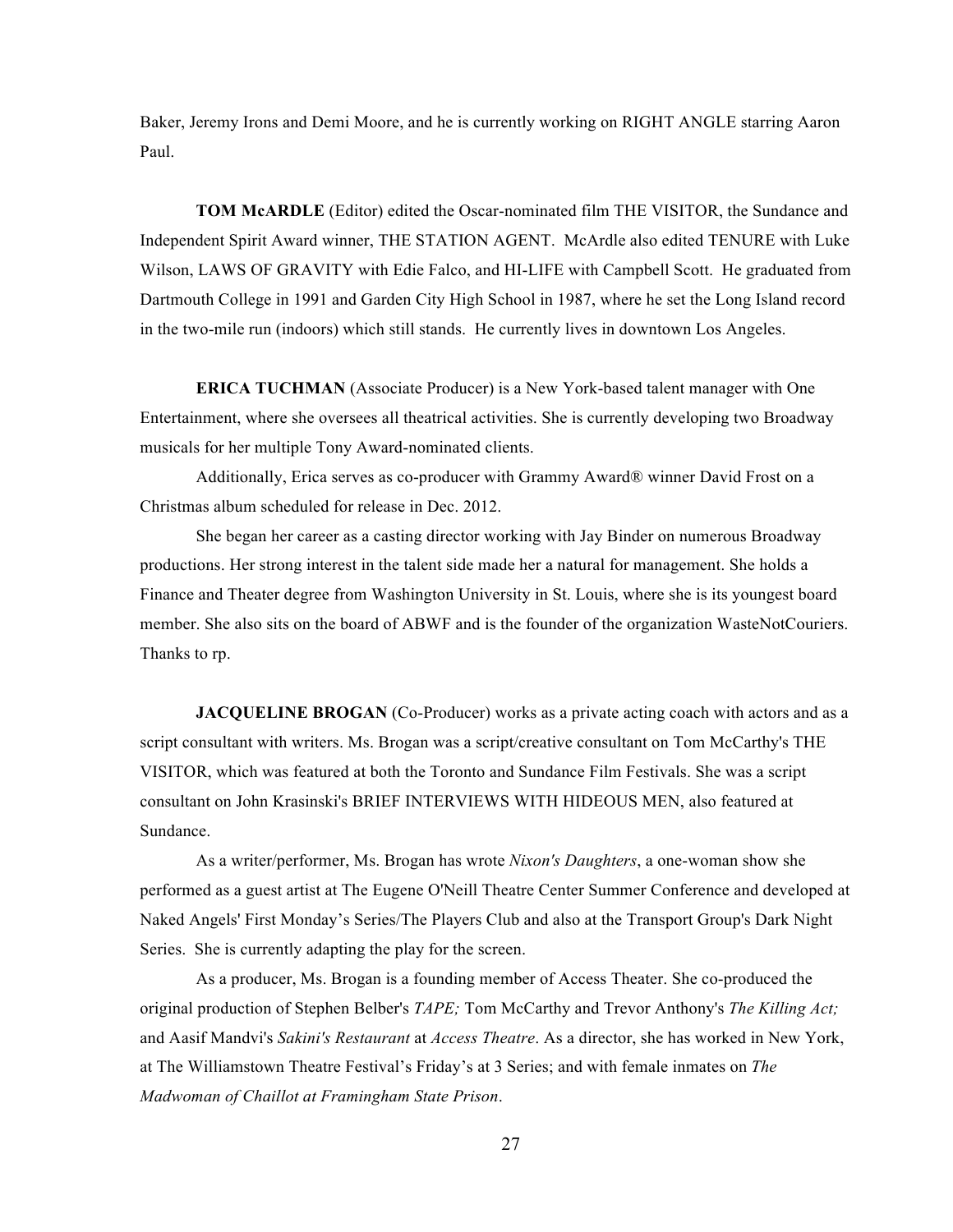She has taught at The National Theater Institute at The Eugene O'Neill Theater Center, Michael Howard Studios, The Williamstown Theatre Festival, The Berkshire Theatre Festival, SUNY/Purchase Conservatory for Theatre Arts and Film, The Actors Center, and trained as a coach and teacher at The American Repertory Theatre at Harvard.

**MARY RAMOS** (Music Supervisor) has been creating musical identities for films for the past 17 years, providing the musical backdrop for some of Hollywood's most gifted directors. Having collaborated on over 100 films, Mary has worked with Tom McCarthy (THE STATION AGENT, THE VISITOR, WIN WIN), Allison Anders (GRACE OF MY HEART), Richard LaGravenese (FREEDOM WRITERS, P.S. I LOVE YOU) Robert Rodriguez (FROM DUSK TILL DAWN) and has been working with Quentin Tarantino for over a decade (PULP FICTION, JACKIE BROWN, KILL BILL VOL. 1 & 2 (Grammy nominated), and INGLORIOUS BASTERDS (Grammy nominated).

In addition to her work in film, Mary has worked in television with legendary record producer Rick Rubin ("South Park: Chef Aid"), provided music for multimillion dollar advertising campaigns for The Gap  $\&$  The NFL and was tapped by Las Vegas luminary Steve Wynn to create a musical identify for both The Bellagio & The Mirage resorts.

**LYLE WORKMAN** (Music By) has enjoyed a diversified career composing feature film music, providing studio work for major recording artists, and performing on world stages.

Workman composed the music for the hit films GET HIM TO THE GREEK, SUPERBAD, THE 40-YEAR-OLD VIRGIN and FORGETTING SARAH MARSHALL. A seasoned guitarist, he was recruited by Sting and performed his first show with the musical icon in London for the monumental Live 8 benefit. A tour with Sting followed throughout Europe and South America in the summer of 2006.

A Northern California native, Workman was enlisted as a member of Todd Rundgren's group, recording *Nearly Human* in 1989 and *Second Wind* in 1991, and touring extensively throughout The United States and Japan. Workman recorded with Jellyfish on 1993's *Spilt Milk*, and from 1994 to 1998 began a string of records and tours with Pixies founder and creative force Frank Black. Some of their recordings include *Teenager of the Year* and *Frank Black and the Catholics*. A testament to Workman's diversity, he began a creative endeavor with Jazz legend, drummer Tony Williams, and contributed a song on Williams' 1996 record, *Wilderness*.

Workman moved to Los Angeles in 1996 and became sought after as a studio musician. In the years to follow he recorded with artists such as Sheryl Crow, Shakira, Jacob Dylan and They Might Be Giants. Workman's distinctive guitar work can also be heard on many film scores.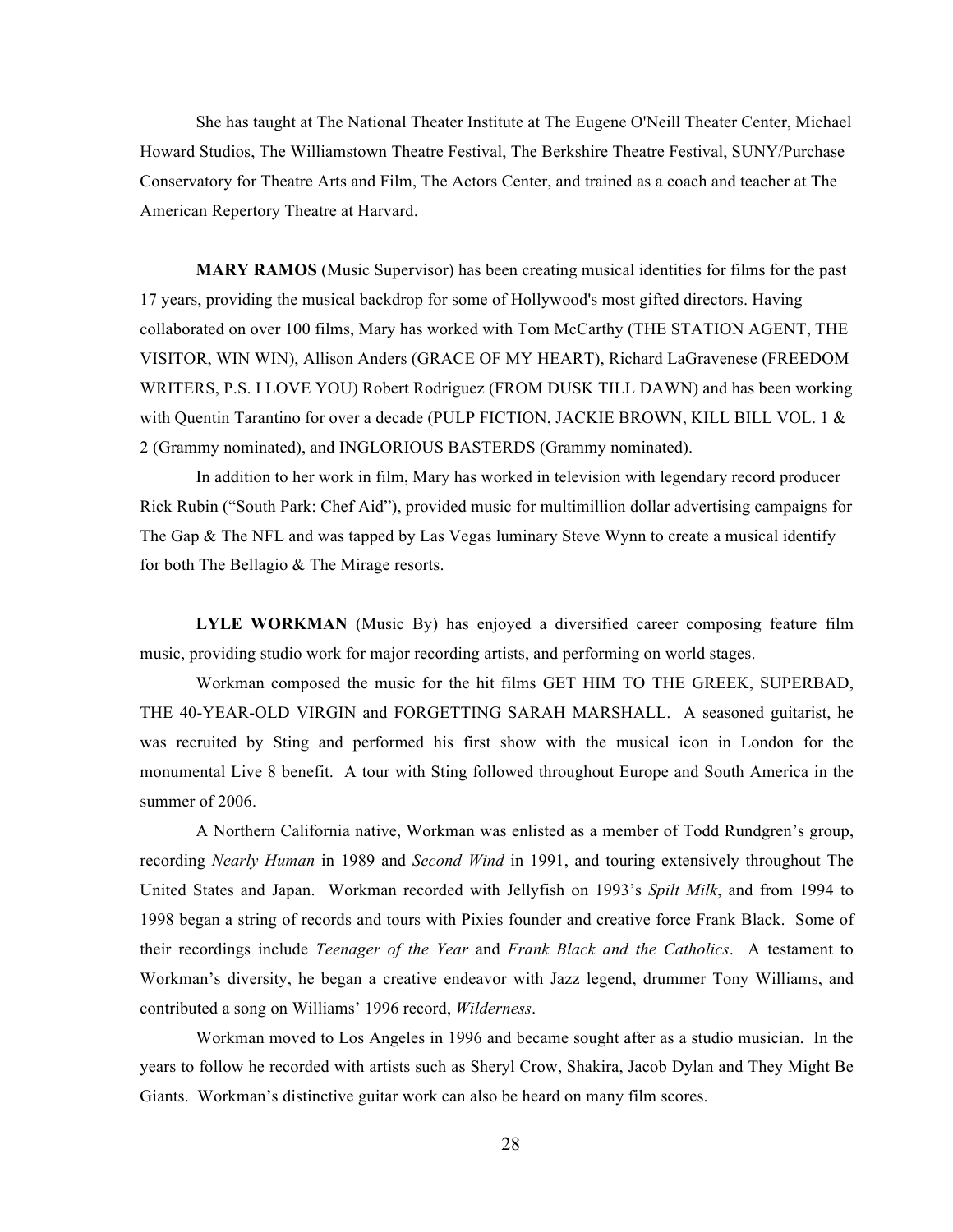Recruited by Beck for a string of world tours, Workman hit the road from 1999 to 2001, performing at major American and European venues and festivals, and on television shows such as "Saturday Night Live," "The Tonight Show," "Late Night with Conan O'Brien" and the "American Music Awards."

Workman's solo debut CD, 1996's *Purple Passages*, received international acclaim and was dubbed "possibly the best guitar album of the year" by Guitar Shop Magazine. Workman released his second solo CD in 2000, *Tabula Rasa*, and is currently working toward completing his next solo project, *Harmonic Crusader.*

He began writing commercial music for television, radio, and documentary scores, eventually making the jump to feature film, the first being MADE, written and directed by Jon Favreau. This collaboration led to Favreau's television show "Dinner for Five," featuring Workman's Django Reinhardt-inspired music.

Workman wrote additional music for the Will Ferrell film KICKING AND SCREAMING, which began a successful relationship with one of the producers, Judd Apatow, who then chose Workman to compose music for his directorial film debut, THE 40-YEAR-OLD VIRGIN. This led to several Apatow productions, including KNOCKED UP and DRILLBIT TAYLOR, for which Workman composed additional music.

As a producer, Workman produced the group Smash Mouth for the soundtrack of Mike Myers' THE CAT IN THE HAT, and just recently produced Holland's top recording artist, Ilse DeLange, on her top-selling platinum album, *Incredible.*

**MELISSA TOTH** (Costume designer) has been designing costumes for 20 years. Notable credits include ETERNAL SUNSHINE OF THE SPOTLESS MIND, for which she was nominated for a Costume Design Guild Award.

Toth also designed the costumes for Charlie Kaufman's SYNECHDOCHE, NY, Kenneth Lonergan's MARGARET and YOU CAN COUNT ON ME (Sundance Grand Jury Prize), Tom McCarthy's THE VISITOR, Woody Allen's HOLLYWOOD ENDING and Todd Solondz's WELCOME TO THE DOLLHOUSE (Sundance Grand Jury Prize). She lives in Manhattan with her husband and daughter.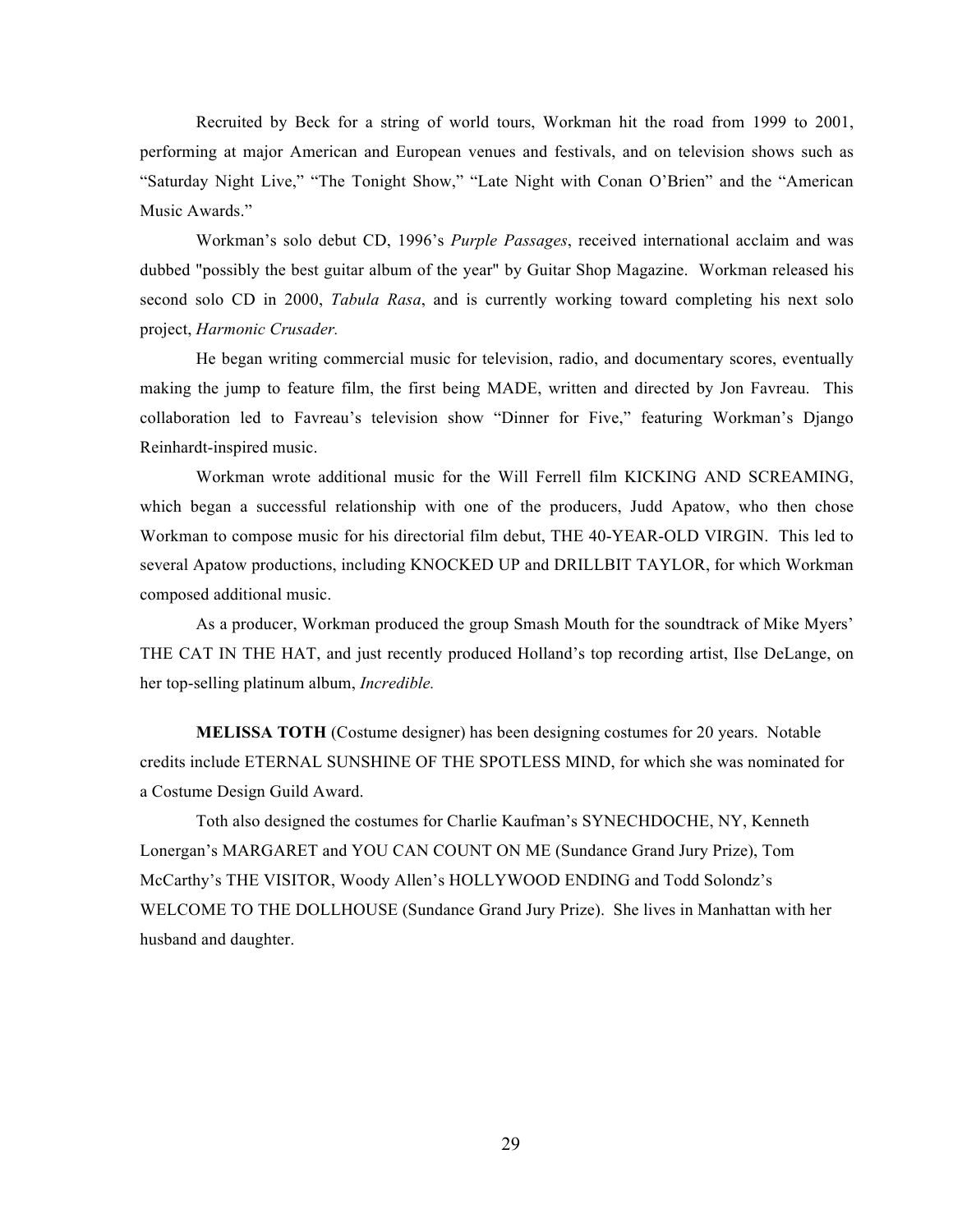Unit Production Manager LORI KEITH DOUGLAS

First Assistant Director STEPHEN X. APICELLA

Second Assistant Director JUSTIN RITSON

Made in Association with DUNE ENTERTAINMENT

| Cast            |                         |
|-----------------|-------------------------|
| Mike Flaherty   | PAUL GIAMATTI           |
| Jackie Flaherty | <b>AMY RYAN</b>         |
| Terry Delfino   | <b>BOBBY CANNAVALE</b>  |
| Stephen Vigman  | <b>JEFFREY TAMBOR</b>   |
| Leo Poplar      | <b>BURT YOUNG</b>       |
| Cindy           | <b>MELANIE LYNSKEY</b>  |
| Kyle            | <b>ALEX SHAFFER</b>     |
| Eleanor         | <b>MARGO MARTINDALE</b> |
| Stemler         | <b>DAVID THOMPSON</b>   |
| Jimmy Reed      | <b>MIKE DILIELLO</b>    |
| Shelly          | <b>NINA ARIANDA</b>     |
| Gina Flaherty   | <b>MARCIA HAUFRECHT</b> |
| Judge Lee       | <b>SHARON WILKINS</b>   |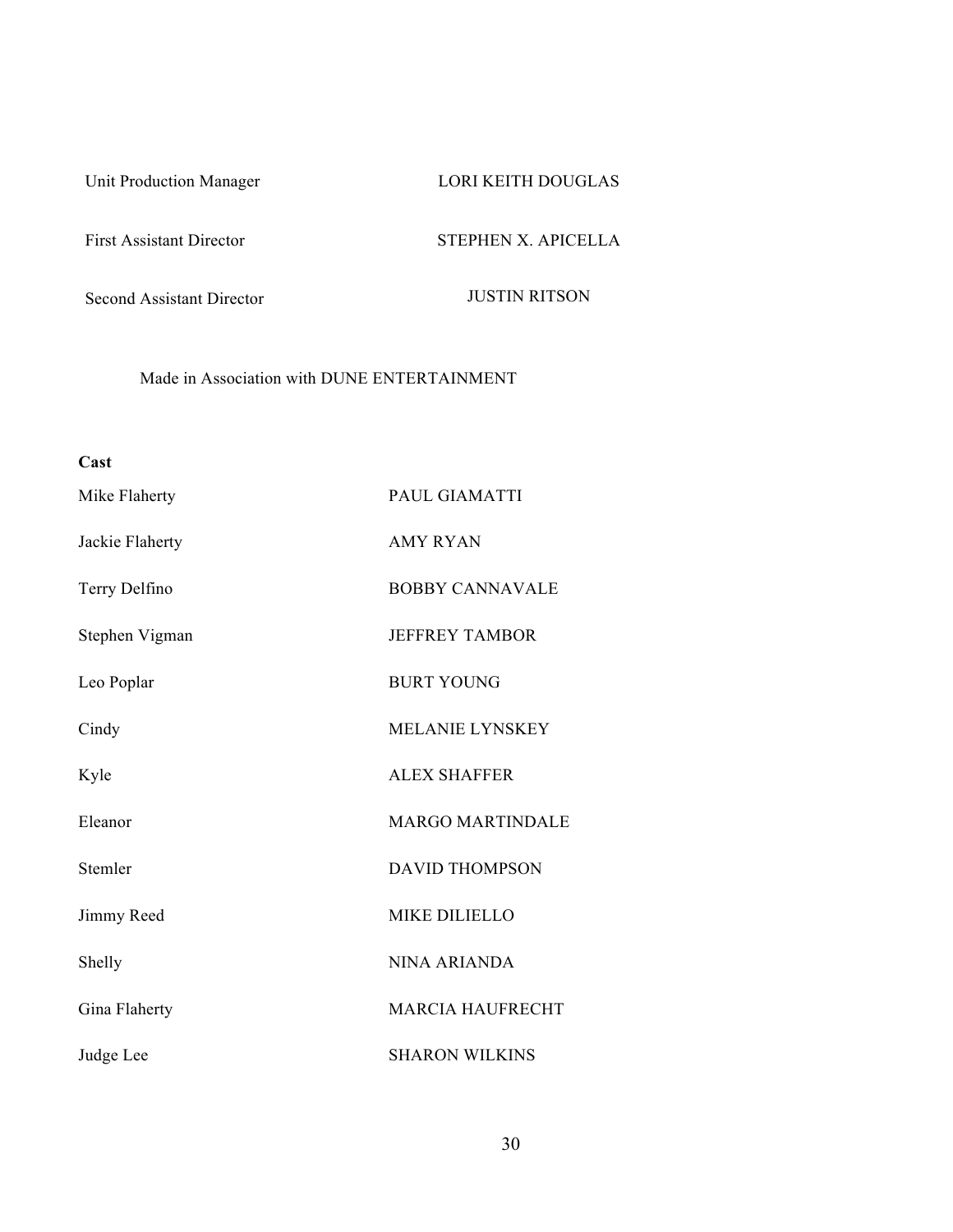| Abby                       | <b>CLARE FOLEY</b>                        |
|----------------------------|-------------------------------------------|
| Stella                     | PENELOPE KINDRED<br><b>SOPHIE KINDRED</b> |
| <b>Stuart Thatcher</b>     | <b>TIM RANSOM</b>                         |
| <b>Bh Coach</b>            | NICHOLAS SOMERS                           |
| Woman Jogging              | <b>JACQUELINE BROGAN</b>                  |
| Woman #2 Jogging           | <b>MARCELINE HUGOT</b>                    |
| Regional Ref               | MICHAEL GOODWIN                           |
| <b>Staff Member</b>        | EARL BAKER, JR.                           |
| Frank                      | <b>EDMUND IKEDA</b>                       |
| Frank's Cat                | <b>LILLY</b>                              |
| Steve Deluca/ Principal    | <b>JOSEPH TIBONI</b>                      |
| Ref                        | <b>EDWIN THOMPSON</b>                     |
| Church Soloist             | <b>PAM LEVINE</b>                         |
| Sheffield Coach            | DARREN C. GOLDSTEIN                       |
| Referee                    | MICHAEL D. DAVEY                          |
| <b>Betty</b>               | ANN M. HAYES                              |
| Kenny Randall              | RUDY LANZILLOTTA, III                     |
| Kyle's Regional Opponent   | <b>CHRISTOPHER LANTZ</b>                  |
| Carol's Match #1 Opponent  | <b>RYAN ARNEL</b>                         |
| Kyle's Match #1 Opponent   | <b>KEVIN ANTERO</b>                       |
| Zack Lowenstein's Match #4 | <b>CHRIS SARRO</b>                        |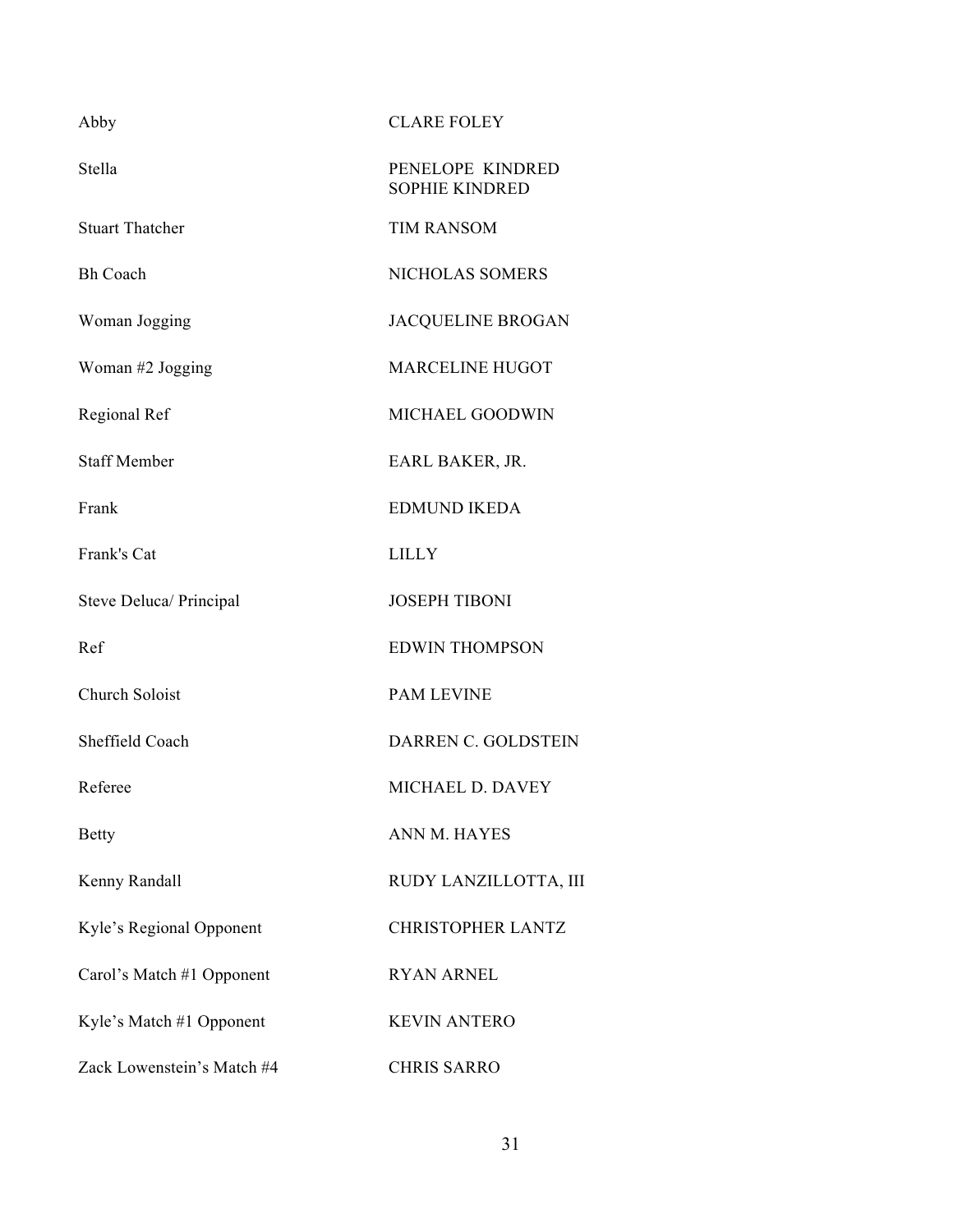Stemler's Match #4 Masked Opponent DANTE PORRAZZO

The New Providence Team

| Zachary Lowenstein       | DARIUSZ UCZKOWSKI         |
|--------------------------|---------------------------|
| Thomlinson               | <b>CHRIS FEDERLIN</b>     |
| Korsic                   | NICHOLAS "NICK" LABARBERA |
| <b>Anthony Pizzno</b>    | NICHOLAS LOPEZ            |
| Kurt Vetner              | <b>QUINN KNAUER</b>       |
| Peter Molter             | <b>AUSTIN WARD</b>        |
| Feeney                   | <b>JONATHAN ANDERSON</b>  |
| Dean Stol                | <b>DELON RICHARDS</b>     |
| Paul Bell Aka Pill       | <b>CHRIS LOEW</b>         |
| Rew                      | <b>DEAN SHMUDY</b>        |
| Carlos                   | <b>JOHN GONCALVES</b>     |
| <b>Stunt Coordinator</b> | PETER BUCOSSI             |
|                          |                           |
|                          |                           |

| PAUL BUCOSSI   | <b>CHAZZ MENENDEZ</b> |
|----------------|-----------------------|
| VIC BUCOSSI    | <b>GARY PRICE</b>     |
| DON HEWITT, SR |                       |

Re-Recording Mixer and Supervising Sound Editor

Utility Stunts

PAUL HSU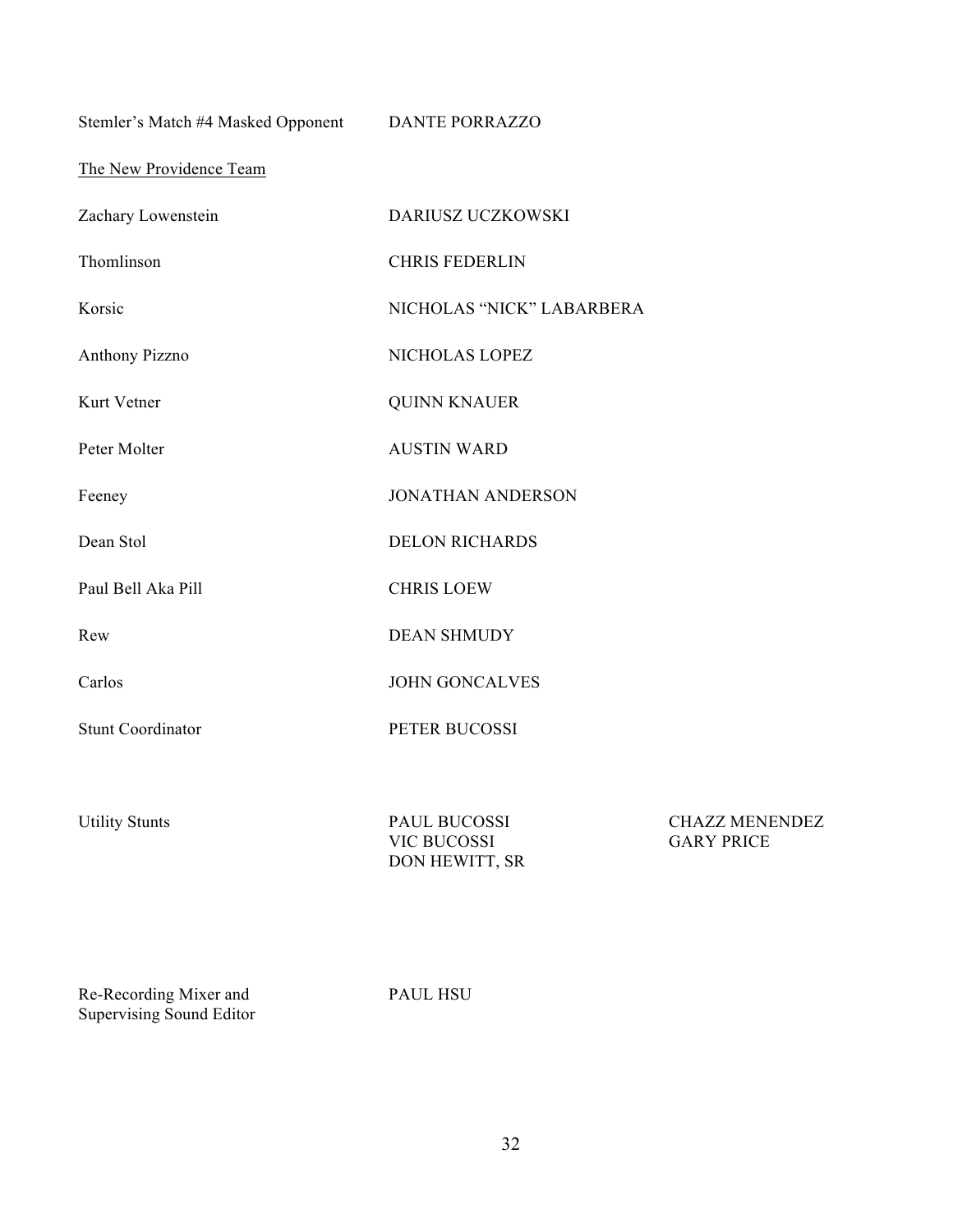# Production Supervisor CHRISTIE COLLIOPOULOS

"A" Camera 1<sup>st</sup> AC STANLEY FERNANDEZ

"A" Camera 2<sup>nd</sup> AC KEVIN HAVERTY

Steadicam Operator **HOWARD SMITH** 

"B" Camera Operator ERIC MOYNIER

Second Assistant Camera/ Loader GAVIN FERNANDEZ

Camera Production Assistant BRIAN SPIEGEL

| Art Director                        | <b>SCOTT ANDERSON</b>                            |                                       |
|-------------------------------------|--------------------------------------------------|---------------------------------------|
| <b>Set Decorator</b>                | <b>AMANDA CARROLL</b>                            |                                       |
| <b>Assistant Set Decorator</b>      | PAUL CHEPONIS                                    |                                       |
| Leadman                             | PETER DECURTIS                                   |                                       |
| <b>Set Dresser Foreman</b>          | NEIL DRISCOLL, JR.                               |                                       |
| <b>Set Dressers</b>                 | <b>EDDIE DECURTIS</b><br><b>KRISTY SICURELLA</b> | <b>MARK SKVERSKY</b><br>PETE DECURTIS |
| On Set Dresser                      | <b>TIM ZYDEL</b>                                 |                                       |
|                                     |                                                  |                                       |
| Art Department Coordinator          | <b>MARISSA KOTSILIMBAS</b>                       |                                       |
| Art Department Production Assistant | <b>LAUREN BURGE</b>                              |                                       |

Graphic Designer KEVIN L. RAPER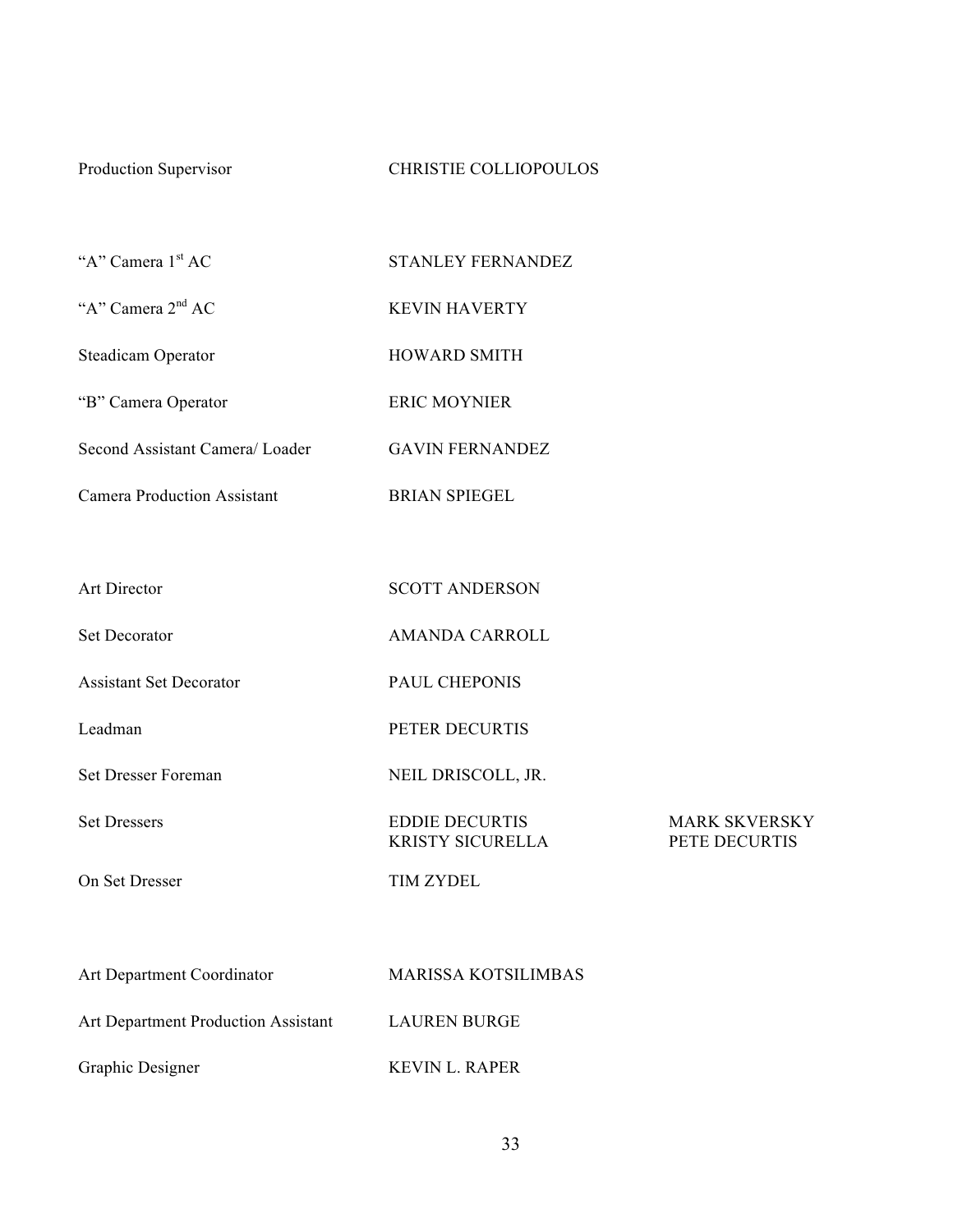Assistant Costume Designer CAROLINE QUIROGA

Costume Supervisor SUSAN J. WRIGHT

Set Costumers **EXECUTE:** LARRY TARZY SUSAN ANTONELLI

Costume Coordinator **DOREEN HOFF** 

Gaffer ANDY DAY

Best Boy Electric RALPH F. S. CROWLEY

Electric/ Rigging Gaffer CHARLIE GRUBBS

Lamp Operators MICHAEL HUNOLD

Genny Operator JAMIE GALLAGHER

Key Grip RICHARD T. GUINNESS, JR.

Best Boy Grip BRENT "POLECAT" POLESKI

Dolly Grip JOSEPH "EARL" BELSCHNER

Company Grips LUIS "SENIOR" COLON

Sound Mixer DAMIAN E. CANELOS

ROBBIN "KAHUNA" PARK

CHRIS LISCINSKY

MICHAEL ARISOHN

JEFF "MOON PEBBLE" PANESSA

Boom Operator SETH TALLMAN

Second Boom Operator/ Utility Sound VINCE REED CAMUTO

34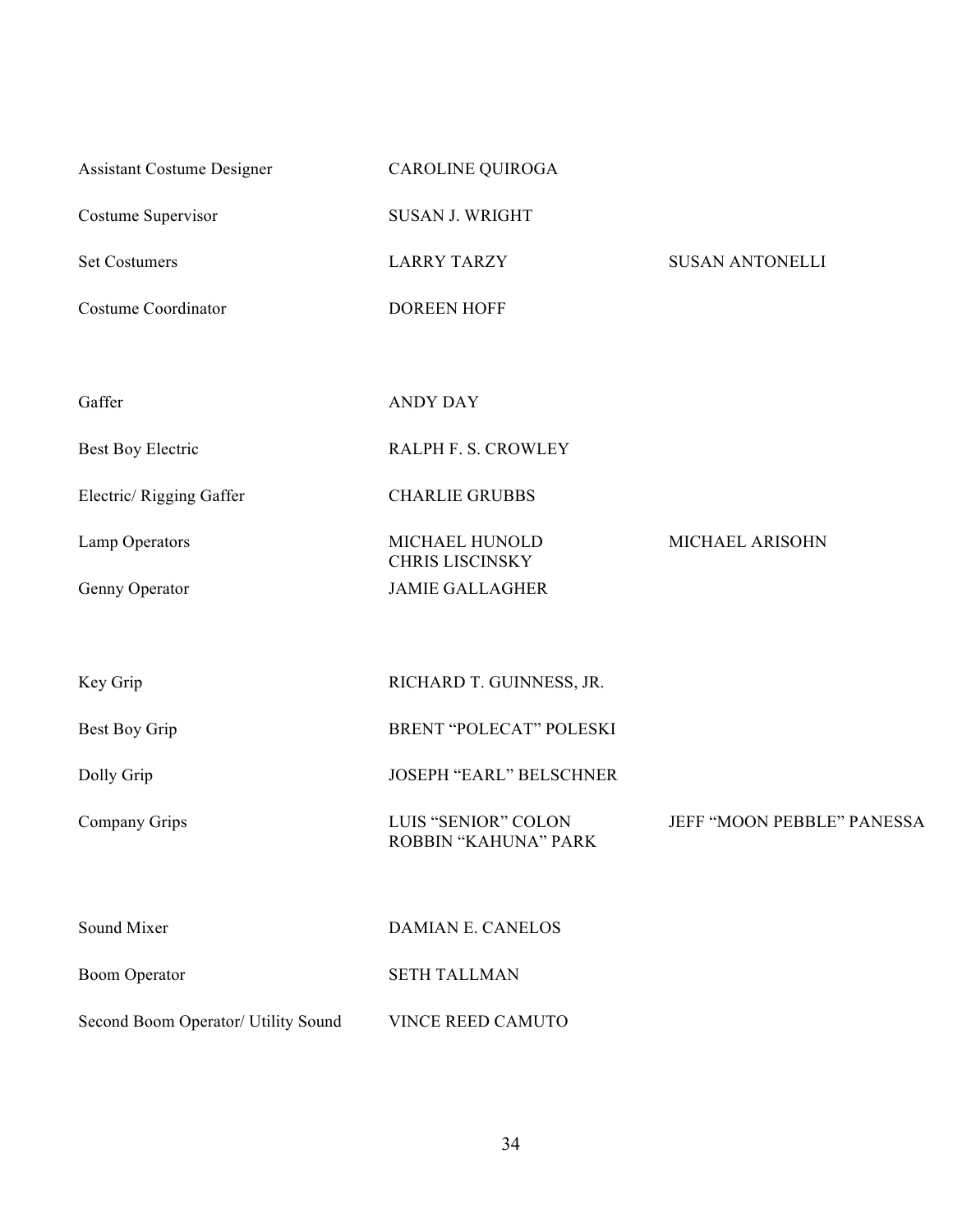Video Assistant NILS JOHNSON

24 Frame Playback DENNIS GREEN

Script Supervisor RENEE FOLEY BURKE

| <b>Production Coordinator</b>           | <b>JACQ DONEGAN</b>   |                     |
|-----------------------------------------|-----------------------|---------------------|
| <b>Assistant Production Coordinator</b> | NAOMI BOMBARDI-WILSON |                     |
| <b>Production Secretary</b>             | KIMBERLY LISNER       |                     |
| <b>Office Production Assistants</b>     | LISA FALZARANO        | <b>CLIVE SALMON</b> |

| <b>Location Manager</b>            | <b>STEVEN WEISBERG</b> |                       |
|------------------------------------|------------------------|-----------------------|
| <b>Assistant Location Managers</b> | <b>NICOLE RENNA</b>    | <b>DAVID GINSBERG</b> |
| <b>Location Coordinator</b>        | <b>JESS MAGEE</b>      |                       |
| <b>Location Scouts</b>             | <b>JANET HENRY</b>     | <b>CAREY SEWARD</b>   |
| <b>Unit Production Assistant</b>   | <b>MATTHEW NOACK</b>   |                       |
| Parking Coordinator                | <b>DAVID LAURENTIN</b> |                       |
|                                    |                        |                       |
| <b>Production Accountant</b>       | MICHAEL A. WIGGINS     |                       |
| First Assistant Accountant         | NICOLE BUKOWSKI        |                       |
| Payroll Accountant                 | O. VALERIE PRATT       |                       |
| <b>Accounting Clerks</b>           | ESTEFANIA FERNANDEZ    | NIKIA MONTGOMERY      |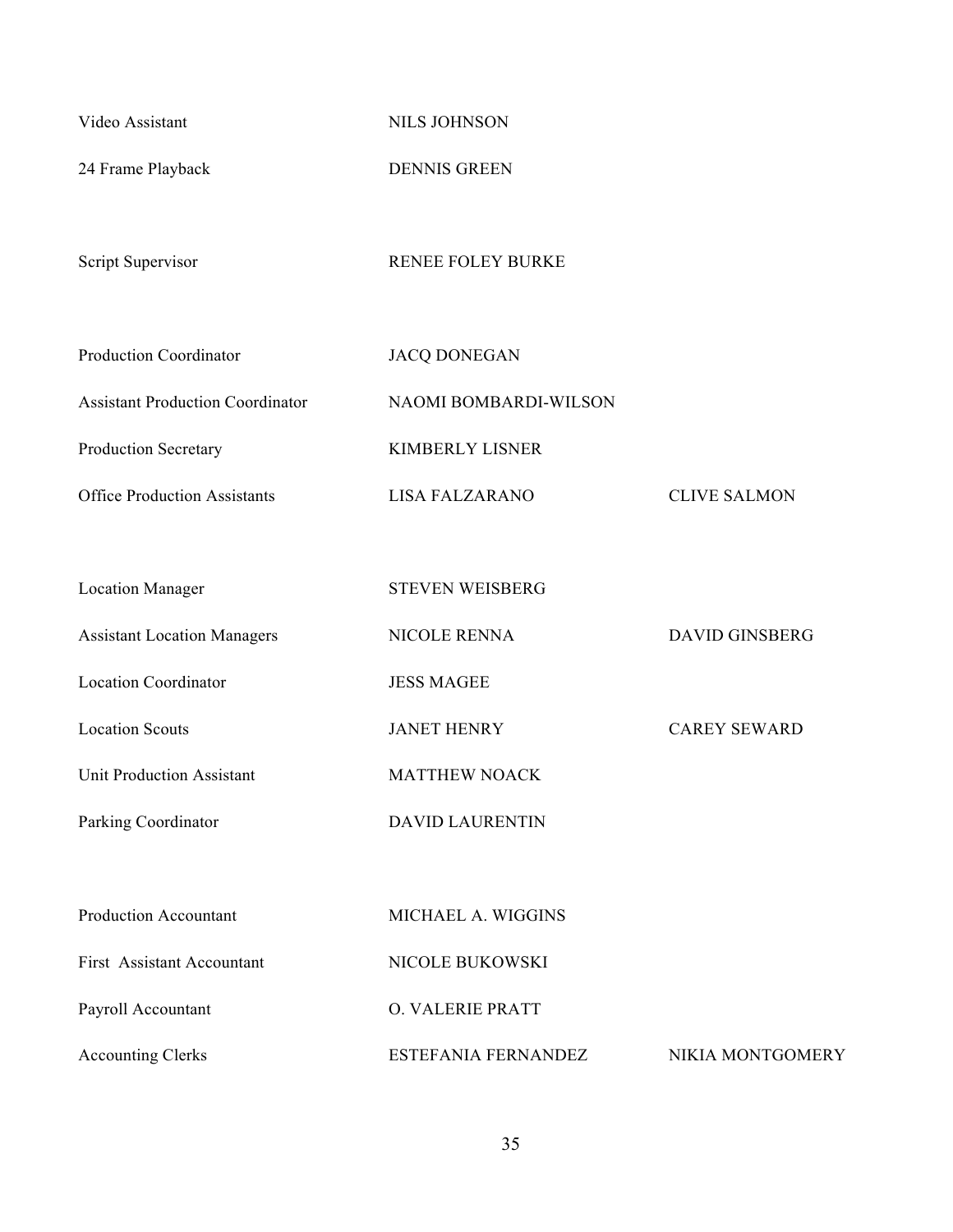| Make-up Department Head          | <b>JAMES SARZOTTI</b>   |
|----------------------------------|-------------------------|
| Key Make-up Artist               | <b>JILL OSHRY</b>       |
| Hair Department Head             | <b>AARON F. QUARLES</b> |
| Key Hair Stylist                 | <b>MARK SCHMIDT</b>     |
|                                  |                         |
| <b>Property Master</b>           | <b>SABRINA WRIGHT</b>   |
| <b>Assistant Property Master</b> | <b>DANIEL RITCHEL</b>   |
|                                  |                         |

Additional Prop Assistant MICHAEL D. MARCEL

| <b>Construction Coordinator</b>               | PIERRE ROVIRA           |                         |
|-----------------------------------------------|-------------------------|-------------------------|
| Key Carpenter                                 | <b>JOHN CICCIMARRO</b>  |                         |
| Foreman Carpenter                             | <b>MIKE KALL</b>        |                         |
| <b>Key Construction Grips</b>                 | <b>GEORGE McCABE</b>    | <b>DAVE McCALLISTER</b> |
| Foreman Construction Grip                     | <b>ED KOZA</b>          |                         |
| Shop Electrics                                | <b>BRUCE JORDAN</b>     | MYRON "MO" ODEGAARD     |
| <b>Construction Shop Production Assistant</b> | <b>CHRIS ROVIRA</b>     |                         |
| Charge Scenics                                | <b>GREG SULLIVAN</b>    | <b>MARIO HERRERA</b>    |
| Scenic Foremen                                | <b>REBECCA PERRENOD</b> | <b>MARC WATERS</b>      |
| Scenic Industrials                            | <b>SHAHAR YANNAY</b>    | <b>COURTLAN GREEN</b>   |
| Camera Scenic                                 | MICKEY KOLODGY          |                         |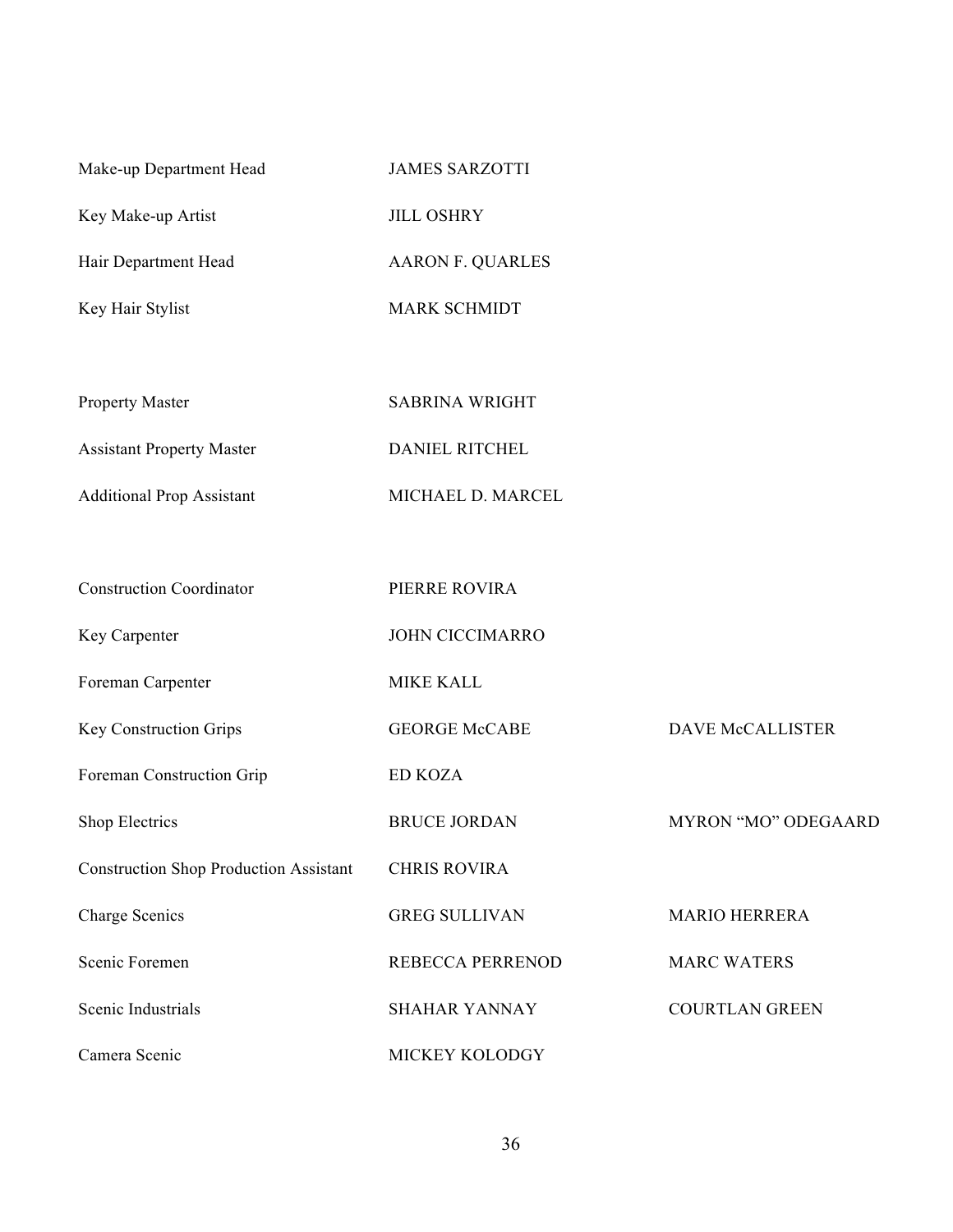Special Effects Coordinator PHIL BECK

| Second Second AD                            | ROBERT LOPEZ                                                       |                                                 |
|---------------------------------------------|--------------------------------------------------------------------|-------------------------------------------------|
| <b>Production Assistants</b>                | <b>STEVE LAFFERTY</b><br><b>LISA McPHERSON</b><br>MELISSA MUGAVERO | <b>CRISTAL CALDERON</b><br><b>OLIVER BROOKS</b> |
| <b>Additional Production Assistants</b>     | LAUREN "SLEDGEHAMMER"<br><b>DILIBERTO</b>                          | <b>BOBBY TETEN</b><br><b>CRAIG HELFER</b>       |
| Still Photographer                          | KIMBERLY WRIGHT                                                    |                                                 |
| <b>Research Coordinator</b>                 | <b>WENDY COHEN</b>                                                 |                                                 |
| <b>Unit Publicist</b>                       | <b>ERIC MYERS</b>                                                  |                                                 |
|                                             |                                                                    |                                                 |
| <b>Casting Associate</b>                    | <b>ALLISON ESTRIN</b>                                              |                                                 |
| Assistant to Mr. McCarthy                   | <b>CRAIG CHARLAND</b>                                              |                                                 |
| Assistant to Ms. Skalski and<br>Ms. Douglas | NEKISA COOPER                                                      |                                                 |
| Assistant to Mr. London                     | <b>KELLY MULLEN</b>                                                |                                                 |
| Groundswell Production Executive            | <b>JANICE WILLIAMS</b>                                             |                                                 |
|                                             |                                                                    |                                                 |
| Catering                                    | <b>GOURMET TO U</b>                                                |                                                 |
| Craft Service                               | <b>WILSON RIVAS</b>                                                |                                                 |
|                                             |                                                                    |                                                 |
| Teachers provided by                        | ON LOCATION EDUCATION, INC.                                        |                                                 |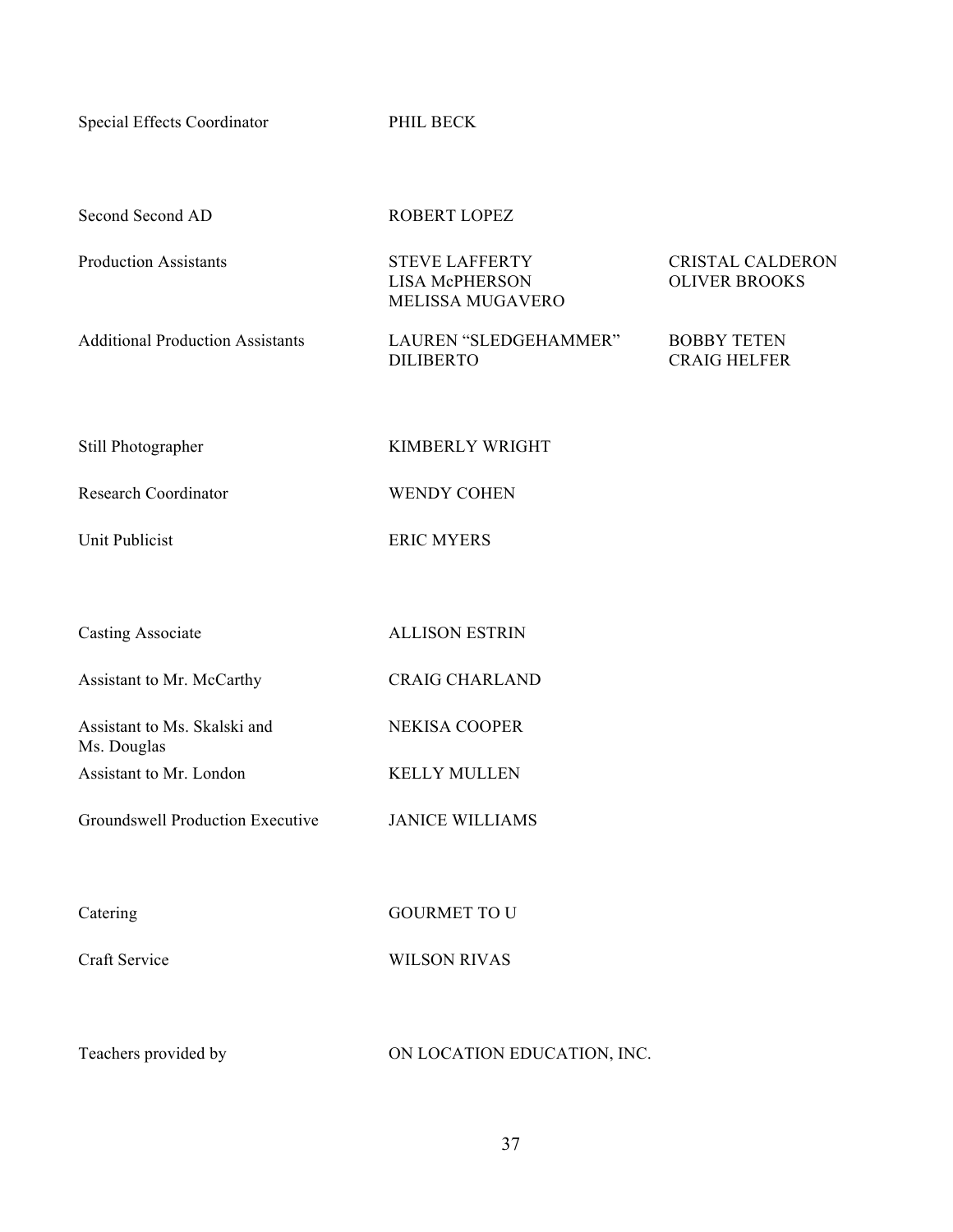| <b>Transportation Captain</b>    | <b>JIM BUCKMAN</b>      |                       |
|----------------------------------|-------------------------|-----------------------|
| Transportation Co-Captain        | PETER CONNORS           |                       |
|                                  |                         |                       |
| Post Production Supervisor       | <b>KELLEY CRIBBEN</b>   |                       |
| Visual Effects Supervisor        | <b>JAKE BRAVER</b>      |                       |
| <b>First Assistant Editor</b>    | MISAKO SHIMIZU          |                       |
| <b>Post Production Assistant</b> | <b>CRAIG CHARLAND</b>   |                       |
| Post Production Accounting       | <b>JENNIFER FREED</b>   | TREVANNA POST, INC.   |
| Post Production Editing Facility | POST FACTORY, NY        |                       |
| <b>ADR</b> Editor                | MARISSA LITTLEFIELD     |                       |
| Dialogue Editor                  | BRANKA MRKIC-TANA, MPSE |                       |
| Foley Editor                     | <b>JAMIE BAKER</b>      |                       |
| <b>Assistant Sound Editor</b>    | <b>HEATHER GROSS</b>    |                       |
| Foley Artist                     | MARKO COSTANZO          |                       |
| Foley Recording Engineer         | <b>GEORGE LARA</b>      |                       |
| Sound Interns                    | <b>SILVANA PINTO</b>    | <b>MATTHEW KODNER</b> |
| Post Production Sound Facility   | <b>C5 INC. NEW YORK</b> |                       |
|                                  |                         |                       |
| <b>Supervising Music Editor</b>  | E. GEDNEY WEBB          |                       |
| Music Editor                     | JOHN M. DAVIS           |                       |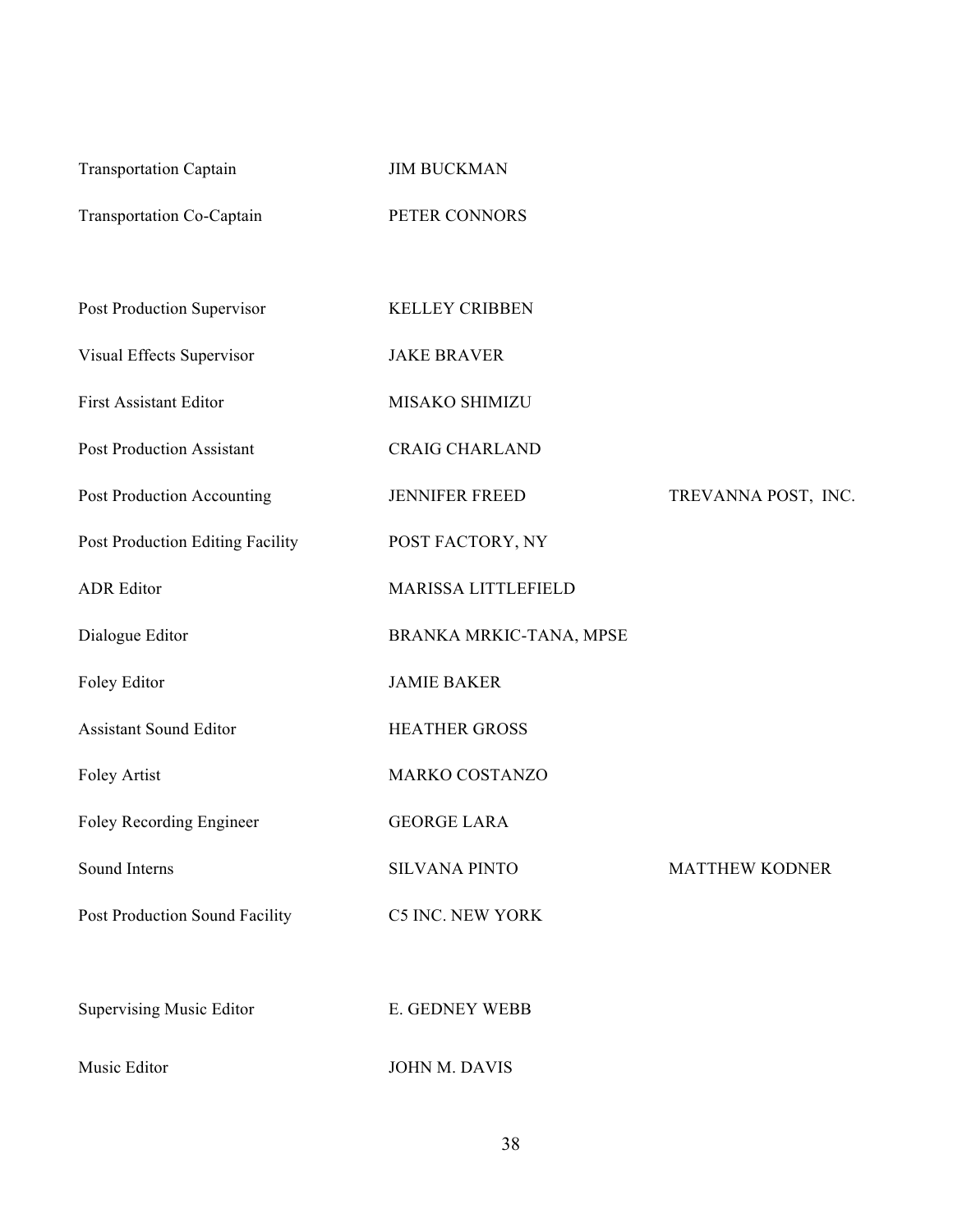ADR Mixers MARK DeSIMONE DOUGLAS L. MURRAY

| ADR Recorded at                          | <b>SOUNDTRACK F/T</b>                  |                   |
|------------------------------------------|----------------------------------------|-------------------|
| <b>ADR Voice Casting</b>                 | <b>DANN FINK</b>                       |                   |
| Mixed at                                 | SOUND ONE CORP.                        |                   |
| Mix Recordist                            | <b>HARRY HIGGINS</b>                   |                   |
| Mix Engineer                             | <b>AVI LANALDO</b>                     |                   |
| Dolby Sound Consultant                   | <b>JAMES NICHOLS</b>                   |                   |
| Visual Effects By                        | & COMPANY INC.                         |                   |
| Visual Effects Supervisor                | <b>DAVID ISYOMIN</b>                   |                   |
| <b>Visual Effects Executive Producer</b> | <b>CHRIS GELLES</b>                    |                   |
| Dailies Colorist                         | <b>ED WALTHER</b>                      |                   |
| Dailies Project Manager / DI Producer    | <b>KRISTYN DiPANE</b>                  |                   |
| Digital Intermediate                     | TECHNICOLOR NEW YORK                   |                   |
| Digital Intermediate Colorist            | <b>TIM STIPAN</b>                      |                   |
| Digital Intermediate Editor              | <b>JESSICA ELVIN</b>                   |                   |
| Digital Intermediate Engineer            | MICHAEL P. WHIPPLE                     |                   |
| Data Manager                             | <b>ANDREW STILL</b>                    |                   |
| Film Scanning                            | <b>CRAIG FERRENCE</b><br>PATRICK ROSSI | <b>NATE DAVIS</b> |
| Digital Imaging                          | <b>MORGAN MILLER</b>                   | DANIEL SILVERMAN  |
| Post Facility Supervisor                 | <b>CHARLES HERZFELD</b>                |                   |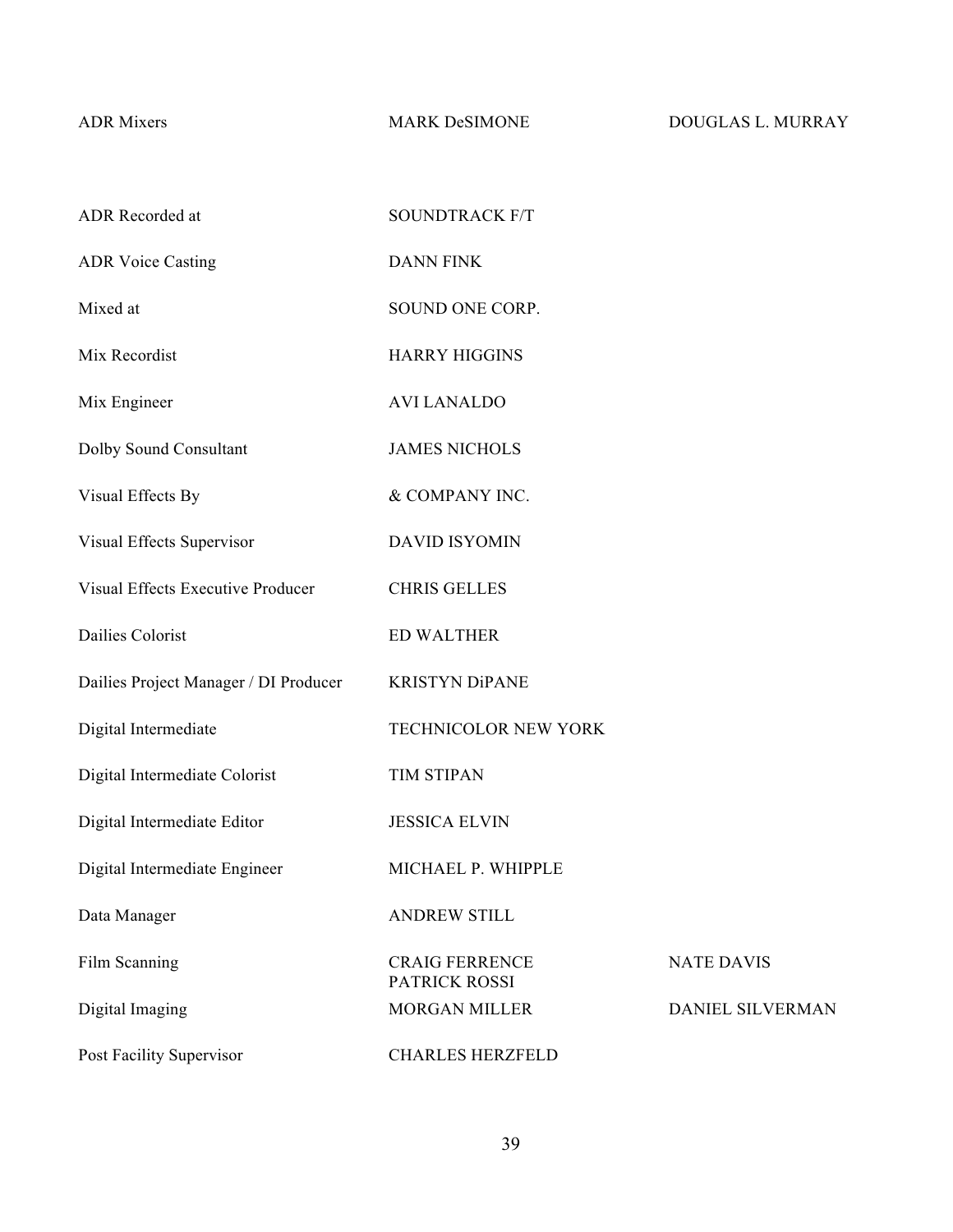| Lab Production Manager     | PHIL McLENNAN                                                    |                                             |
|----------------------------|------------------------------------------------------------------|---------------------------------------------|
| Film Color Timer           | <b>DON CIANA</b>                                                 |                                             |
| Main Title Design          | <b>PHOSPHENE</b>                                                 |                                             |
| <b>Additional Music by</b> | <b>DUOTONE AUDIO GROUP</b>                                       |                                             |
|                            |                                                                  |                                             |
| Scoring Crew               | SHINNOSUKE MIYAZAWA<br><b>ISHA ERSKINE</b><br><b>STEVE HARDY</b> | <b>JORGE VELASCO</b><br><b>DAVID BIANCO</b> |
| Percussion, Drums          | <b>BRIAN MACLEOD</b>                                             |                                             |
| Drums                      | <b>MATT LAUG</b>                                                 |                                             |
| Keyboards                  | PATRICK WARREN                                                   | <b>ZAC RAE</b>                              |
| Guitar, Bass, Keyboards    | <b>LYLE WORKMAN</b>                                              |                                             |
|                            |                                                                  |                                             |

| Camera & Lenses                  | ARRICAM                      |
|----------------------------------|------------------------------|
| Production Equipment Provided by | <b>CAMERA SERVICE CENTER</b> |
| Grip Equipment Provided By       | <b>RG GRIPCO</b>             |
| Technocranes provided by         | <b>CAMERA SERVICE CENTER</b> |

# **ADDITIONAL PHOTOGRAPHY / SECOND UNIT**

| <b>First Assistant Director</b>     | <b>MIKE PITT</b> |
|-------------------------------------|------------------|
| Production Supervisor               | ANDY ZOLOT       |
| Second Unit Director of Photography | WOLFGANG HELD    |
| Second Unit Consultant              | PAUL SADO        |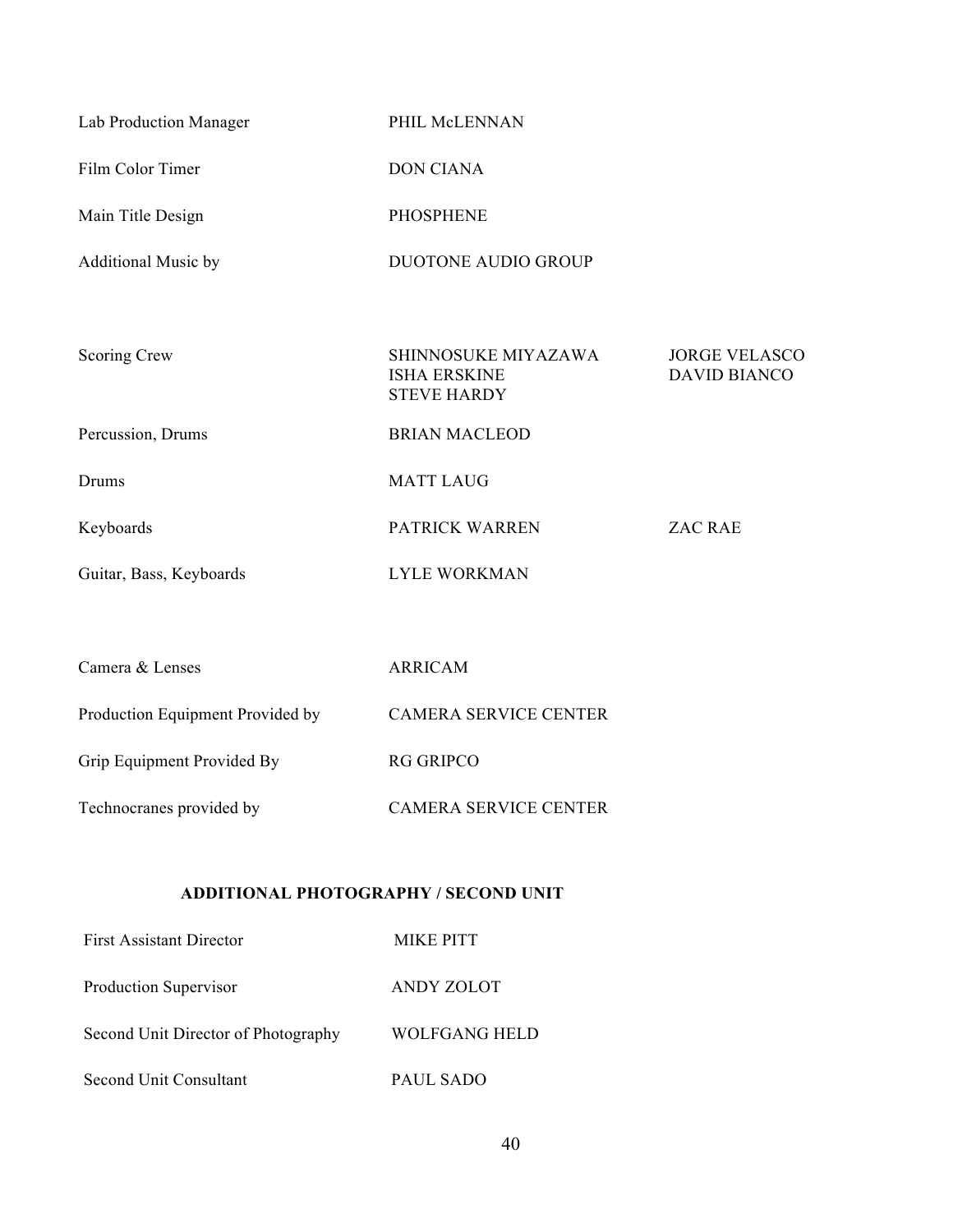| <b>Assistant Production Coordinator</b> | TINA YEH                |
|-----------------------------------------|-------------------------|
| <b>Art Department Coordinator</b>       | <b>TESSA BROPHY</b>     |
| <b>Property Master</b>                  | <b>ISAAC GABAEFF</b>    |
| Charge Scenic                           | <b>MARK DAVIES</b>      |
| Camera Operator                         | WILLIAM COLEMAN         |
| Key Grip                                | <b>TIM SMYTHE</b>       |
| Script Supervisor                       | <b>GEORGE CAMARDA</b>   |
| Video Assistant                         | <b>AUSTIN SALISBURY</b> |
| Sound Mixer                             | NOAH TIMAN              |

## **SONGS:**

## **RUNAWAY**

Written by Bryan Crouch, Joe Barlow, Drew Dockrill, Chad Richardson, Darryl Romphf and Alex Aligizakis Performed by Hail The Villain Courtesy of Roadrunner Records and Warner Music Canada

**NEARER MY GOD TO THEE** Traditional

**CRYSTAL MANIA** Written and Performed by James Lum Courtesy of 5 Alarm Music

**MARY HAD A LITTLE LAMB** Traditional

**SEXY MUZAAK ESM** Written by Michael Tavera Courtesy of EZ Source Music

**RECONNECT**

Written and Performed by Destrophy Courtesy of Victory Records

# **BLONDE BAD AND BEAUTIFUL**

Written by Joel Francis O'Keeffe and Ryan O'Keeffe Performed by Airbourne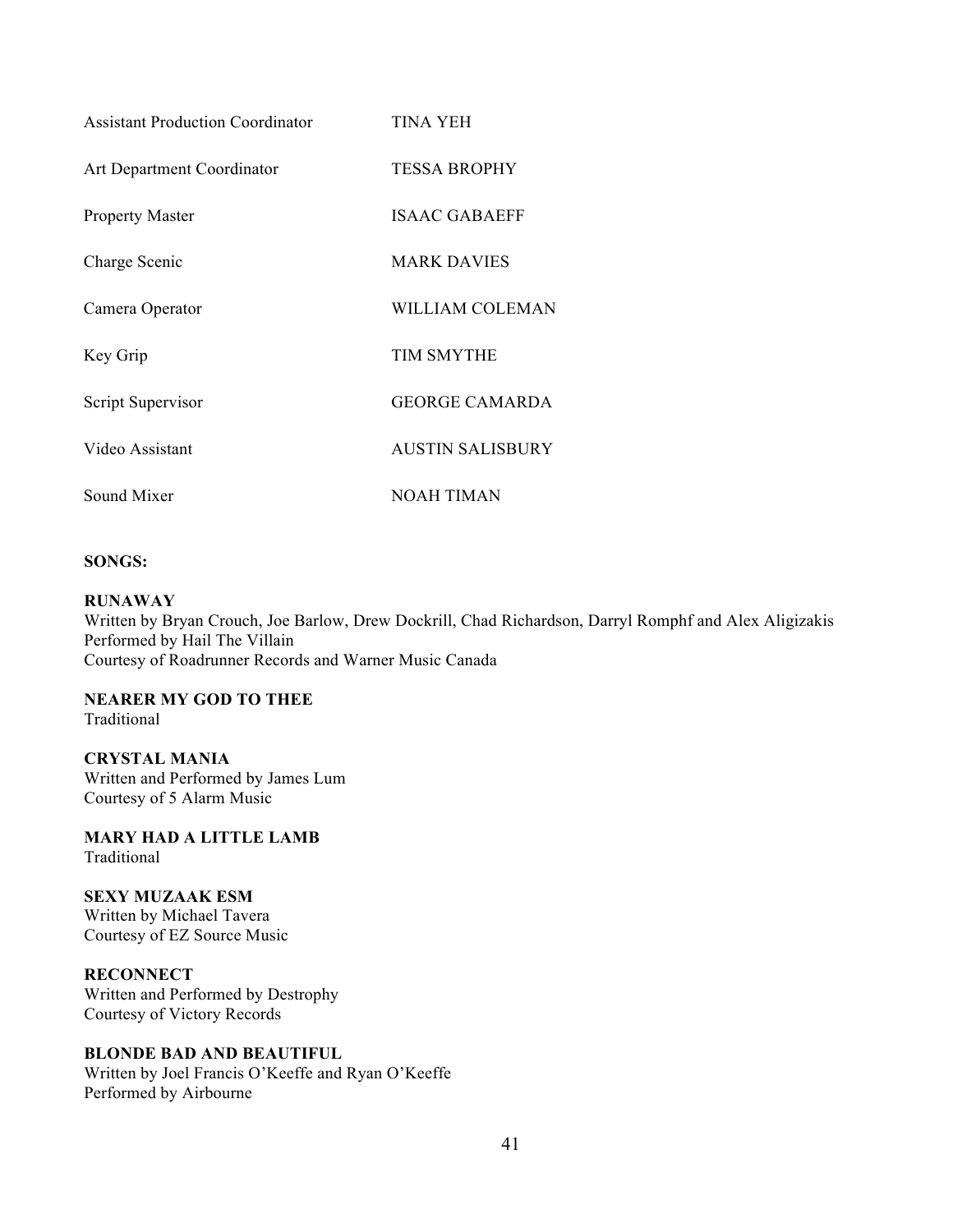Courtesy of Roadrunner Records / EMI Music Australia Pty Limited

**UNTIL THE DAY**  Written by Ryan Young and Justin Francis Performed by Off With Their Heads Courtesy of No Idea Records

**CORNUCOPIA** Written by Tom Keane Performed by Johnny Jacobs and His Champaign Combo

**REVOLUTION** Written and Performed by Burn Season Courtesy of Bieler Bros. Records

## **CONVENIENCE STORE MUZAAK ESM**

Written by Michael Tavera Courtesy of EZ Source Music

## **I AM YOU**

Written by Ryan Young and Justin Francis Performed by Off With Their Heads Courtesy of No Idea Records

**OUT OF CONTROL**

Written and Performed by James Lum Courtesy of 5 Alarm Music

## **THRUST**

Written and Performed by Marvin Gordy III & Thomas Brissette Courtesy of 5 Alarm Music

**FIGHT! FIGHT! FIGHT! A**

Written by Will Schaefer Courtesy of APM Music

## **HAVE A NICE DAY**

Written by Jon Bon Jovi, Richard Sambora and John Shanks Performed by Bon Jovi Courtesy of The Island Def Jam Music Group Under license from Universal Music Enterprises

# **SCRATCH ANTHEM**

Written and Performed by Rob Swift Courtesy of Fuel TV, Inc.

# **GLADIATOR MARCH**

Traditional Arranged by Marco Beltrami Courtesy of Twentieth Century Fox Film Corporation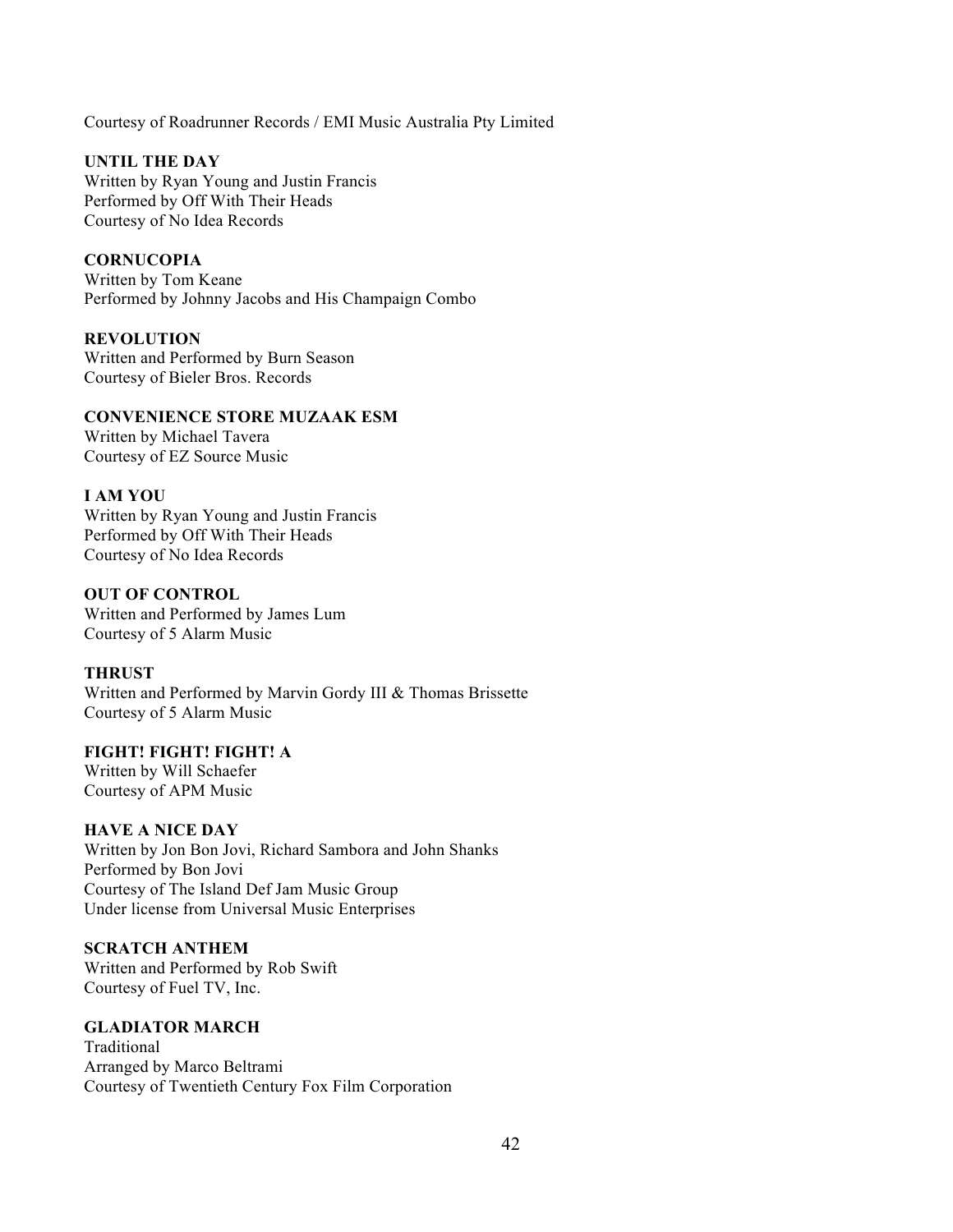## **MELLOW MUZAAK ESM**

Written by Michael Tavera Courtesy of EZ Source Music

**TERRIFIED** Written by Hubert Clifford Courtesy of APM Music

**THINK YOU CAN WAIT** Written by Matt Berninger & Aaron Dessner Performed by The National & Sharon Van Etten Produced by Aaron Dessner & Bryce Dessner

## **THE PRODUCERS WISH TO THANK THE FOLLOWING FOR THEIR ASSISTANCE:**

 NASSAU COUNTY FILM COMMISSION WESTCHESTER COUNTY FILM COMMISSION VILLAGE OF ROCKVILLE CENTRE, NY ROCKVILLE CENTRE POLICE DEPARTMENT VILLAGE OF PORT WASHINGTON POLICE DEPARTMENT RENAISSANCE PROPERTIES ISLAND PROPERTIES ROCKEFELLER STATE PARK LONG ISLAND RAILROAD ATRIA ASSISTED LIVING DUNKIN DONUTS SUPER STOP & SHOP TD BANK LOUIE'S OYSTER BAR MARIO'S PIZZA ST. MARK'S UNITED METHODIST CHURCH NEW PROVIDENCE HIGH SCHOOL DAVID BREARLEY HIGH SCHOOL WRESTLING TEAM NEW PROVIDENCE HIGH SCHOOL WRESTLING TEAM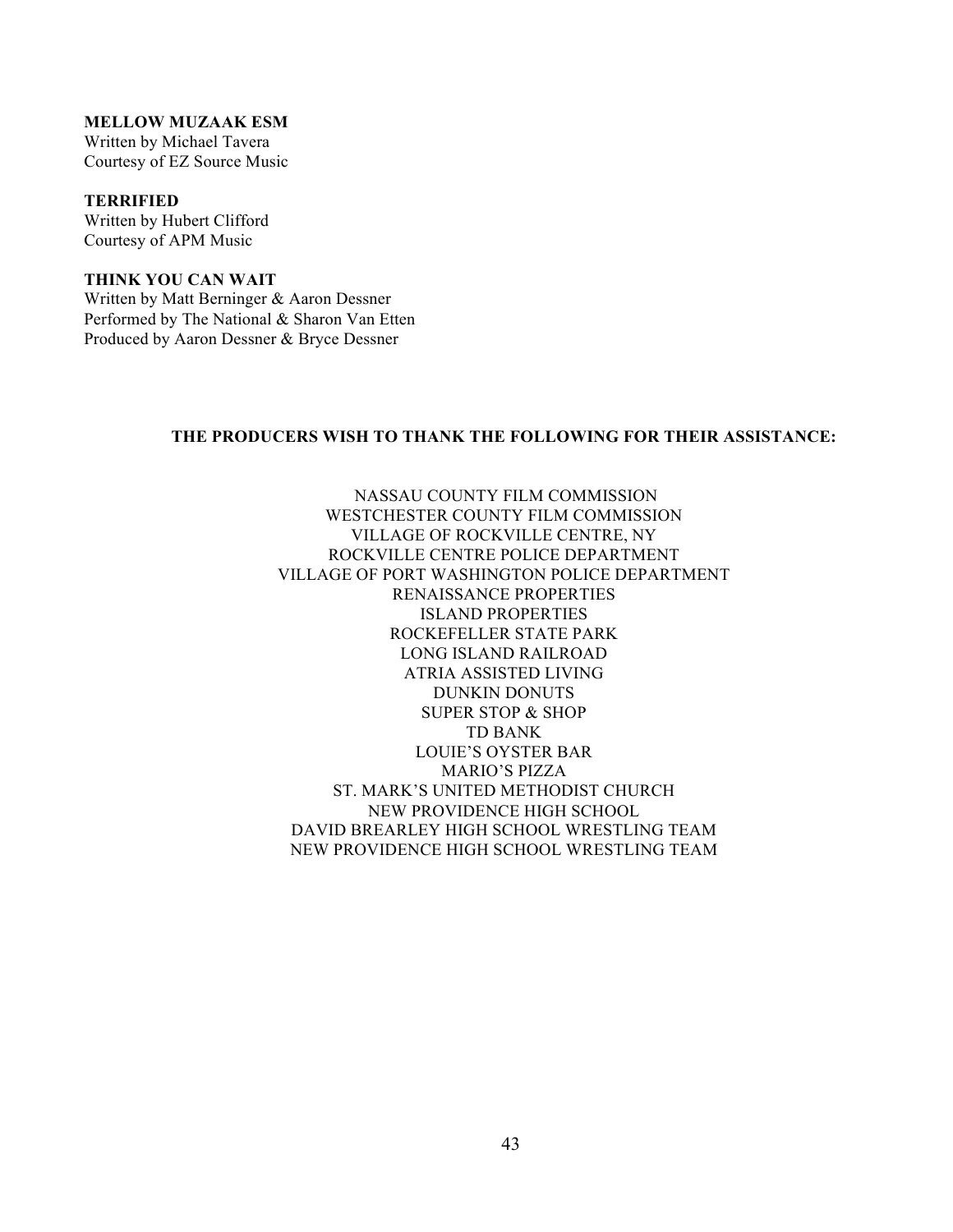Footage from "M\*A\*S\*H" and "Camp Reality" Courtesy of Twentieth Century Fox Television. All rights reserved. Footage from "House of the Damned" Courtesy of Twentieth Century Fox. All rights reserved. Footage from DIVORCE COURT" Courtesy of Twentieth Television. All rights reserved. LucasArts Material Courtesy of LUCASARTS, a division of LUCASFILM ENTERTAINMENT COMPANY LTD. "Combat Radio" Ringtone performed by Rob Actis, Courtesy of Ringtone Assassin



# FILMED WITH THE SUPPORT OF THE NEW YORK STATE GOVERNOR'S OFFICE FOR MOTION PICTURE & TELEVISION DEVELOPMENT



**Color and Prints by**  technicolor

| Kodak                      |  |
|----------------------------|--|
| <b>Motion Picture Film</b> |  |

*SDDS DTS*